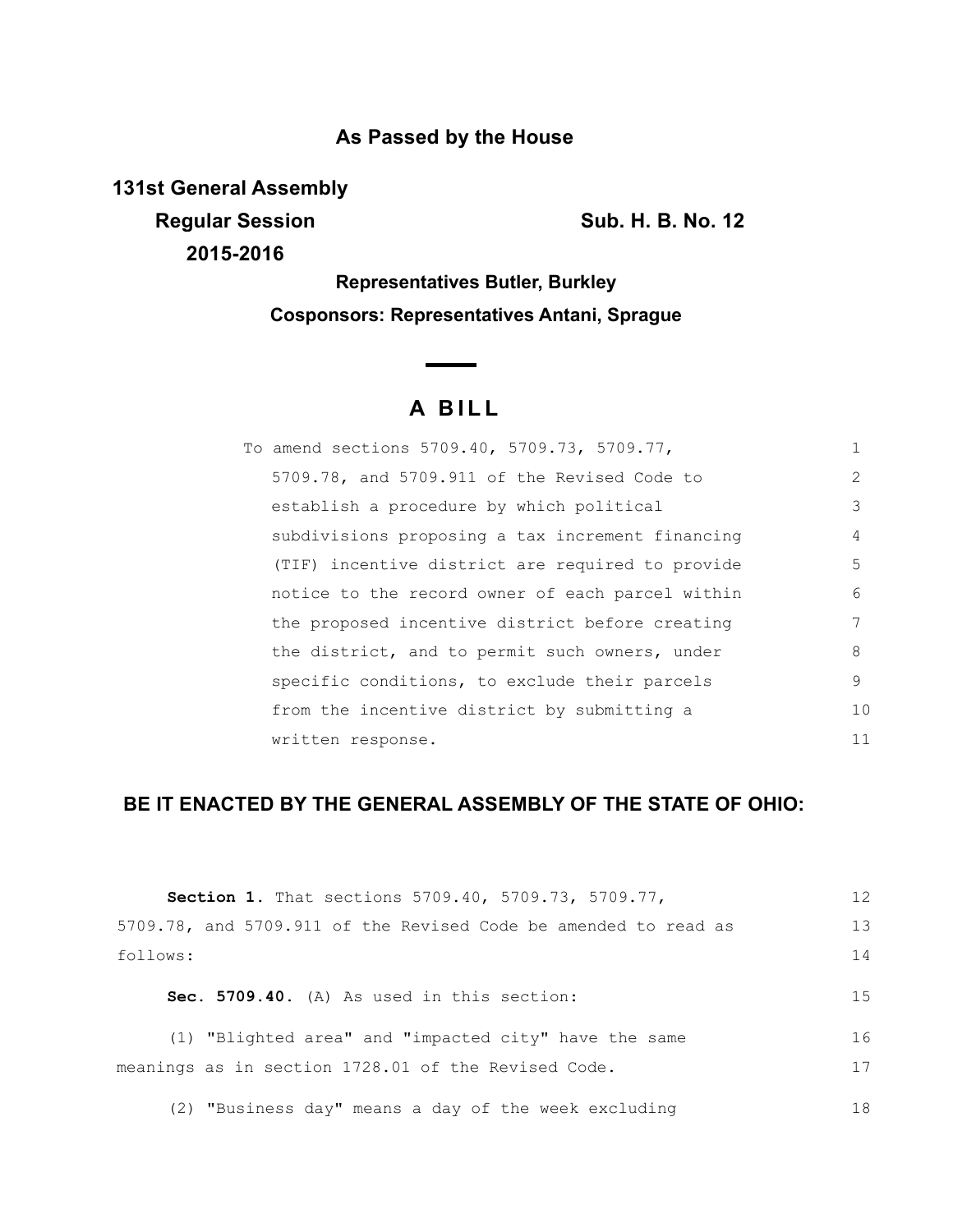Saturday, Sunday, and a legal holiday as defined under section 1.14 of the Revised Code. (3) "Housing renovation" means a project carried out for residential purposes. (4) "Improvement" means the increase in the assessed value of any real property that would first appear on the tax list and duplicate of real and public utility property after the effective date of an ordinance adopted under this section were it not for the exemption granted by that ordinance. (5) "Incentive district" means an area not more than three hundred acres in size enclosed by a continuous boundary in which a project is being, or will be, undertaken and having one or more of the following distress characteristics: (a) At least fifty-one per cent of the residents of the district have incomes of less than eighty per cent of the median income of residents of the political subdivision in which the district is located, as determined in the same manner specified under section 119(b) of the "Housing and Community Development Act of 1974," 88 Stat. 633, 42 U.S.C. 5318, as amended; (b) The average rate of unemployment in the district 19 20 21 22 23 24 25 26 27 28 29 30 31 32 33 34 35 36 37 38

during the most recent twelve-month period for which data are available is equal to at least one hundred fifty per cent of the average rate of unemployment for this state for the same period. 39 40 41

(c) At least twenty per cent of the people residing in the district live at or below the poverty level as defined in the federal Housing and Community Development Act of 1974, 42 U.S.C. 5301, as amended, and regulations adopted pursuant to that act. 42 43 44 45

(d) The district is a blighted area.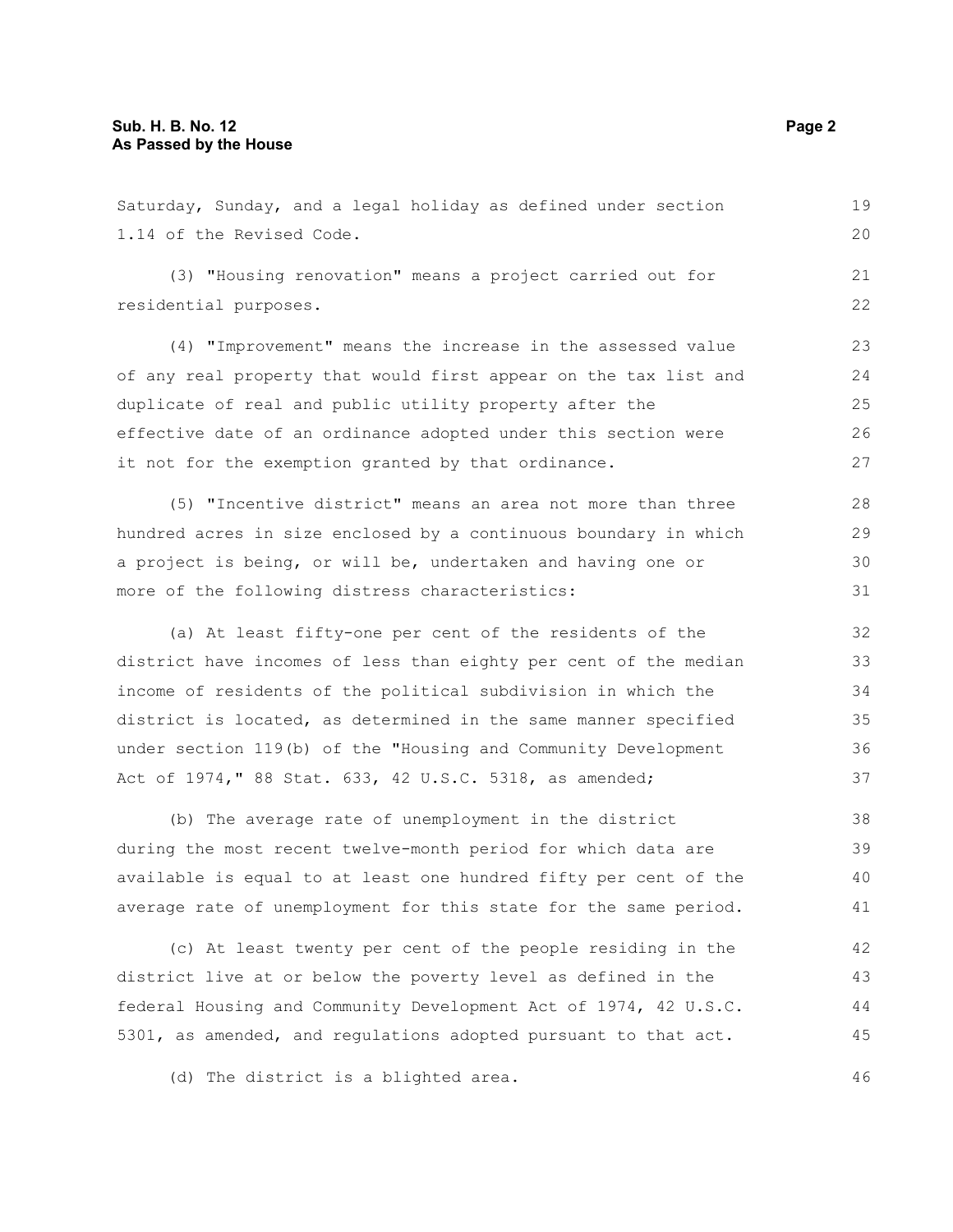### **Sub. H. B. No. 12 Page 3 As Passed by the House**

| (e) The district is in a situational distress area as            | 47 |
|------------------------------------------------------------------|----|
| designated by the director of development services under         | 48 |
| division (F) of section 122.23 of the Revised Code.              | 49 |
| (f) As certified by the engineer for the political               | 50 |
| subdivision, the public infrastructure serving the district is   | 51 |
| inadequate to meet the development needs of the district as      | 52 |
| evidenced by a written economic development plan or urban        | 53 |
| renewal plan for the district that has been adopted by the       | 54 |
| legislative authority of the subdivision.                        | 55 |
| (g) The district is comprised entirely of unimproved land        | 56 |
| that is located in a distressed area as defined in section       | 57 |
| 122.23 of the Revised Code.                                      | 58 |
| (6) "Overlay" means an area of not more than three hundred       | 59 |
| acres that is a square, or that is a rectangle having two longer | 60 |
| sides that are not more than twice the length of the two shorter | 61 |
| sides, that the legislative authority of a municipal corporation | 62 |
| delineates on a map of a proposed incentive district.            | 63 |
| (7) "Project" means development activities undertaken on         | 64 |
| one or more parcels, including, but not limited to,              | 65 |
| construction, expansion, and alteration of buildings or          | 66 |
| structures, demolition, remediation, and site development, and   | 67 |
| any building or structure that results from those activities.    | 68 |
| (7) (8) "Public infrastructure improvement" includes, but        | 69 |
| is not limited to, public roads and highways; water and sewer    | 70 |
| lines; environmental remediation; land acquisition, including    | 71 |
| acquisition in aid of industry, commerce, distribution, or       | 72 |
| research; demolition, including demolition on private property   | 73 |
| when determined to be necessary for economic development         | 74 |

purposes; stormwater and flood remediation projects, including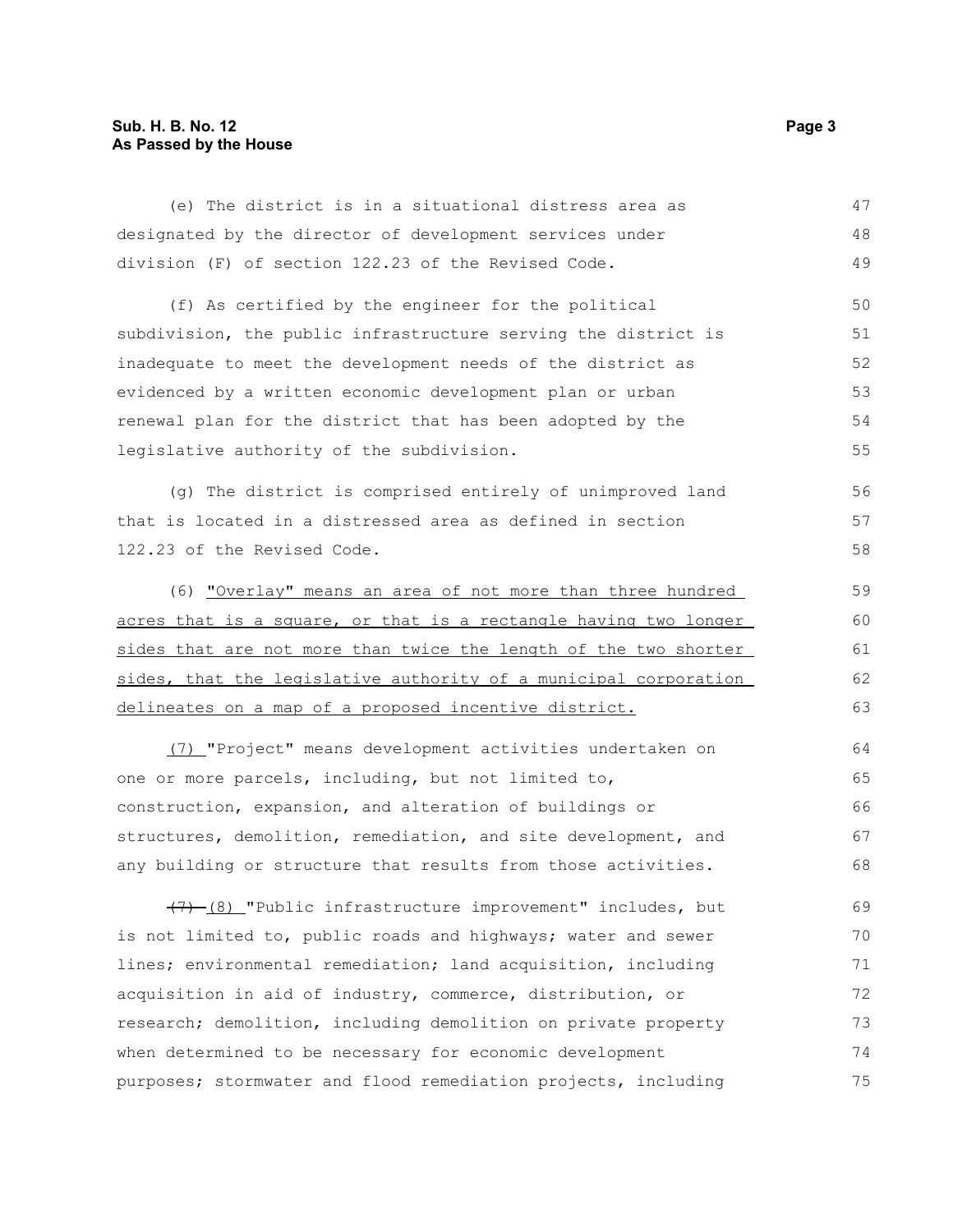#### **Sub. H. B. No. 12 Page 4 As Passed by the House**

such projects on private property when determined to be necessary for public health, safety, and welfare; the provision of gas, electric, and communications service facilities, including the provision of gas or electric service facilities owned by nongovernmental entities when such improvements are determined to be necessary for economic development purposes; and the enhancement of public waterways through improvements that allow for greater public access. 76 77 78 79 80 81 82 83

(B) The legislative authority of a municipal corporation, by ordinance, may declare improvements to certain parcels of real property located in the municipal corporation to be a public purpose. Improvements with respect to a parcel that is used or to be used for residential purposes may be declared a public purpose under this division only if the parcel is located in a blighted area of an impacted city. For this purpose, "parcel that is used or to be used for residential purposes" means a parcel that, as improved, is used or to be used for purposes that would cause the tax commissioner to classify the parcel as residential property in accordance with rules adopted by the commissioner under section 5713.041 of the Revised Code. Except with the approval under division (D) of this section of the board of education of each city, local, or exempted village school district within which the improvements are located, not more than seventy-five per cent of an improvement thus declared to be a public purpose may be exempted from real property taxation for a period of not more than ten years. The ordinance shall specify the percentage of the improvement to be exempted from taxation and the life of the exemption. 84 85 86 87 88 89 90 91 92 93 94 95 96 97 98 99 100 101 102 103

An ordinance adopted or amended under this division shall designate the specific public infrastructure improvements made, to be made, or in the process of being made by the municipal 104 105 106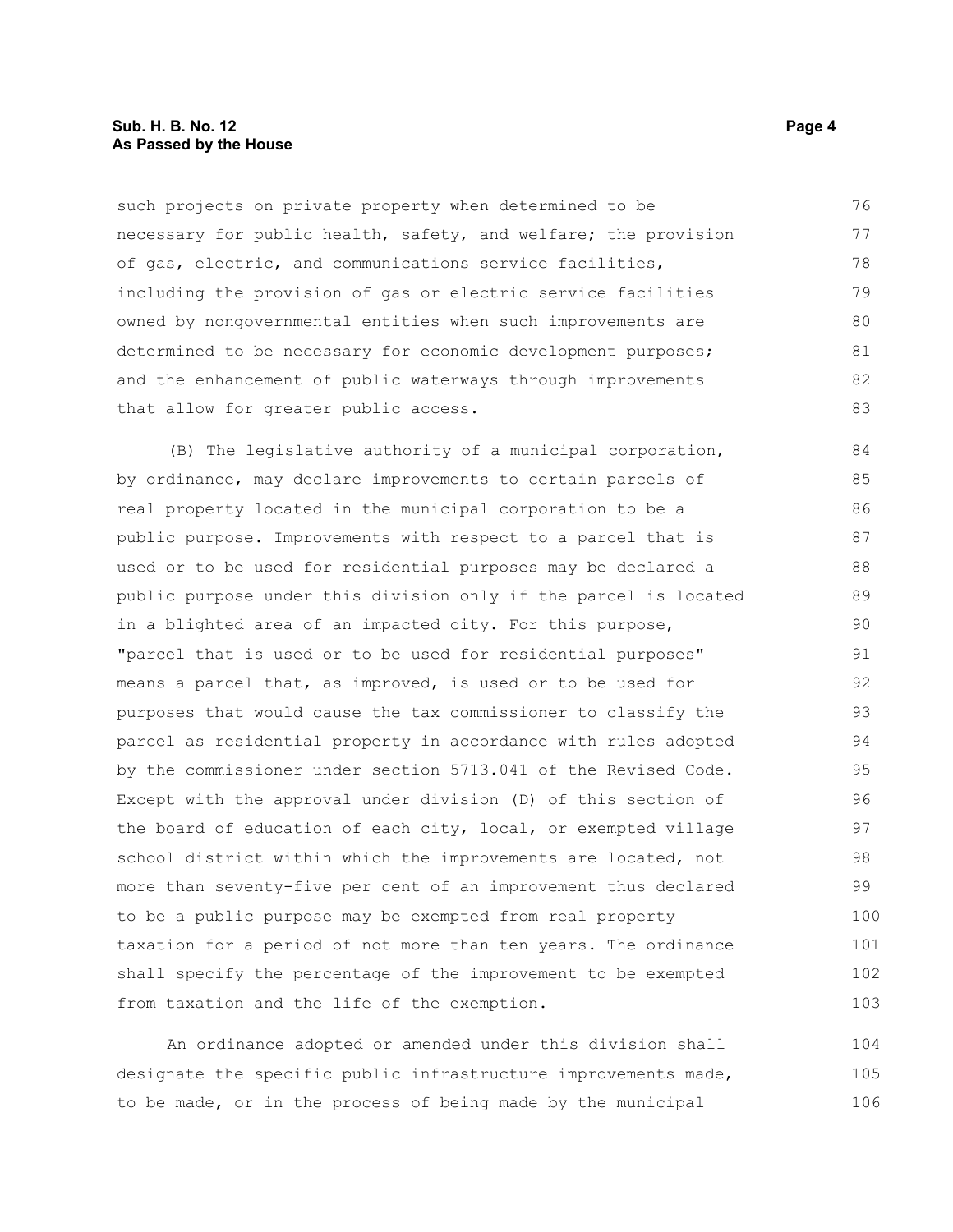#### **Sub. H. B. No. 12 Page 5 As Passed by the House**

corporation that directly benefit, or that once made will directly benefit, the parcels for which improvements are declared to be a public purpose. The service payments provided for in section 5709.42 of the Revised Code shall be used to finance the public infrastructure improvements designated in the ordinance, for the purpose described in division (D)(1) of this section or as provided in section 5709.43 of the Revised Code. 107 108 109 110 111 112 113

(C)(1) The legislative authority of a municipal corporation may adopt an ordinance creating an incentive district and declaring improvements to parcels within the district to be a public purpose and, except as provided in division  $(F)$  (C)(2) of this section, exempt from taxation as provided in this section, but no legislative authority of a municipal corporation that has a population that exceeds twentyfive thousand, as shown by the most recent federal decennial census, shall adopt an ordinance that creates an incentive district if the sum of the taxable value of real property in the proposed district for the preceding tax year and the taxable value of all real property in the municipal corporation that would have been taxable in the preceding year were it not for the fact that the property was in an existing incentive district and therefore exempt from taxation exceeds twenty-five per cent of the taxable value of real property in the municipal corporation for the preceding tax year. The ordinance shall delineate the boundary of the proposed district and specifically identify each parcel within the district. A proposed district may not include any parcel that is or has been exempted from taxation under division (B) of this section or that is or has been within another district created under this division. An ordinance may create more than one such district, and more than one ordinance may be adopted under division (C)(1) of this 114 115 116 117 118 119 120 121 122 123 124 125 126 127 128 129 130 131 132 133 134 135 136 137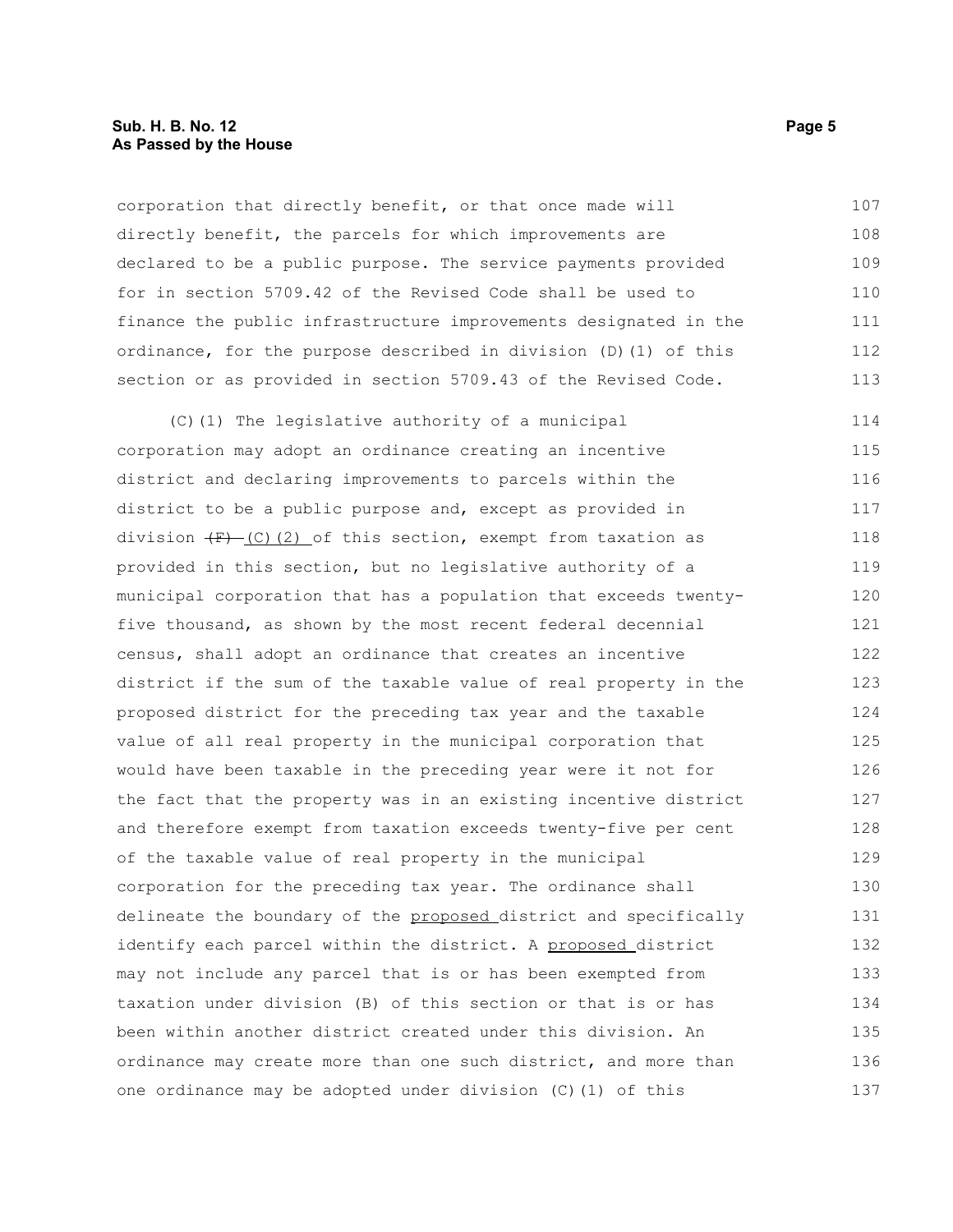section.

(2) (a) Not later than thirty days prior to adopting an ordinance under division (C)(1) of this section, if the municipal corporation intends to apply for exemptions from taxation under section 5709.911 of the Revised Code on behalf of owners of real property located within the proposed incentive district, the legislative authority of  $a$ -the municipal corporation shall conduct a public hearing on the proposed ordinance. Not later than thirty days prior to the public hearing, the legislative authority shall give notice of the public hearing and the proposed ordinance by first class mail to every real property owner whose property is located within the boundaries of the proposed incentive district that is the subject of the proposed ordinance. The notice shall include a map of the proposed incentive district on which the legislative authority of the municipal corporation shall have delineated an overlay. The notice shall inform the property owner of the owner's right to exclude the owner's property from the incentive district if the owner's entire parcel of property will not be located within the overlay, by submitting a written response in accordance with division  $(C)$   $(2)$   $(b)$  of this section. The notice also shall include information detailing the required contents of the response, the address to which the response may be mailed, and the deadline for submitting the response. 139 140 141 142 143 144 145 146 147 148 149 150 151 152 153 154 155 156 157 158 159 160 161

(b) Any owner of real property located within the boundaries of an incentive district proposed under division (C) (1) of this section whose entire parcel of property is not located within the overlay may exclude the property from the proposed incentive district by submitting a written response to the legislative authority of the municipal corporation not later than forty-five days after the postmark date on the notice 162 163 164 165 166 167 168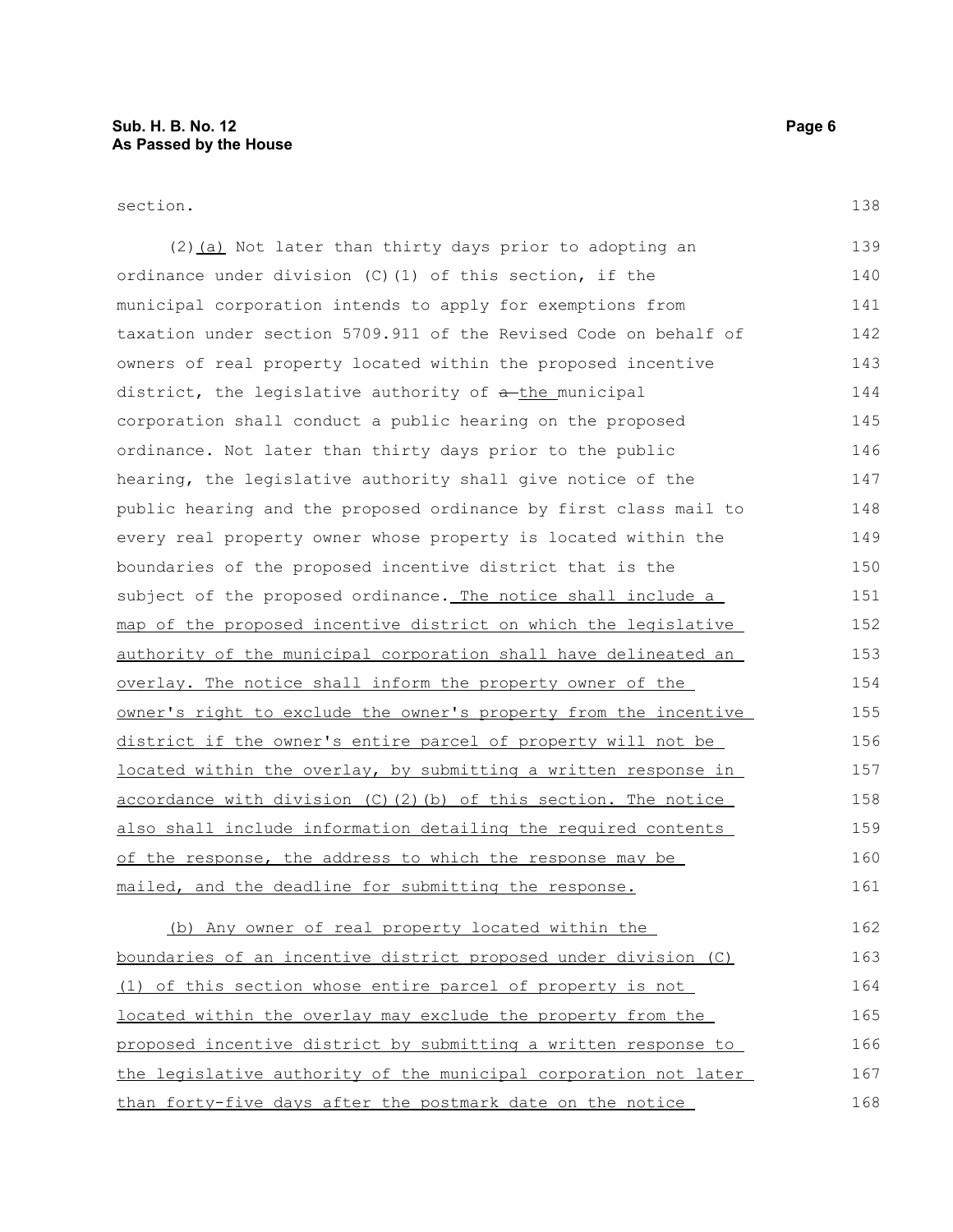| required under division (C)(2)(a) of this section. The response  | 169 |
|------------------------------------------------------------------|-----|
| shall be sent by first class mail or delivered in person at a    | 170 |
| public hearing held by the legislative authority under division  | 171 |
| (C)(2)(a) of this section. The response shall conform to any     | 172 |
| content requirements that may be established by the municipal    | 173 |
| corporation and included in the notice provided under division   | 174 |
| (C)(2)(a) of this section. In the response, property owners may  | 175 |
| identify a parcel by street address, by the manner in which it   | 176 |
| is identified in the ordinance, or by other means allowing the   | 177 |
| identity of the parcel to be ascertained.                        | 178 |
| (c) Before adopting an ordinance under division (C) (1) of       | 179 |
| this section, the legislative authority of a municipal           | 180 |
| corporation shall amend the ordinance to exclude any parcel      | 181 |
| located wholly or partly outside the overlay for which a written | 182 |
| response has been submitted under division (C)(2)(b) of this     | 183 |
| section. A municipal corporation shall not apply for exemptions  | 184 |
| from taxation under section 5709.911 of the Revised Code for any | 185 |
| such parcel, and service payments may not be required from the   | 186 |
| owner of the parcel. Improvements to a parcel excluded from an   | 187 |
| incentive district under this division may be exempted from      | 188 |
| taxation under division (B) of this section pursuant to an       | 189 |
| ordinance adopted under that division or under any other section | 190 |
| of the Revised Code under which the parcel qualifies.            | 191 |
| $(3)$ (a) An ordinance adopted under division (C) (1) of this    | 192 |
| section shall specify the life of the incentive district and the | 193 |
|                                                                  |     |

percentage of the improvements to be exempted, shall designate the public infrastructure improvements made, to be made, or in the process of being made, that benefit or serve, or, once made, will benefit or serve parcels in the district. The ordinance also shall identify one or more specific projects being, or to be, undertaken in the district that place additional demand on 194 195 196 197 198 199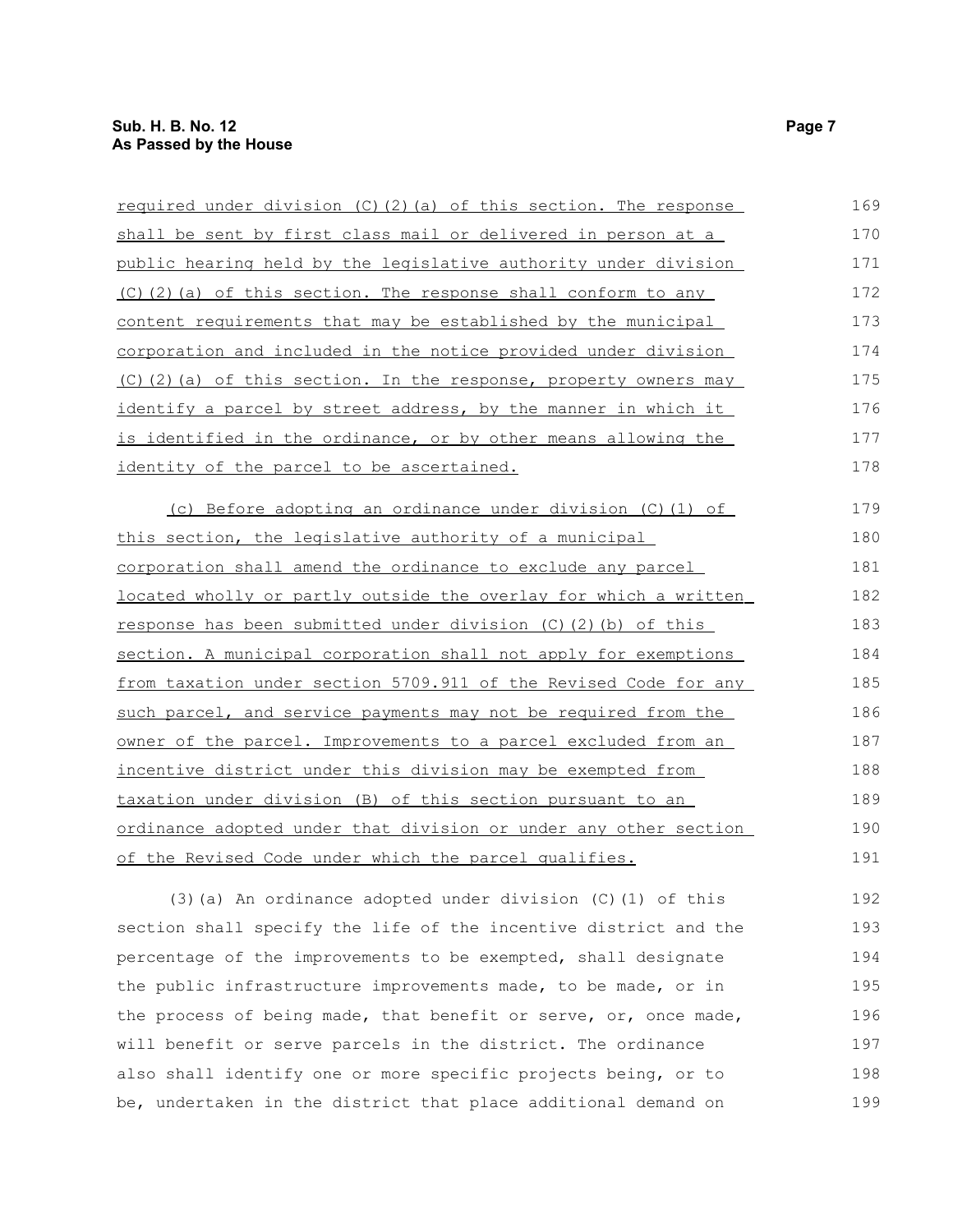#### **Sub. H. B. No. 12 Page 8 As Passed by the House**

the public infrastructure improvements designated in the ordinance. The project identified may, but need not be, the project under division (C)(3)(b) of this section that places real property in use for commercial or industrial purposes. Except as otherwise permitted under that division, the service payments provided for in section 5709.42 of the Revised Code shall be used to finance the designated public infrastructure improvements, for the purpose described in division (D)(1) $-\theta$ r, (E), or (F) of this section, or as provided in section 5709.43 of the Revised Code. 200 201 202 203 204 205 206 207 208 209

An ordinance adopted under division (C)(1) of this section on or after March 30, 2006, shall not designate police or fire equipment as public infrastructure improvements, and no service payment provided for in section 5709.42 of the Revised Code and received by the municipal corporation under the ordinance shall be used for police or fire equipment.

(b) An ordinance adopted under division (C)(1) of this section may authorize the use of service payments provided for in section 5709.42 of the Revised Code for the purpose of housing renovations within the incentive district, provided that the ordinance also designates public infrastructure improvements that benefit or serve the district, and that a project within the district places real property in use for commercial or industrial purposes. Service payments may be used to finance or support loans, deferred loans, and grants to persons for the purpose of housing renovations within the district. The ordinance shall designate the parcels within the district that are eligible for housing renovation. The ordinance shall state separately the amounts or the percentages of the expected aggregate service payments that are designated for each public infrastructure improvement and for the general purpose of 216 217 218 219 220 221 222 223 224 225 226 227 228 229 230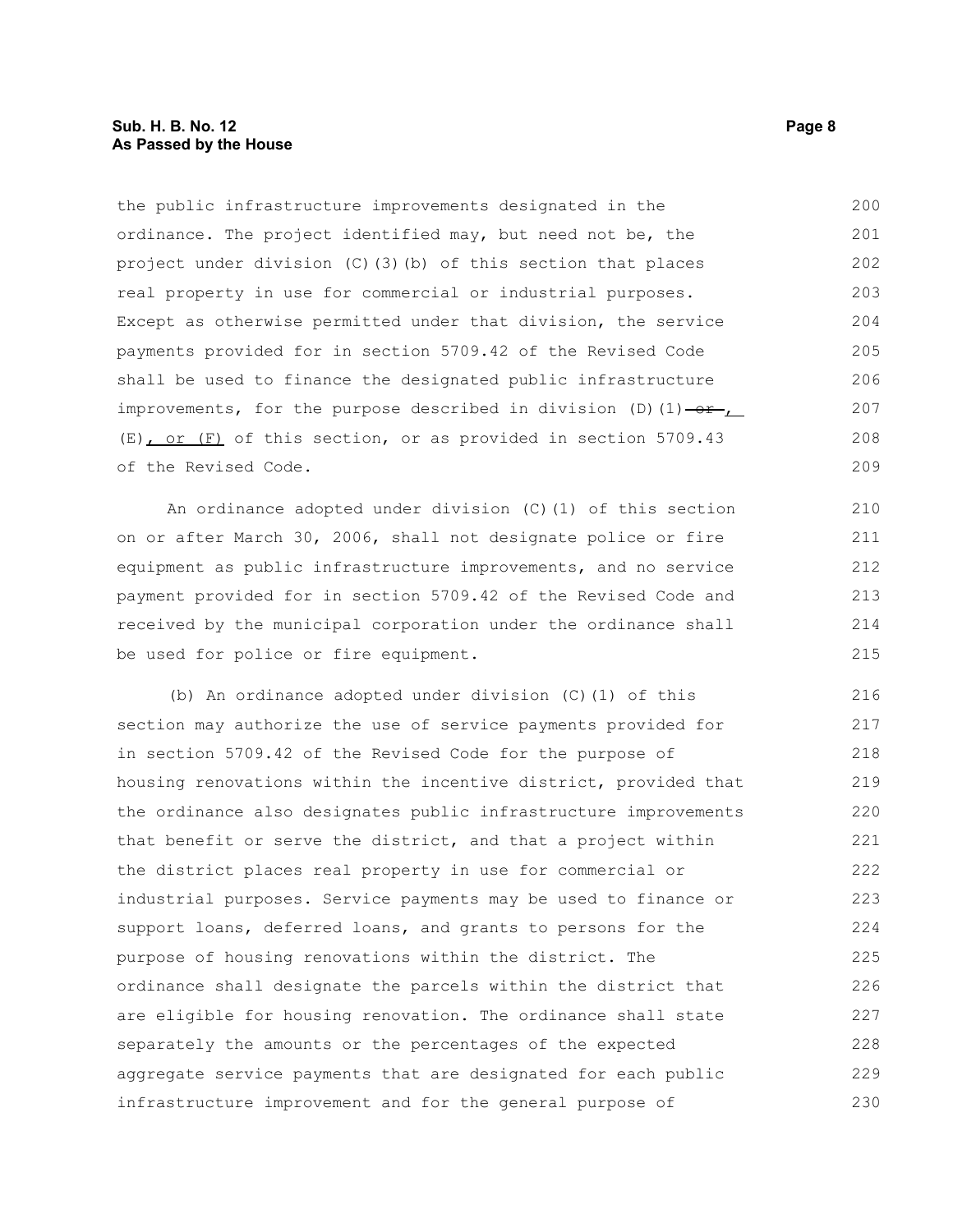housing renovations.

(4) Except with the approval of the board of education of each city, local, or exempted village school district within the territory of which the incentive district is or will be located, and subject to division (E) of this section, the life of an incentive district shall not exceed ten years, and the percentage of improvements to be exempted shall not exceed seventy-five per cent. With approval of the board of education, the life of a district may be not more than thirty years, and the percentage of improvements to be exempted may be not more than one hundred per cent. The approval of a board of education shall be obtained in the manner provided in division (D) of this section. 232 233 234 235 236 237 238 239 240 241 242 243

(D)(1) If the ordinance declaring improvements to a parcel to be a public purpose or creating an incentive district specifies that payments in lieu of taxes provided for in section 5709.42 of the Revised Code shall be paid to the city, local, or exempted village, and joint vocational school district in which the parcel or incentive district is located in the amount of the taxes that would have been payable to the school district if the improvements had not been exempted from taxation, the percentage of the improvement that may be exempted from taxation may exceed seventy-five per cent, and the exemption may be granted for up to thirty years, without the approval of the board of education as otherwise required under division (D)(2) of this section. 244 245 246 247 248 249 250 251 252 253 254 255

(2) Improvements with respect to a parcel may be exempted from taxation under division (B) of this section, and improvements to parcels within an incentive district may be exempted from taxation under division (C) of this section, for up to ten years or, with the approval under this paragraph of 256 257 258 259 260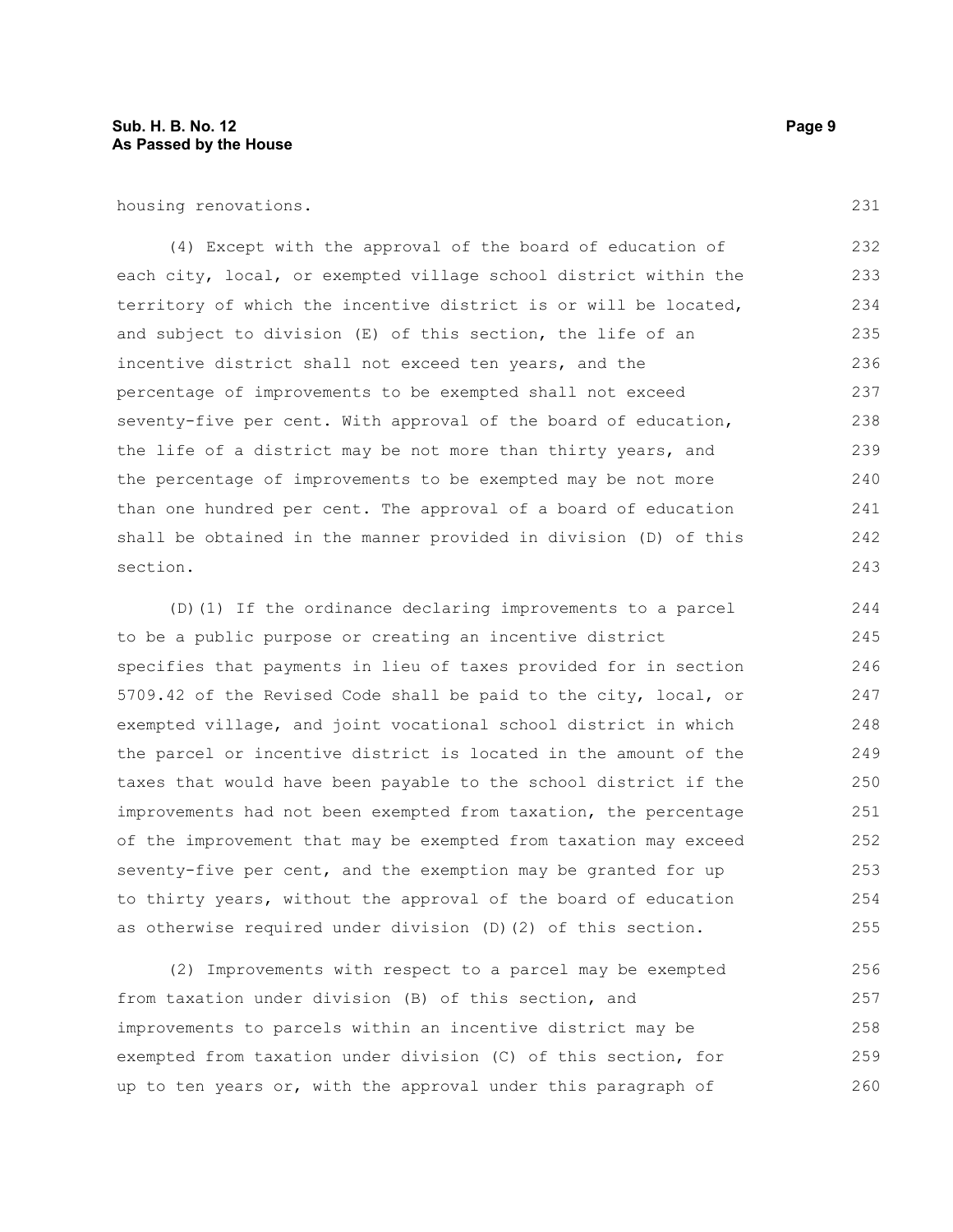#### **Sub. H. B. No. 12 Page 10 As Passed by the House**

the board of education of the city, local, or exempted village school district within which the parcel or district is located, for up to thirty years. The percentage of the improvement exempted from taxation may, with such approval, exceed seventyfive per cent, but shall not exceed one hundred per cent. Not later than forty-five business days prior to adopting an ordinance under this section declaring improvements to be a public purpose that is subject to approval by a board of education under this division, the legislative authority shall deliver to the board of education a notice stating its intent to adopt an ordinance making that declaration. The notice regarding improvements with respect to a parcel under division (B) of this section shall identify the parcels for which improvements are to be exempted from taxation, provide an estimate of the true value in money of the improvements, specify the period for which the improvements would be exempted from taxation and the percentage of the improvement that would be exempted, and indicate the date on which the legislative authority intends to adopt the ordinance. The notice regarding improvements to parcels within an incentive district under division (C) of this section shall delineate the boundaries of the district, specifically identify each parcel within the district, identify each anticipated improvement in the district, provide an estimate of the true value in money of each such improvement, specify the life of the district and the percentage of improvements that would be exempted, and indicate the date on which the legislative authority intends to adopt the ordinance. The board of education, by resolution adopted by a majority of the board, may approve the exemption for the period or for the exemption percentage specified in the notice; may disapprove the exemption for the number of years in excess of ten, may disapprove the exemption for the percentage of the improvement to be exempted 261 262 263 264 265 266 267 268 269 270 271 272 273 274 275 276 277 278 279 280 281 282 283 284 285 286 287 288 289 290 291 292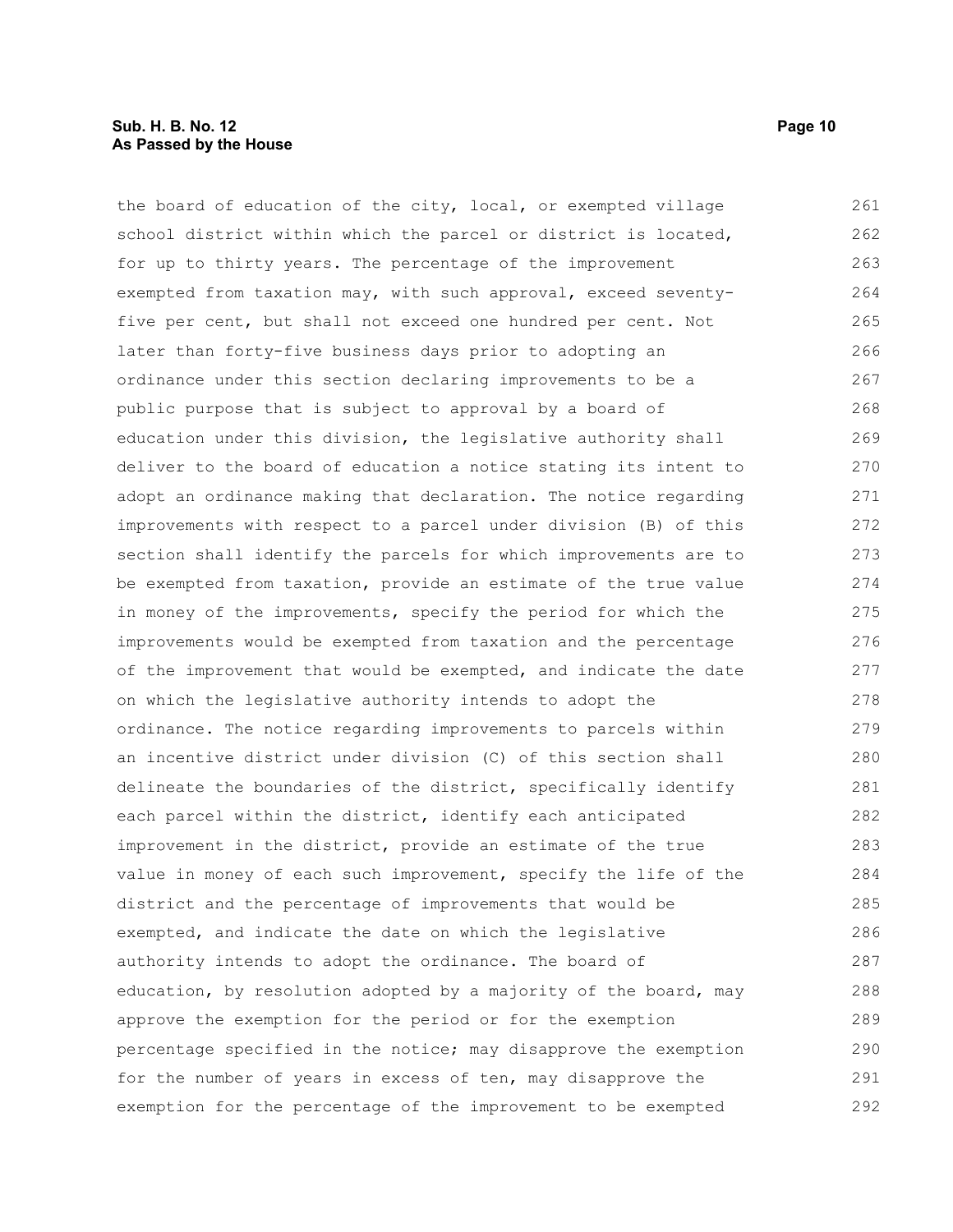#### **Sub. H. B. No. 12 Page 11 As Passed by the House**

in excess of seventy-five per cent, or both; or may approve the exemption on the condition that the legislative authority and the board negotiate an agreement providing for compensation to the school district equal in value to a percentage of the amount of taxes exempted in the eleventh and subsequent years of the exemption period or, in the case of exemption percentages in excess of seventy-five per cent, compensation equal in value to a percentage of the taxes that would be payable on the portion of the improvement in excess of seventy-five per cent were that portion to be subject to taxation, or other mutually agreeable compensation. If an agreement is negotiated between the legislative authority and the board to compensate the school district for all or part of the taxes exempted, including agreements for payments in lieu of taxes under section 5709.42 of the Revised Code, the legislative authority shall compensate the joint vocational school district within which the parcel or district is located at the same rate and under the same terms received by the city, local, or exempted village school district. 293 294 295 296 297 298 299 300 301 302 303 304 305 306 307 308 309 310 311

(3) The board of education shall certify its resolution to the legislative authority not later than fourteen days prior to the date the legislative authority intends to adopt the ordinance as indicated in the notice. If the board of education and the legislative authority negotiate a mutually acceptable compensation agreement, the ordinance may declare the improvements a public purpose for the number of years specified in the ordinance or, in the case of exemption percentages in excess of seventy-five per cent, for the exemption percentage specified in the ordinance. In either case, if the board and the legislative authority fail to negotiate a mutually acceptable compensation agreement, the ordinance may declare the 312 313 314 315 316 317 318 319 320 321 322 323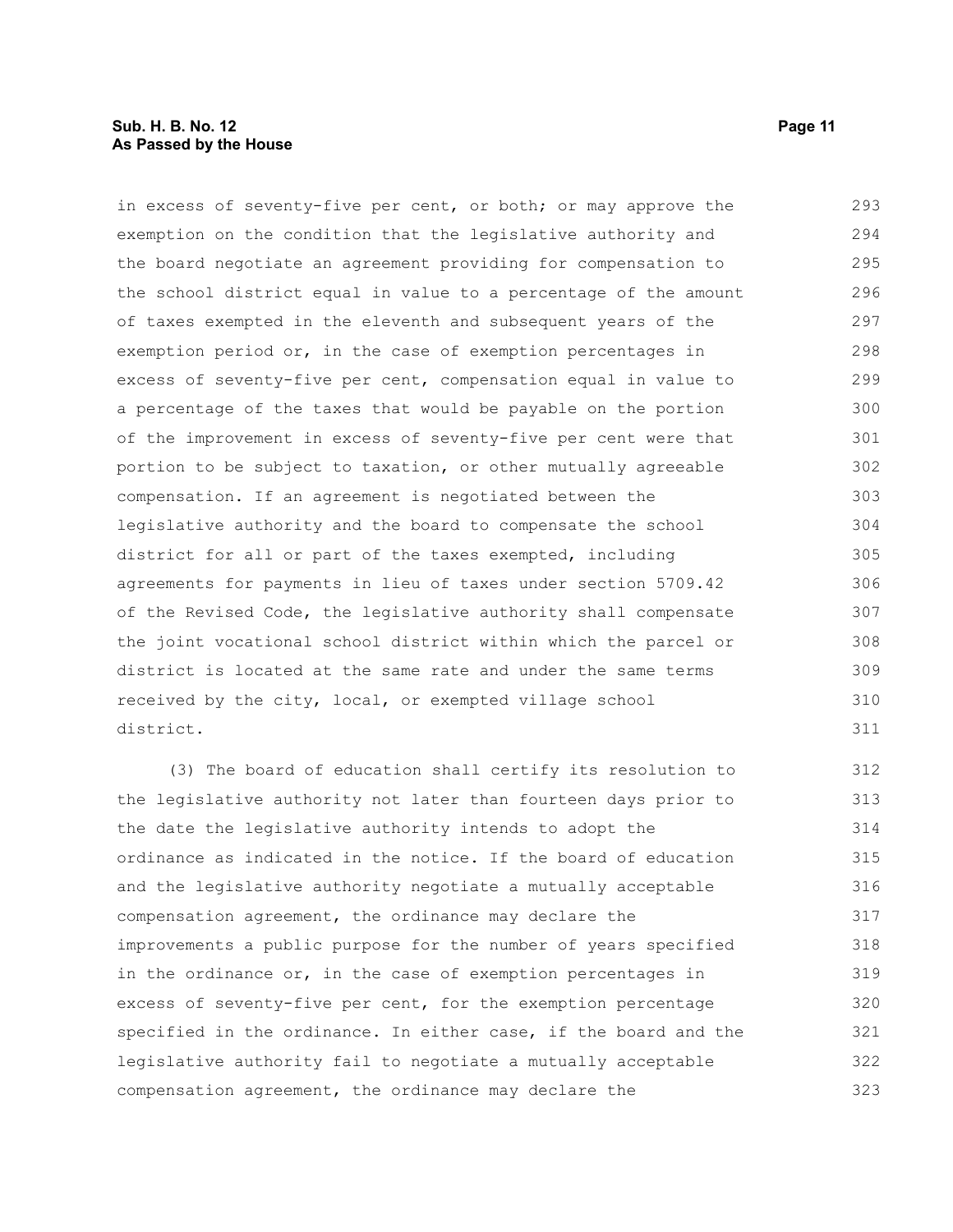#### **Sub. H. B. No. 12 Page 12 As Passed by the House**

improvements a public purpose for not more than ten years, and shall not exempt more than seventy-five per cent of the improvements from taxation. If the board fails to certify a resolution to the legislative authority within the time prescribed by this division, the legislative authority thereupon may adopt the ordinance and may declare the improvements a public purpose for up to thirty years, or, in the case of exemption percentages proposed in excess of seventy-five per cent, for the exemption percentage specified in the ordinance. The legislative authority may adopt the ordinance at any time after the board of education certifies its resolution approving the exemption to the legislative authority, or, if the board approves the exemption on the condition that a mutually acceptable compensation agreement be negotiated, at any time after the compensation agreement is agreed to by the board and the legislative authority. 324 325 326 327 328 329 330 331 332 333 334 335 336 337 338 339

(4) If a board of education has adopted a resolution waiving its right to approve exemptions from taxation under this section and the resolution remains in effect, approval of exemptions by the board is not required under division (D) of this section. If a board of education has adopted a resolution allowing a legislative authority to deliver the notice required under division (D) of this section fewer than forty-five business days prior to the legislative authority's adoption of the ordinance, the legislative authority shall deliver the notice to the board not later than the number of days prior to such adoption as prescribed by the board in its resolution. If a board of education adopts a resolution waiving its right to approve agreements or shortening the notification period, the board shall certify a copy of the resolution to the legislative authority. If the board of education rescinds such a resolution, 340 341 342 343 344 345 346 347 348 349 350 351 352 353 354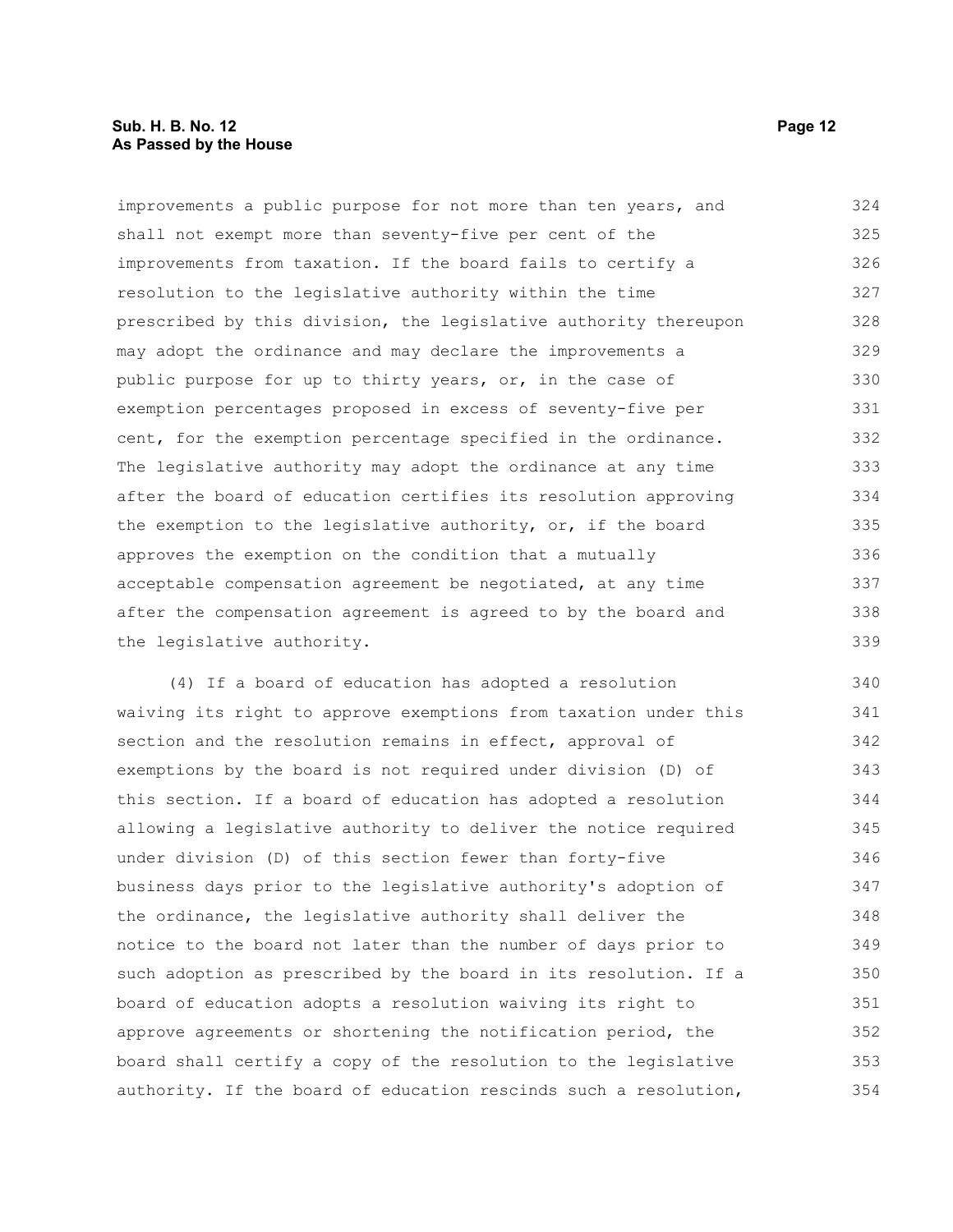it shall certify notice of the rescission to the legislative authority.

(5) If the legislative authority is not required by division (D) of this section to notify the board of education of the legislative authority's intent to declare improvements to be a public purpose, the legislative authority shall comply with the notice requirements imposed under section 5709.83 of the Revised Code, unless the board has adopted a resolution under that section waiving its right to receive such a notice. 357 358 359 360 361 362 363

(E)(1) If a proposed ordinance under division (C)(1) of this section exempts improvements with respect to a parcel within an incentive district for more than ten years, or the percentage of the improvement exempted from taxation exceeds seventy-five per cent, not later than forty-five business days prior to adopting the ordinance the legislative authority of the municipal corporation shall deliver to the board of county commissioners of the county within which the incentive district will be located a notice that states its intent to adopt an ordinance creating an incentive district. The notice shall include a copy of the proposed ordinance, identify the parcels for which improvements are to be exempted from taxation, provide an estimate of the true value in money of the improvements, specify the period of time for which the improvements would be exempted from taxation, specify the percentage of the improvements that would be exempted from taxation, and indicate the date on which the legislative authority intends to adopt the ordinance. 364 365 366 367 368 369 370 371 372 373 374 375 376 377 378 379 380 381

(2) The board of county commissioners, by resolution adopted by a majority of the board, may object to the exemption for the number of years in excess of ten, may object to the 382 383 384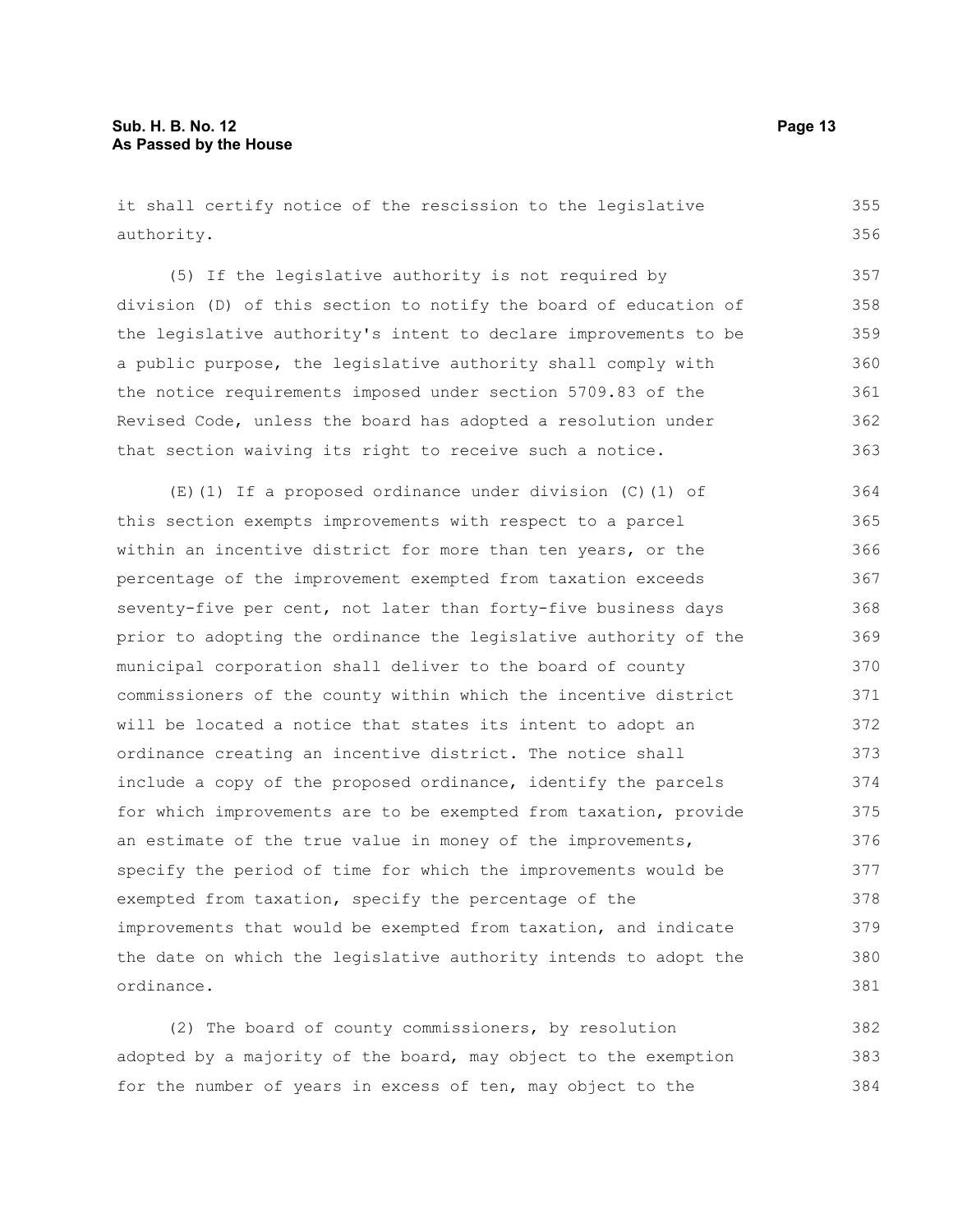#### **Sub. H. B. No. 12 Page 14 As Passed by the House**

exemption for the percentage of the improvement to be exempted in excess of seventy-five per cent, or both. If the board of county commissioners objects, the board may negotiate a mutually acceptable compensation agreement with the legislative authority. In no case shall the compensation provided to the board exceed the property taxes forgone due to the exemption. If the board of county commissioners objects, and the board and legislative authority fail to negotiate a mutually acceptable compensation agreement, the ordinance adopted under division (C) (1) of this section shall provide to the board compensation in the eleventh and subsequent years of the exemption period equal in value to not more than fifty per cent of the taxes that would be payable to the county or, if the board's objection includes an objection to an exemption percentage in excess of seventyfive per cent, compensation equal in value to not more than fifty per cent of the taxes that would be payable to the county, on the portion of the improvement in excess of seventy-five per cent, were that portion to be subject to taxation. The board of county commissioners shall certify its resolution to the legislative authority not later than thirty days after receipt of the notice. 385 386 387 388 389 390 391 392 393 394 395 396 397 398 399 400 401 402 403 404 405

(3) If the board of county commissioners does not object or fails to certify its resolution objecting to an exemption within thirty days after receipt of the notice, the legislative authority may adopt the ordinance, and no compensation shall be provided to the board of county commissioners. If the board timely certifies its resolution objecting to the ordinance, the legislative authority may adopt the ordinance at any time after a mutually acceptable compensation agreement is agreed to by the board and the legislative authority, or, if no compensation agreement is negotiated, at any time after the legislative 406 407 408 409 410 411 412 413 414 415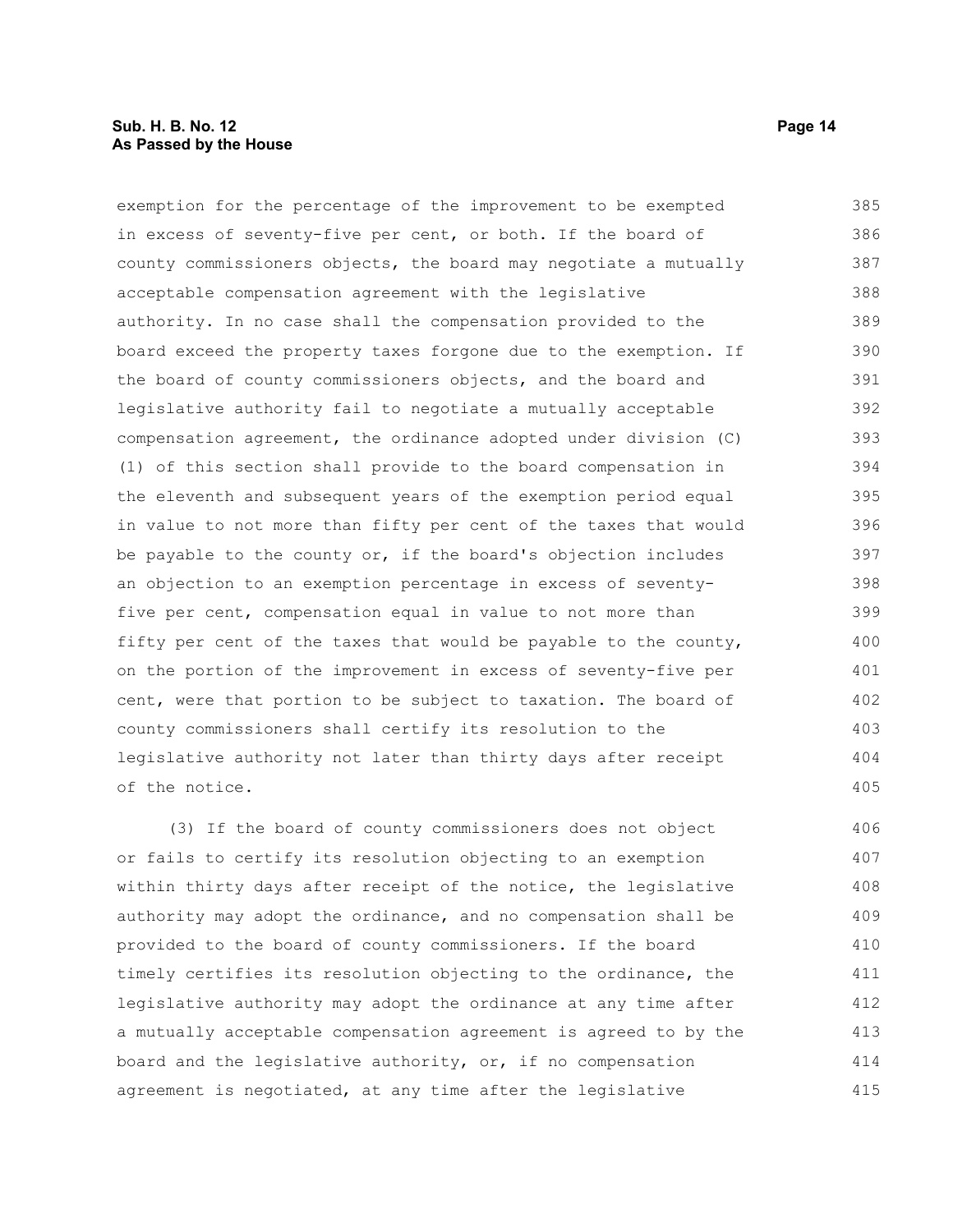#### **Sub. H. B. No. 12 Page 15 As Passed by the House**

authority agrees in the proposed ordinance to provide compensation to the board of fifty per cent of the taxes that would be payable to the county in the eleventh and subsequent years of the exemption period or on the portion of the improvement in excess of seventy-five per cent, were that portion to be subject to taxation. 416 417 418 419 420 421

(F) Service payments in lieu of taxes that are attributable to any amount by which the effective tax rate of either a renewal levy with an increase or a replacement levy exceeds the effective tax rate of the levy renewed or replaced, or that are attributable to an additional levy, for a levy authorized by the voters for any of the following purposes on or after January 1, 2006, and which are provided pursuant to an ordinance creating an incentive district under division (C)(1) of this section that is adopted on or after January 1, 2006, shall be distributed to the appropriate taxing authority as required under division (C) of section 5709.42 of the Revised Code in an amount equal to the amount of taxes from that additional levy or from the increase in the effective tax rate of such renewal or replacement levy that would have been payable to that taxing authority from the following levies were it not for the exemption authorized under division (C) of this section: 422 423 424 425 426 427 428 429 430 431 432 433 434 435 436 437

(1) A tax levied under division (L) of section 5705.19 or section 5705.191 of the Revised Code for community mental retardation and developmental disabilities programs and services pursuant to Chapter 5126. of the Revised Code; 438 439 440 441

(2) A tax levied under division (Y) of section 5705.19 of the Revised Code for providing or maintaining senior citizens services or facilities; 442 443 444

(3) A tax levied under section 5705.22 of the Revised Code 445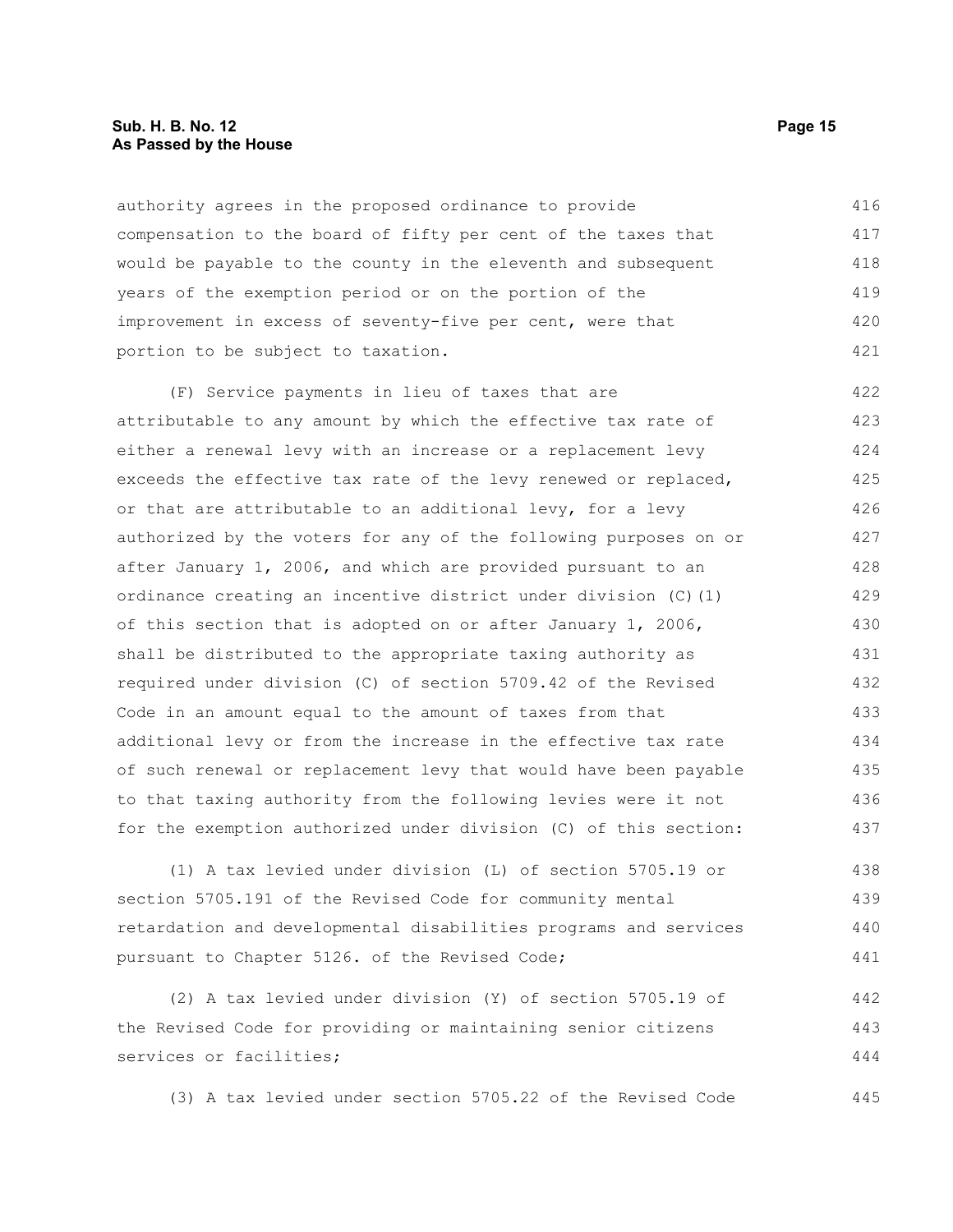for county hospitals; (4) A tax levied by a joint-county district or by a county under section 5705.19, 5705.191, or 5705.221 of the Revised Code for alcohol, drug addiction, and mental health services or facilities; (5) A tax levied under section 5705.23 of the Revised Code for library purposes; (6) A tax levied under section 5705.24 of the Revised Code for the support of children services and the placement and care of children; (7) A tax levied under division (Z) of section 5705.19 of the Revised Code for the provision and maintenance of zoological park services and facilities under section 307.76 of the Revised Code; (8) A tax levied under section 511.27 or division (H) of section 5705.19 of the Revised Code for the support of township park districts; (9) A tax levied under division (A), (F), or (H) of section 5705.19 of the Revised Code for parks and recreational purposes of a joint recreation district organized pursuant to division (B) of section 755.14 of the Revised Code; (10) A tax levied under section 1545.20 or 1545.21 of the Revised Code for park district purposes; (11) A tax levied under section 5705.191 of the Revised Code for the purpose of making appropriations for public assistance; human or social services; public relief; public welfare; public health and hospitalization; and support of general hospitals; 446 447 448 449 450 451 452 453 454 455 456 457 458 459 460 461 462 463 464 465 466 467 468 469 470 471 472 473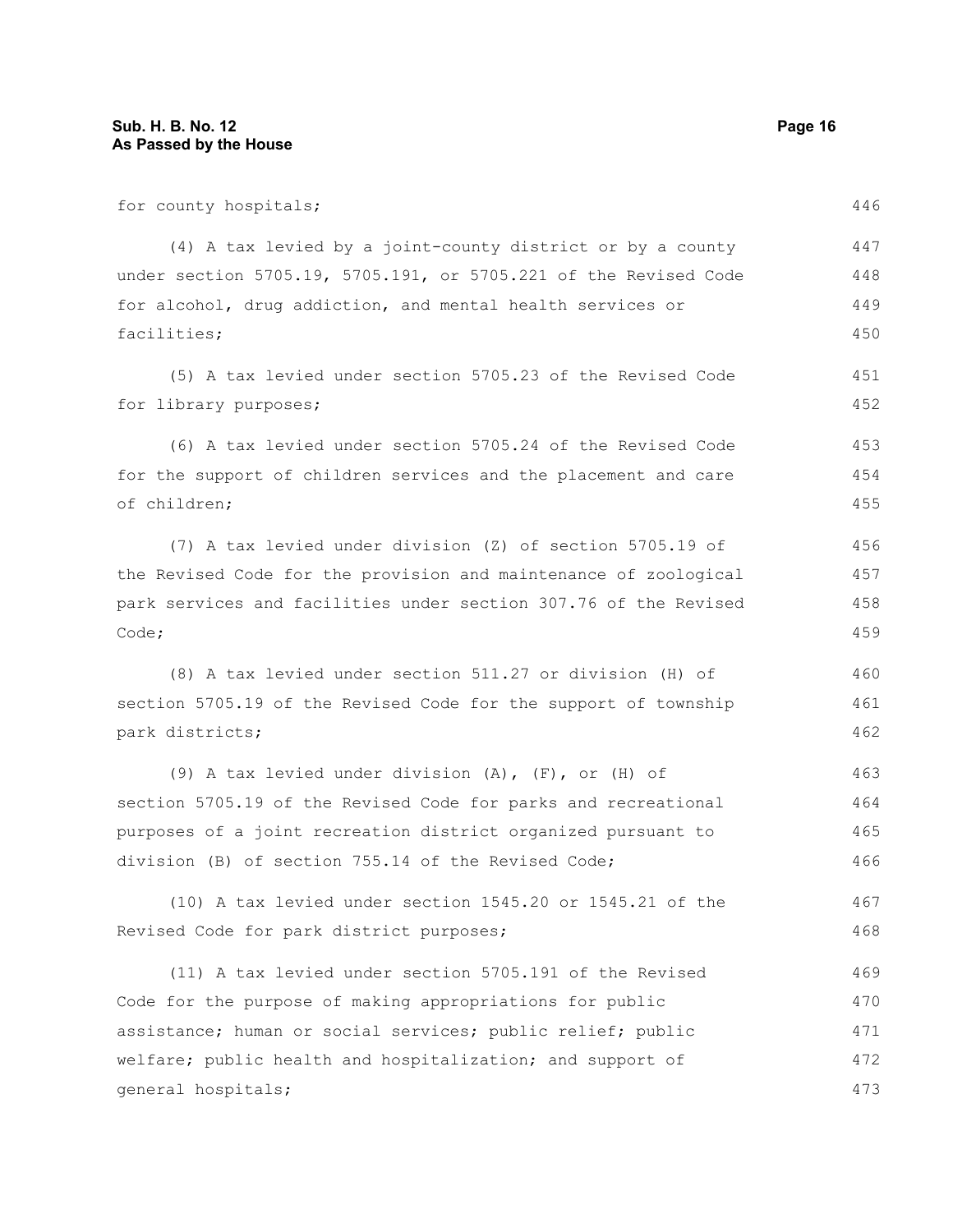#### **Sub. H. B. No. 12 Page 17 As Passed by the House**

(12) A tax levied under section 3709.29 of the Revised Code for a general health district program. 474 475

(G) An exemption from taxation granted under this section commences with the tax year specified in the ordinance so long as the year specified in the ordinance commences after the effective date of the ordinance. If the ordinance specifies a year commencing before the effective date of the resolution or specifies no year whatsoever, the exemption commences with the tax year in which an exempted improvement first appears on the tax list and duplicate of real and public utility property and that commences after the effective date of the ordinance. In lieu of stating a specific year, the ordinance may provide that the exemption commences in the tax year in which the value of an improvement exceeds a specified amount or in which the construction of one or more improvements is completed, provided that such tax year commences after the effective date of the ordinance. With respect to the exemption of improvements to parcels under division (B) of this section, the ordinance may allow for the exemption to commence in different tax years on a parcel-by-parcel basis, with a separate exemption term specified for each parcel. 476 477 478 479 480 481 482 483 484 485 486 487 488 489 490 491 492 493 494

Except as otherwise provided in this division, the exemption ends on the date specified in the ordinance as the date the improvement ceases to be a public purpose or the incentive district expires, or ends on the date on which the public infrastructure improvements and housing renovations are paid in full from the municipal public improvement tax increment equivalent fund established under division (A) of section 5709.43 of the Revised Code, whichever occurs first. The exemption of an improvement with respect to a parcel or within an incentive district may end on a later date, as specified in 495 496 497 498 499 500 501 502 503 504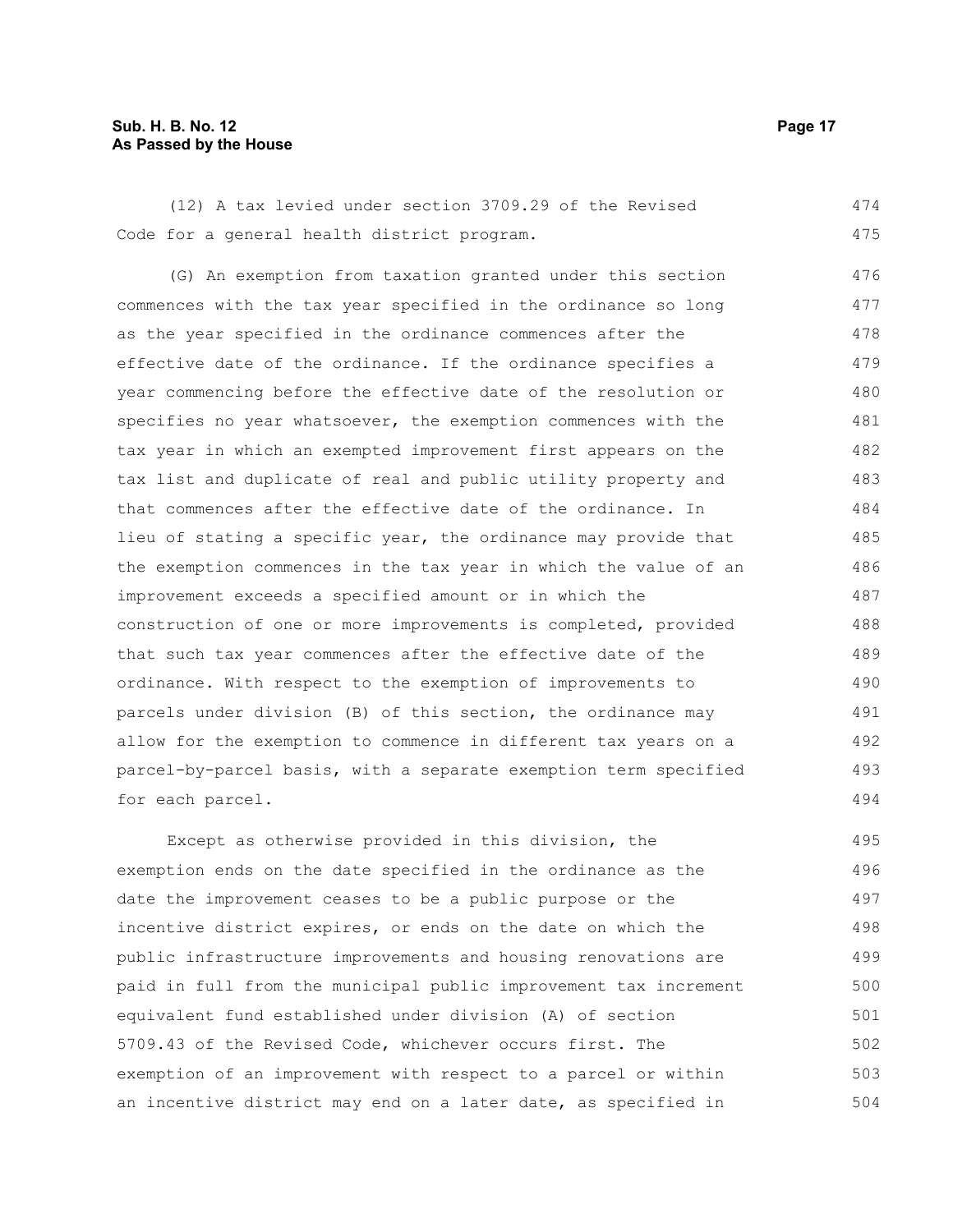#### **Sub. H. B. No. 12 Page 18 As Passed by the House**

the ordinance, if the legislative authority and the board of education of the city, local, or exempted village school district within which the parcel or district is located have entered into a compensation agreement under section 5709.82 of the Revised Code with respect to the improvement, and the board of education has approved the term of the exemption under division (D)(2) of this section, but in no case shall the improvement be exempted from taxation for more than thirty years. Exemptions shall be claimed and allowed in the same manner as in the case of other real property exemptions. If an exemption status changes during a year, the procedure for the apportionment of the taxes for that year is the same as in the case of other changes in tax exemption status during the year. 505 506 507 508 509 510 511 512 513 514 515 516 517

(H) Additional municipal financing of public infrastructure improvements and housing renovations may be provided by any methods that the municipal corporation may otherwise use for financing such improvements or renovations. If the municipal corporation issues bonds or notes to finance the public infrastructure improvements and housing renovations and pledges money from the municipal public improvement tax increment equivalent fund to pay the interest on and principal of the bonds or notes, the bonds or notes are not subject to Chapter 133. of the Revised Code. 518 519 520 521 522 523 524 525 526 527

(I) The municipal corporation, not later than fifteen days after the adoption of an ordinance under this section, shall submit to the director of development services a copy of the ordinance. On or before the thirty-first day of March of each year, the municipal corporation shall submit a status report to the director of development services. The report shall indicate, in the manner prescribed by the director, the progress of the project during each year that an exemption remains in effect, 528 529 530 531 532 533 534 535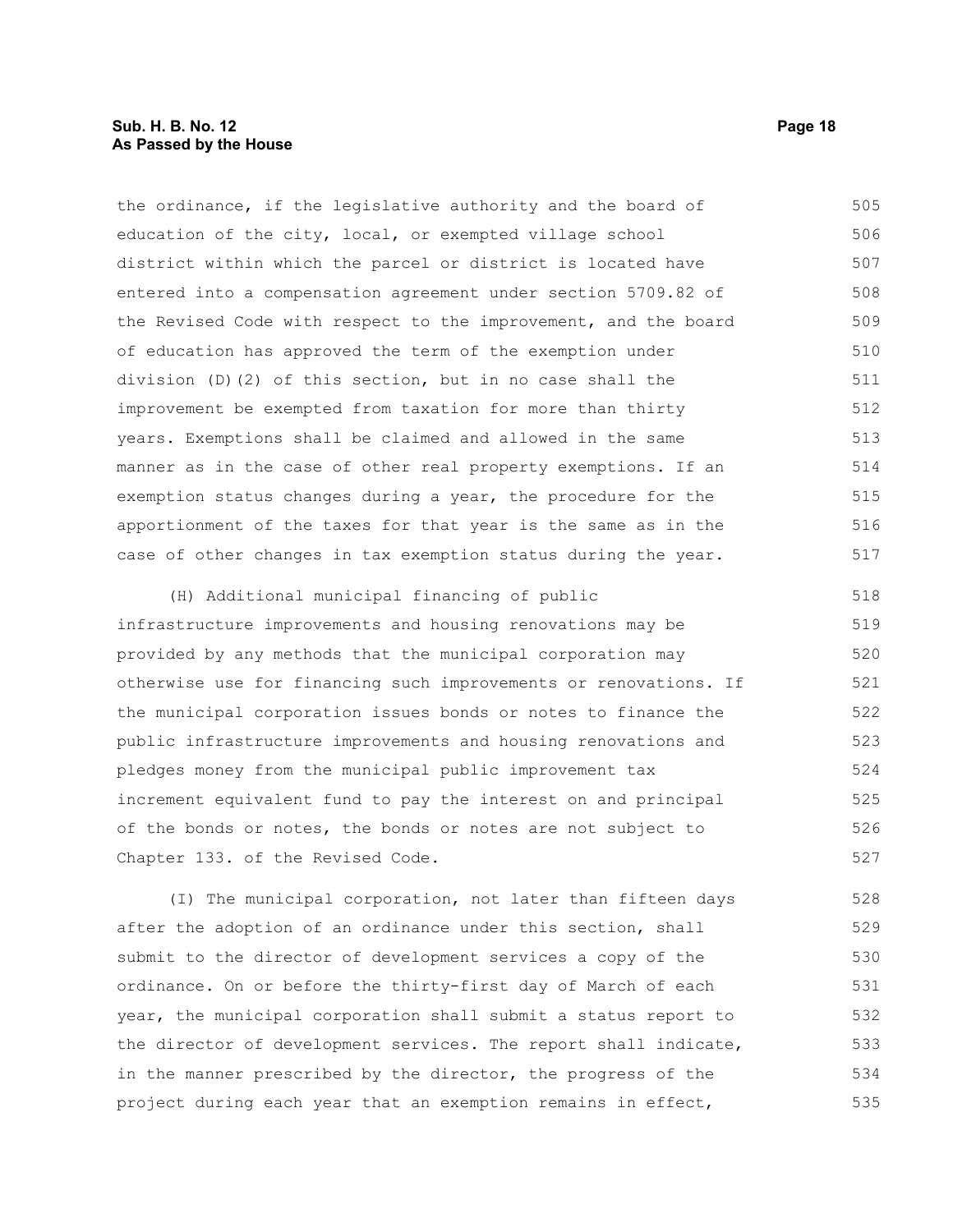#### **Sub. H. B. No. 12 Page 19 As Passed by the House**

including a summary of the receipts from service payments in lieu of taxes; expenditures of money from the funds created under section 5709.43 of the Revised Code; a description of the public infrastructure improvements and housing renovations financed with such expenditures; and a quantitative summary of changes in employment and private investment resulting from each project. 536 537 538 539 540 541 542

(J) Nothing in this section shall be construed to prohibit a legislative authority from declaring to be a public purpose improvements with respect to more than one parcel. 543 544 545

(K) If a parcel is located in a new community district in which the new community authority imposes a community development charge on the basis of rentals received from leases of real property as described in division (L)(2) of section 349.01 of the Revised Code, the parcel may not be exempted from taxation under this section. 546 547 548 549 550 551

**Sec. 5709.73.** (A) As used in this section and section 5709.74 of the Revised Code: 552 553

(1) "Business day" means a day of the week excluding Saturday, Sunday, and a legal holiday as defined in section 1.14 of the Revised Code.

(2) "Further improvements" or "improvements" means the increase in the assessed value of real property that would first appear on the tax list and duplicate of real and public utility property after the effective date of a resolution adopted under this section were it not for the exemption granted by that resolution. For purposes of division (B) of this section, "improvements" do not include any property used or to be used for residential purposes. For this purpose, "property that is 557 558 559 560 561 562 563 564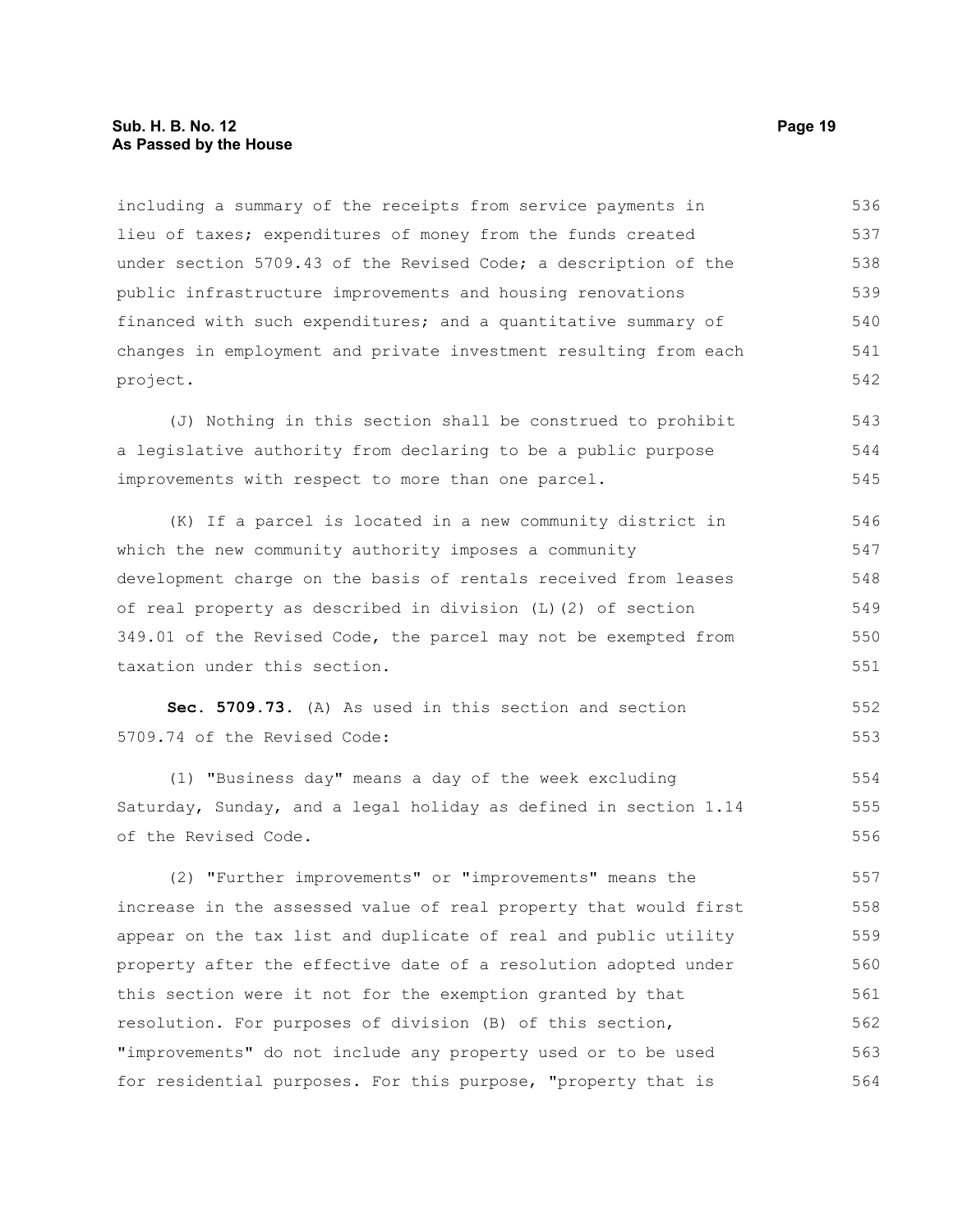used or to be used for residential purposes" means property that, as improved, is used or to be used for purposes that would cause the tax commissioner to classify the property as residential property in accordance with rules adopted by the commissioner under section 5713.041 of the Revised Code. 565 566 567 568 569

(3) "Housing renovation" means a project carried out for residential purposes.

(4) "Incentive district" has the same meaning as in section 5709.40 of the Revised Code, except that a blighted area is in the unincorporated area of a township. 572 573 574

(5) "Overlay" has the same meaning as in section 5709.40 of the Revised Code, except that the overlay is delineated by the board of township trustees.

(6) "Project" and "public infrastructure improvement" have the same meanings as in section 5709.40 of the Revised Code.

(B) A board of township trustees may, by unanimous vote, adopt a resolution that declares to be a public purpose any public infrastructure improvements made that are necessary for the development of certain parcels of land located in the unincorporated area of the township. Except with the approval under division (D) of this section of the board of education of each city, local, or exempted village school district within which the improvements are located, the resolution may exempt from real property taxation not more than seventy-five per cent of further improvements to a parcel of land that directly benefits from the public infrastructure improvements, for a period of not more than ten years. The resolution shall specify the percentage of the further improvements to be exempted and the life of the exemption. 580 581 582 583 584 585 586 587 588 589 590 591 592 593

570 571

575 576 577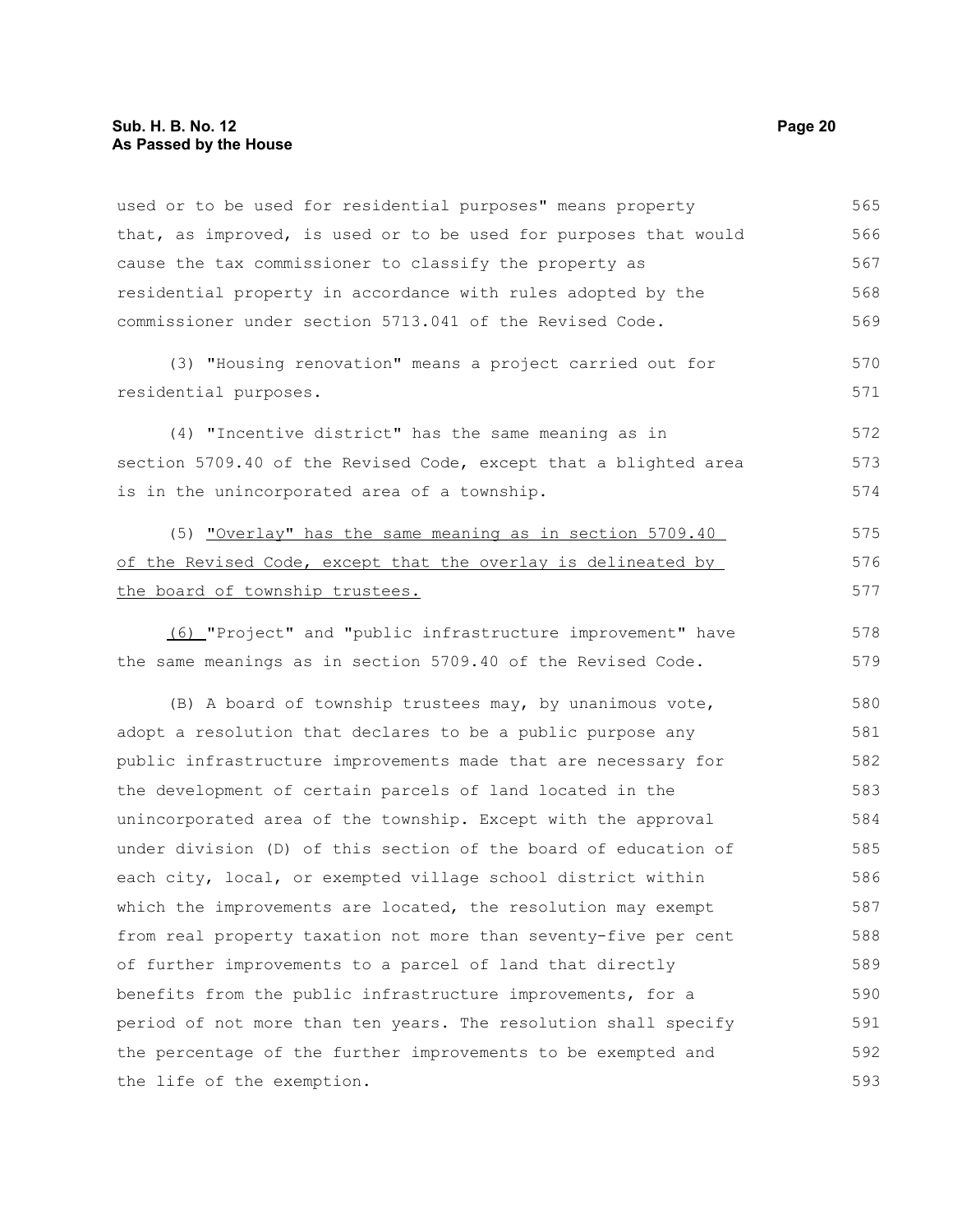#### **Sub. H. B. No. 12 Page 21 As Passed by the House**

(C)(1) A board of township trustees may adopt, by unanimous vote, a resolution creating an incentive district and declaring improvements to parcels within the district to be a public purpose and, except as provided in division  $\overline{F}$  (C)(2) of this section, exempt from taxation as provided in this section, but no board of township trustees of a township that has a population that exceeds twenty-five thousand, as shown by the most recent federal decennial census, shall adopt a resolution that creates an incentive district if the sum of the taxable value of real property in the proposed district for the preceding tax year and the taxable value of all real property in the township that would have been taxable in the preceding year were it not for the fact that the property was in an existing incentive district and therefore exempt from taxation exceeds twenty-five per cent of the taxable value of real property in the township for the preceding tax year. The district shall be located within the unincorporated area of the township and shall not include any territory that is included within a district created under division (B) of section 5709.78 of the Revised Code. The resolution shall delineate the boundary of the proposed district and specifically identify each parcel within the district. A proposed district may not include any parcel that is or has been exempted from taxation under division (B) of this section or that is or has been within another district created under this division. A resolution may create more than one such district, and more than one resolution may be adopted under division (C)(1) of this section. 594 595 596 597 598 599 600 601 602 603 604 605 606 607 608 609 610 611 612 613 614 615 616 617 618 619 620

(2) (a) Not later than thirty days prior to adopting a resolution under division (C)(1) of this section, if the township intends to apply for exemptions from taxation under section 5709.911 of the Revised Code on behalf of owners of real 621 622 623 624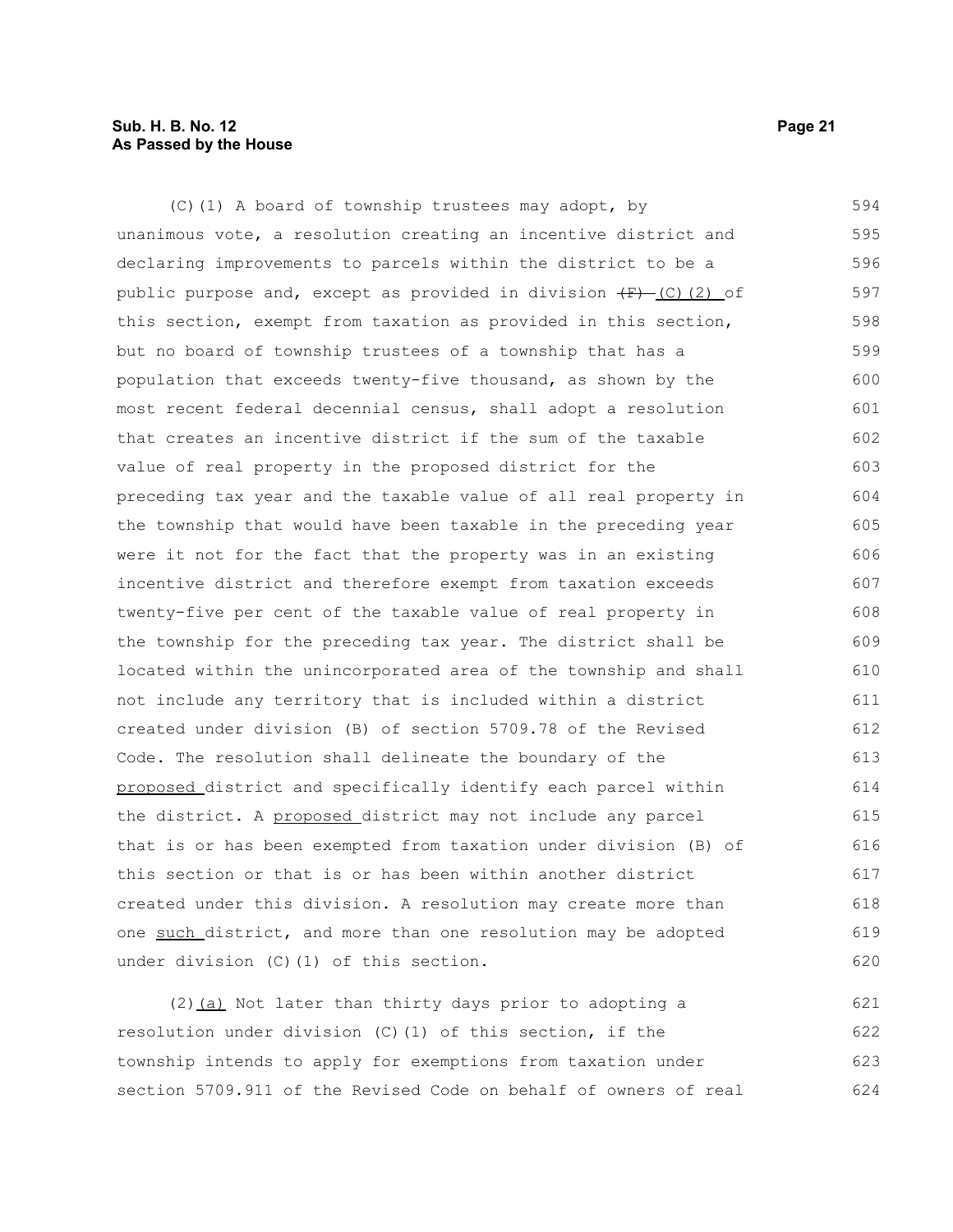#### **Sub. H. B. No. 12 Page 22 As Passed by the House**

property located within the proposed incentive district, the board shall conduct a public hearing on the proposed resolution. Not later than thirty days prior to the public hearing, the board shall give notice of the public hearing and the proposed resolution by first class mail to every real property owner whose property is located within the boundaries of the proposed incentive district that is the subject of the proposed resolution. The notice shall include a map of the proposed incentive district on which the board of township trustees shall have delineated an overlay. The notice shall inform the property owner of the owner's right to exclude the owner's property from the incentive district if the owner's entire parcel of property will not be located within the overlay, by submitting a written response in accordance with division  $(C)$   $(2)$   $(b)$  of this section. The notice also shall include information detailing the required contents of the response, the address to which the response may be mailed, and the deadline for submitting the response. 625 626 627 628 629 630 631 632 633 634 635 636 637 638 639 640 641

(b) Any owner of real property located within the boundaries of an incentive district proposed under division (C) (1) of this section whose entire parcel of property is not located within the overlay may exclude the property from the proposed incentive district by submitting a written response to the board not later than forty-five days after the postmark date on the notice required under division (C)(2)(a) of this section. The response shall be sent by first class mail or delivered in person at a public hearing held by the board under division (C)  $(2)$  (a) of this section. The response shall conform to any content requirements that may be established by the board and included in the notice provided under division (C)(2)(a) of this section. In the response, property owners may identify a parcel by street address, by the manner in which it is identified in 642 643 644 645 646 647 648 649 650 651 652 653 654 655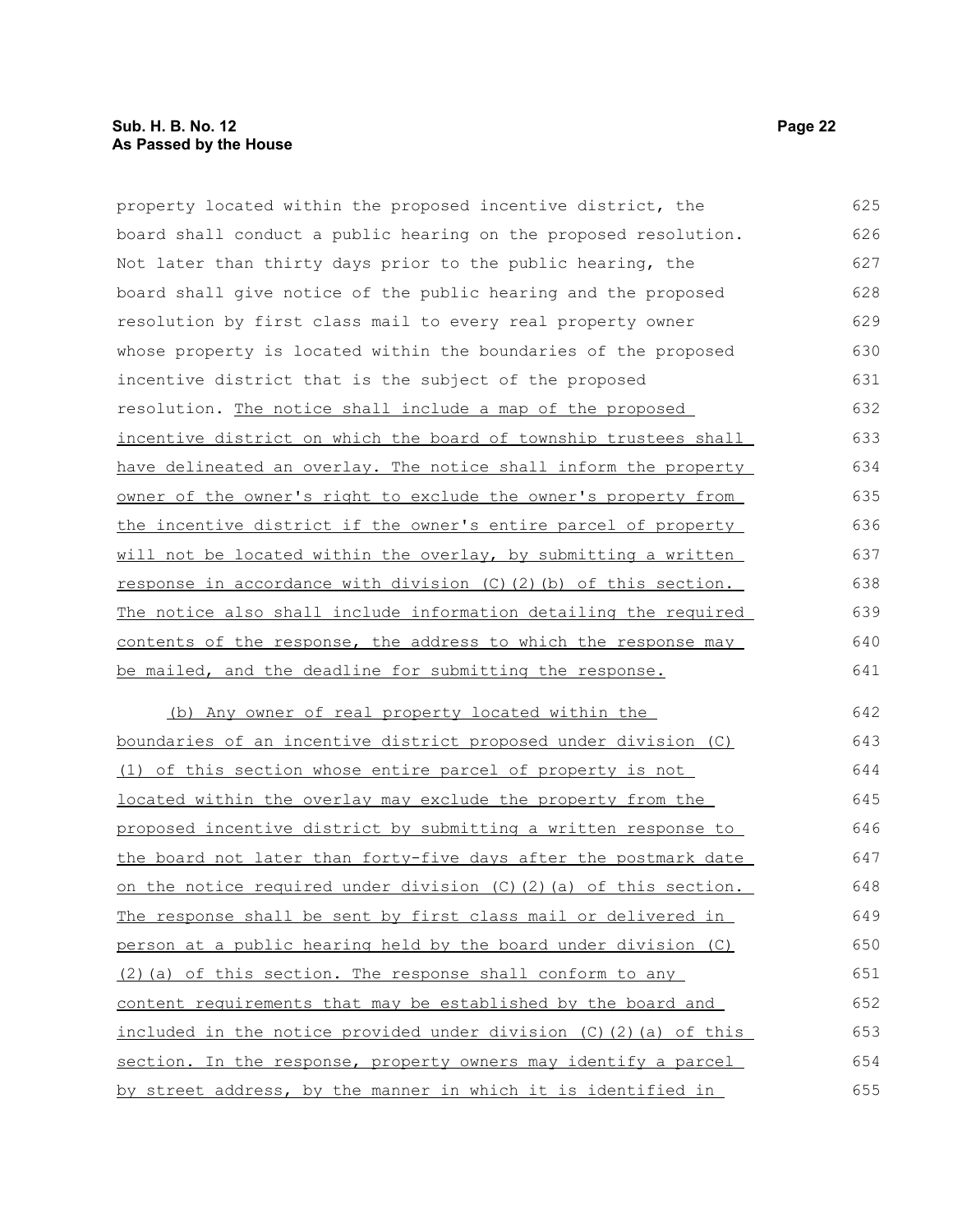| the resolution, or by other means allowing the identity of the   | 656 |  |
|------------------------------------------------------------------|-----|--|
| parcel to be ascertained.                                        |     |  |
| (c) Before adopting a resolution under division (C) (1) of       | 658 |  |
| this section, the board shall amend the resolution to exclude    | 659 |  |
| any parcel located wholly or partly outside the overlay for      | 660 |  |
| which a written response has been submitted under division (C)   | 661 |  |
| (2) (b) of this section. A township shall not apply for          | 662 |  |
| exemptions from taxation under section 5709.911 of the Revised   | 663 |  |
| Code for any such parcel, and service payments may not be        | 664 |  |
| required from the owner of the parcel. Improvements to a parcel  | 665 |  |
| excluded from an incentive district under this division may be   | 666 |  |
| exempted from taxation under division (B) of this section        | 667 |  |
| pursuant to a resolution adopted under that division or under    | 668 |  |
| any other section of the Revised Code under which the parcel     | 669 |  |
| qualifies.                                                       | 670 |  |
| $(3)$ (a) A resolution adopted under division (C) (1) of this    | 671 |  |
| section shall specify the life of the incentive district and the | 672 |  |
| percentage of the improvements to be exempted, shall designate   | 673 |  |
| the public infrastructure improvements made, to be made, or in   | 674 |  |
| the process of being made, that benefit or serve, or, once made, | 675 |  |
|                                                                  |     |  |

A resolution adopted under division (C)(1) of this section on or after March 30, 2006, shall not designate police or fire equipment as public infrastructure improvements, and no service 683 684 685

will benefit or serve parcels in the district. The resolution also shall identify one or more specific projects being, or to be, undertaken in the district that place additional demand on

the public infrastructure improvements designated in the

resolution. The project identified may, but need not be, the project under division (C)(3)(b) of this section that places real property in use for commercial or industrial purposes.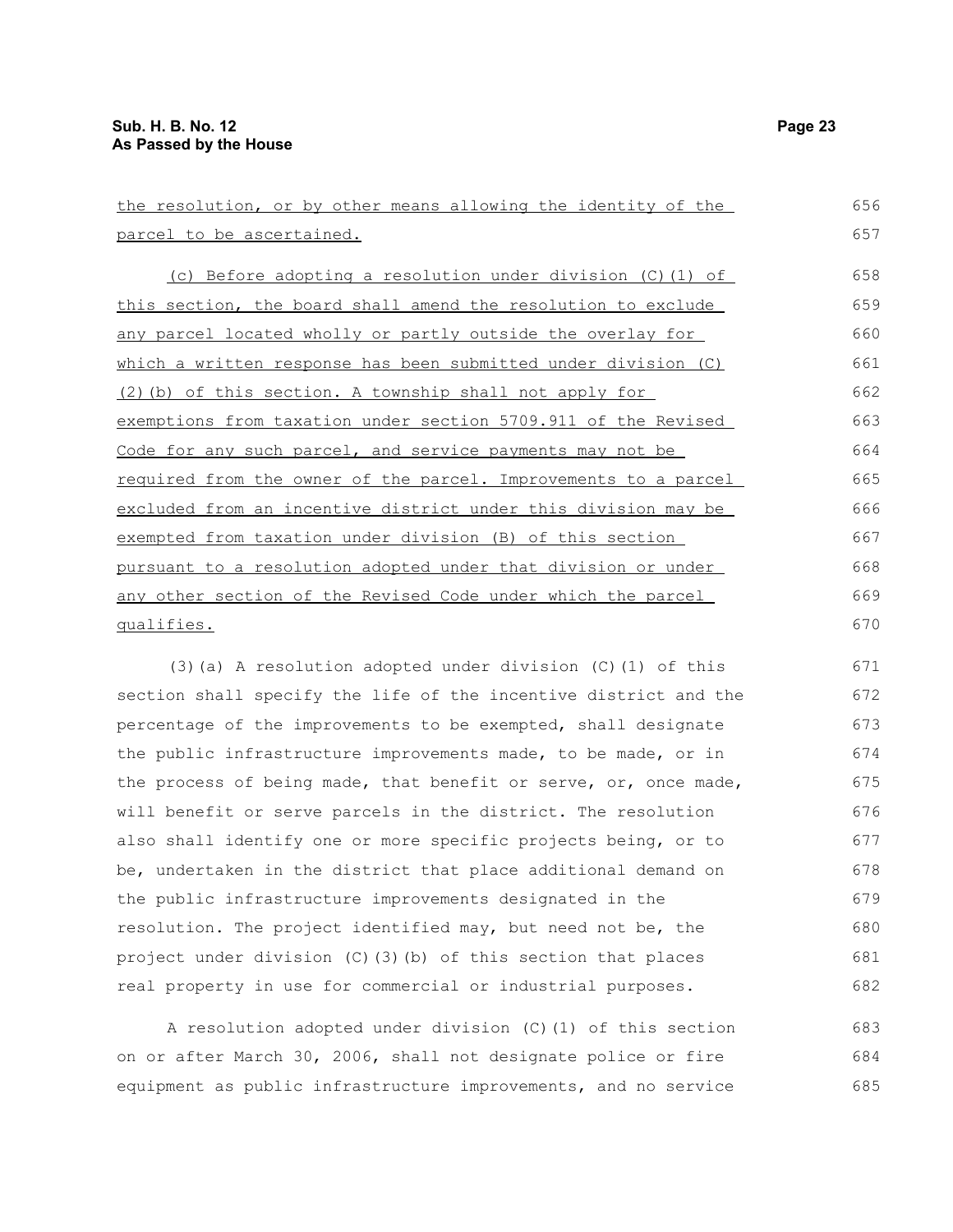payment provided for in section 5709.74 of the Revised Code and received by the township under the resolution shall be used for police or fire equipment. 686 687 688

(b) A resolution adopted under division (C)(1) of this section may authorize the use of service payments provided for in section 5709.74 of the Revised Code for the purpose of housing renovations within the incentive district, provided that the resolution also designates public infrastructure improvements that benefit or serve the district, and that a project within the district places real property in use for commercial or industrial purposes. Service payments may be used to finance or support loans, deferred loans, and grants to persons for the purpose of housing renovations within the district. The resolution shall designate the parcels within the district that are eligible for housing renovations. The resolution shall state separately the amount or the percentages of the expected aggregate service payments that are designated for each public infrastructure improvement and for the purpose of housing renovations. 689 690 691 692 693 694 695 696 697 698 699 700 701 702 703 704

(4) Except with the approval of the board of education of each city, local, or exempted village school district within the territory of which the incentive district is or will be located, and subject to division (E) of this section, the life of an incentive district shall not exceed ten years, and the percentage of improvements to be exempted shall not exceed seventy-five per cent. With approval of the board of education, the life of a district may be not more than thirty years, and the percentage of improvements to be exempted may be not more than one hundred per cent. The approval of a board of education shall be obtained in the manner provided in division (D) of this section. 705 706 707 708 709 710 711 712 713 714 715 716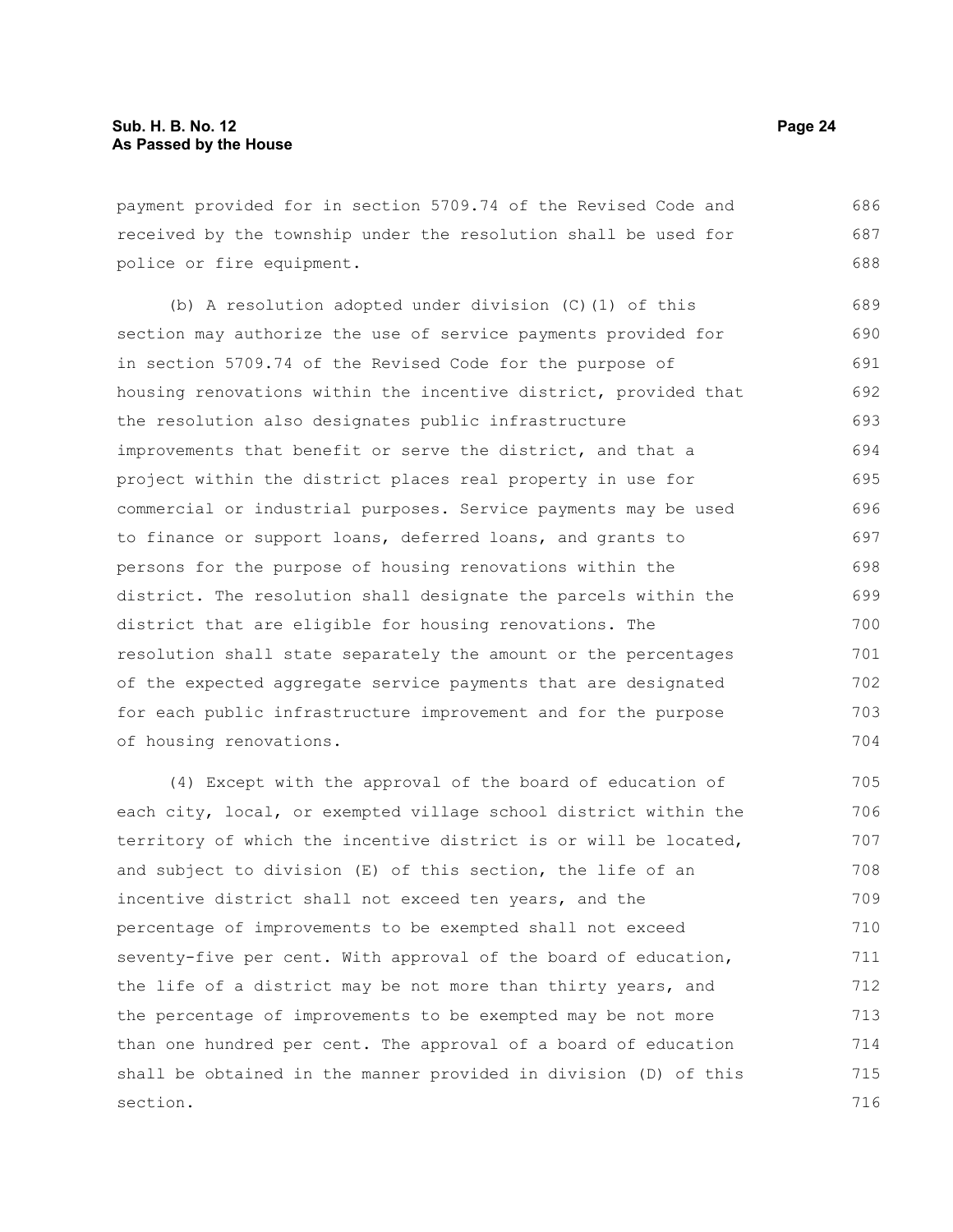#### **Sub. H. B. No. 12 Page 25 As Passed by the House**

(D) Improvements with respect to a parcel may be exempted from taxation under division (B) of this section, and improvements to parcels within an incentive district may be exempted from taxation under division (C) of this section, for up to ten years or, with the approval of the board of education of the city, local, or exempted village school district within which the parcel or district is located, for up to thirty years. The percentage of the improvements exempted from taxation may, with such approval, exceed seventy-five per cent, but shall not exceed one hundred per cent. Not later than forty-five business days prior to adopting a resolution under this section declaring improvements to be a public purpose that is subject to approval by a board of education under this division, the board of township trustees shall deliver to the board of education a notice stating its intent to adopt a resolution making that declaration. The notice regarding improvements with respect to a parcel under division (B) of this section shall identify the parcels for which improvements are to be exempted from taxation, provide an estimate of the true value in money of the improvements, specify the period for which the improvements would be exempted from taxation and the percentage of the improvements that would be exempted, and indicate the date on which the board of township trustees intends to adopt the resolution. The notice regarding improvements made under division (C) of this section to parcels within an incentive district shall delineate the boundaries of the district, specifically identify each parcel within the district, identify each anticipated improvement in the district, provide an estimate of the true value in money of each such improvement, specify the life of the district and the percentage of improvements that would be exempted, and indicate the date on which the board of township trustees intends to adopt the 717 718 719 720 721 722 723 724 725 726 727 728 729 730 731 732 733 734 735 736 737 738 739 740 741 742 743 744 745 746 747 748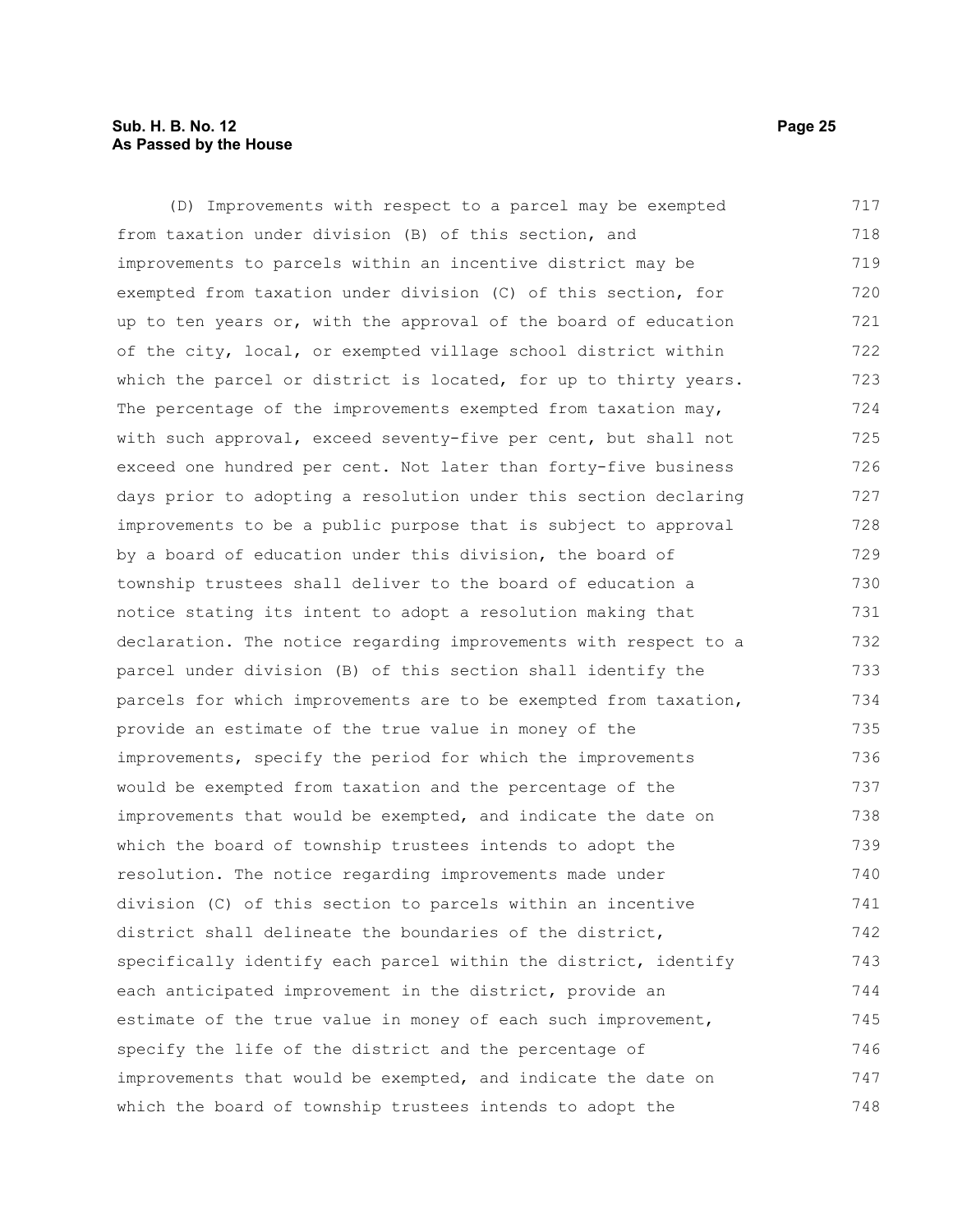#### **Sub. H. B. No. 12 Page 26 As Passed by the House**

resolution. The board of education, by resolution adopted by a majority of the board, may approve the exemption for the period or for the exemption percentage specified in the notice; may disapprove the exemption for the number of years in excess of ten, may disapprove the exemption for the percentage of the improvements to be exempted in excess of seventy-five per cent, or both; or may approve the exemption on the condition that the board of township trustees and the board of education negotiate an agreement providing for compensation to the school district equal in value to a percentage of the amount of taxes exempted in the eleventh and subsequent years of the exemption period or, in the case of exemption percentages in excess of seventy-five per cent, compensation equal in value to a percentage of the taxes that would be payable on the portion of the improvements in excess of seventy-five per cent were that portion to be subject to taxation, or other mutually agreeable compensation. 749 750 751 752 753 754 755 756 757 758 759 760 761 762 763 764

The board of education shall certify its resolution to the board of township trustees not later than fourteen days prior to the date the board of township trustees intends to adopt the resolution as indicated in the notice. If the board of education and the board of township trustees negotiate a mutually acceptable compensation agreement, the resolution may declare the improvements a public purpose for the number of years specified in the resolution or, in the case of exemption percentages in excess of seventy-five per cent, for the exemption percentage specified in the resolution. In either case, if the board of education and the board of township trustees fail to negotiate a mutually acceptable compensation agreement, the resolution may declare the improvements a public purpose for not more than ten years, and shall not exempt more than seventy-five per cent of the improvements from taxation. If 765 766 767 768 769 770 771 772 773 774 775 776 777 778 779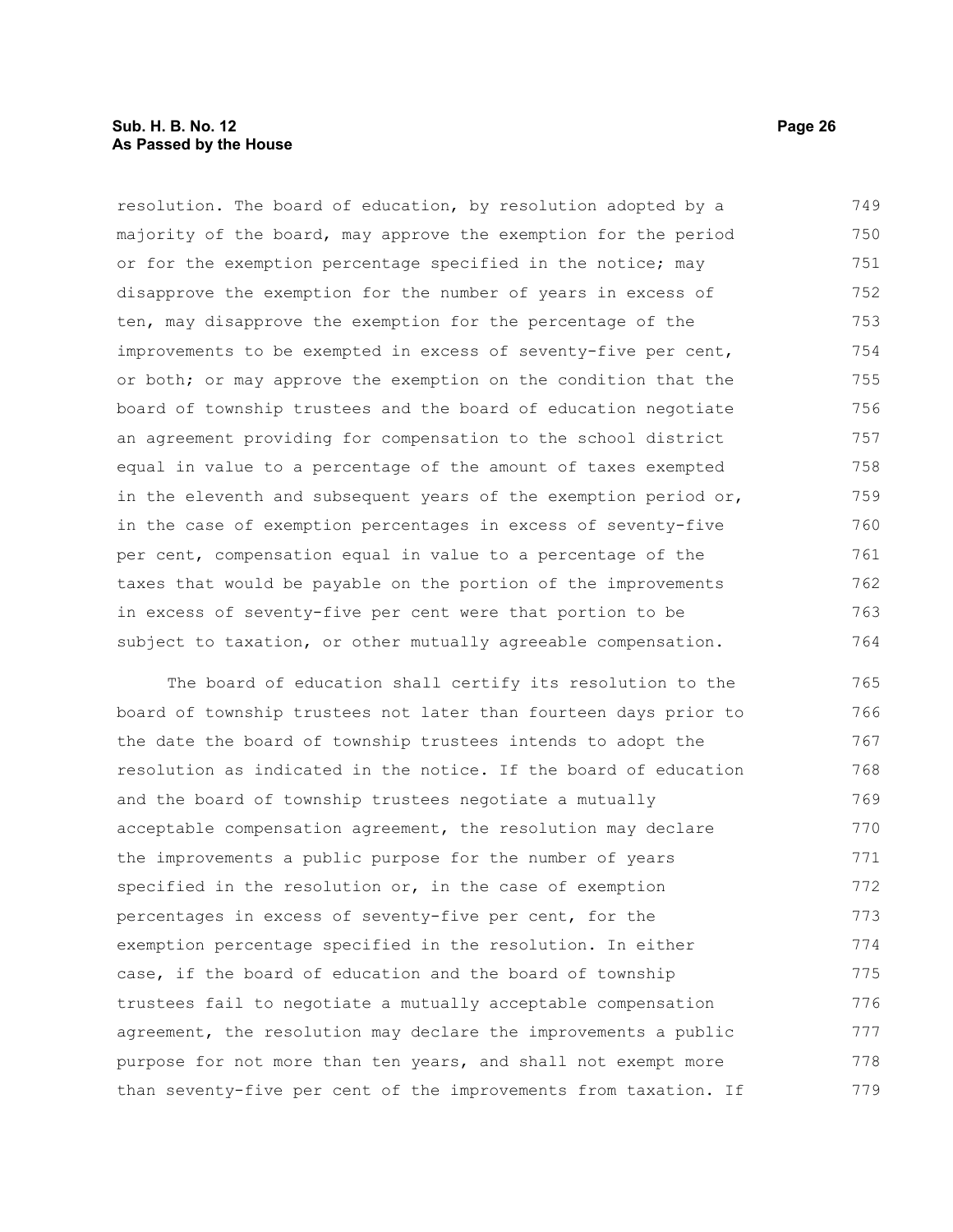#### **Sub. H. B. No. 12 Page 27 As Passed by the House**

the board of education fails to certify a resolution to the board of township trustees within the time prescribed by this section, the board of township trustees thereupon may adopt the resolution and may declare the improvements a public purpose for up to thirty years or, in the case of exemption percentages proposed in excess of seventy-five per cent, for the exemption percentage specified in the resolution. The board of township trustees may adopt the resolution at any time after the board of education certifies its resolution approving the exemption to the board of township trustees, or, if the board of education approves the exemption on the condition that a mutually acceptable compensation agreement be negotiated, at any time after the compensation agreement is agreed to by the board of education and the board of township trustees. If a mutually acceptable compensation agreement is negotiated between the board of township trustees and the board of education, including agreements for payments in lieu of taxes under section 5709.74 of the Revised Code, the board of township trustees shall compensate the joint vocational school district within which the parcel or district is located at the same rate and under the same terms received by the city, local, or exempted village school district. 780 781 782 783 784 785 786 787 788 789 790 791 792 793 794 795 796 797 798 799 800 801

If a board of education has adopted a resolution waiving its right to approve exemptions from taxation under this section and the resolution remains in effect, approval of such exemptions by the board of education is not required under division (D) of this section. If a board of education has adopted a resolution allowing a board of township trustees to deliver the notice required under division (D) of this section fewer than forty-five business days prior to adoption of the resolution by the board of township trustees, the board of 802 803 804 805 806 807 808 809 810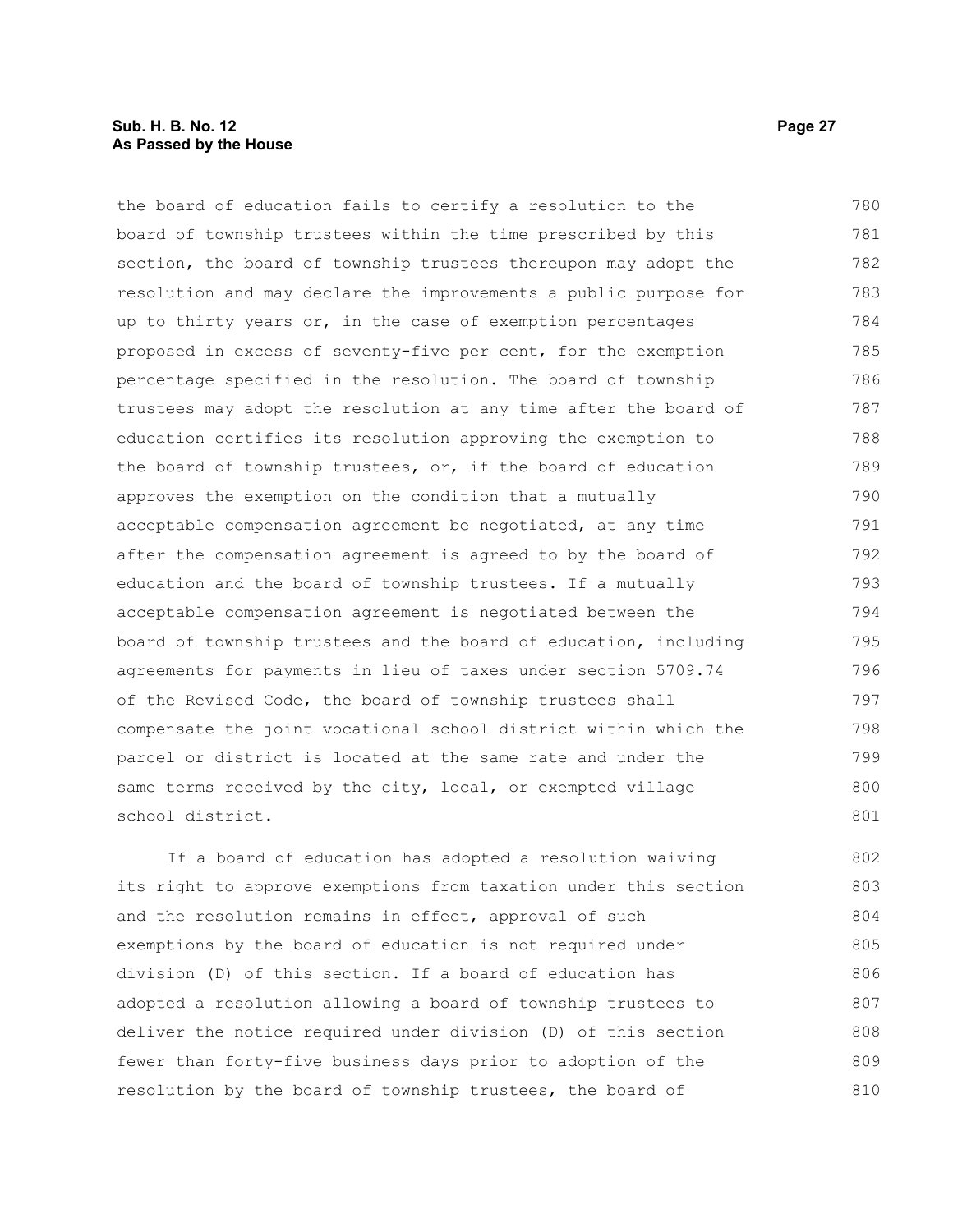#### **Sub. H. B. No. 12 Page 28 As Passed by the House**

township trustees shall deliver the notice to the board of education not later than the number of days prior to the adoption as prescribed by the board of education in its resolution. If a board of education adopts a resolution waiving its right to approve exemptions or shortening the notification period, the board of education shall certify a copy of the resolution to the board of township trustees. If the board of education rescinds the resolution, it shall certify notice of the rescission to the board of township trustees. 811 812 813 814 815 816 817 818 819

If the board of township trustees is not required by division (D) of this section to notify the board of education of the board of township trustees' intent to declare improvements to be a public purpose, the board of township trustees shall comply with the notice requirements imposed under section 5709.83 of the Revised Code before taking formal action to adopt the resolution making that declaration, unless the board of education has adopted a resolution under that section waiving its right to receive the notice. 820 821 822 823 824 825 826 827 828

(E)(1) If a proposed resolution under division (C)(1) of this section exempts improvements with respect to a parcel within an incentive district for more than ten years, or the percentage of the improvement exempted from taxation exceeds seventy-five per cent, not later than forty-five business days prior to adopting the resolution the board of township trustees shall deliver to the board of county commissioners of the county within which the incentive district is or will be located a notice that states its intent to adopt a resolution creating an incentive district. The notice shall include a copy of the proposed resolution, identify the parcels for which improvements are to be exempted from taxation, provide an estimate of the true value in money of the improvements, specify the period of 829 830 831 832 833 834 835 836 837 838 839 840 841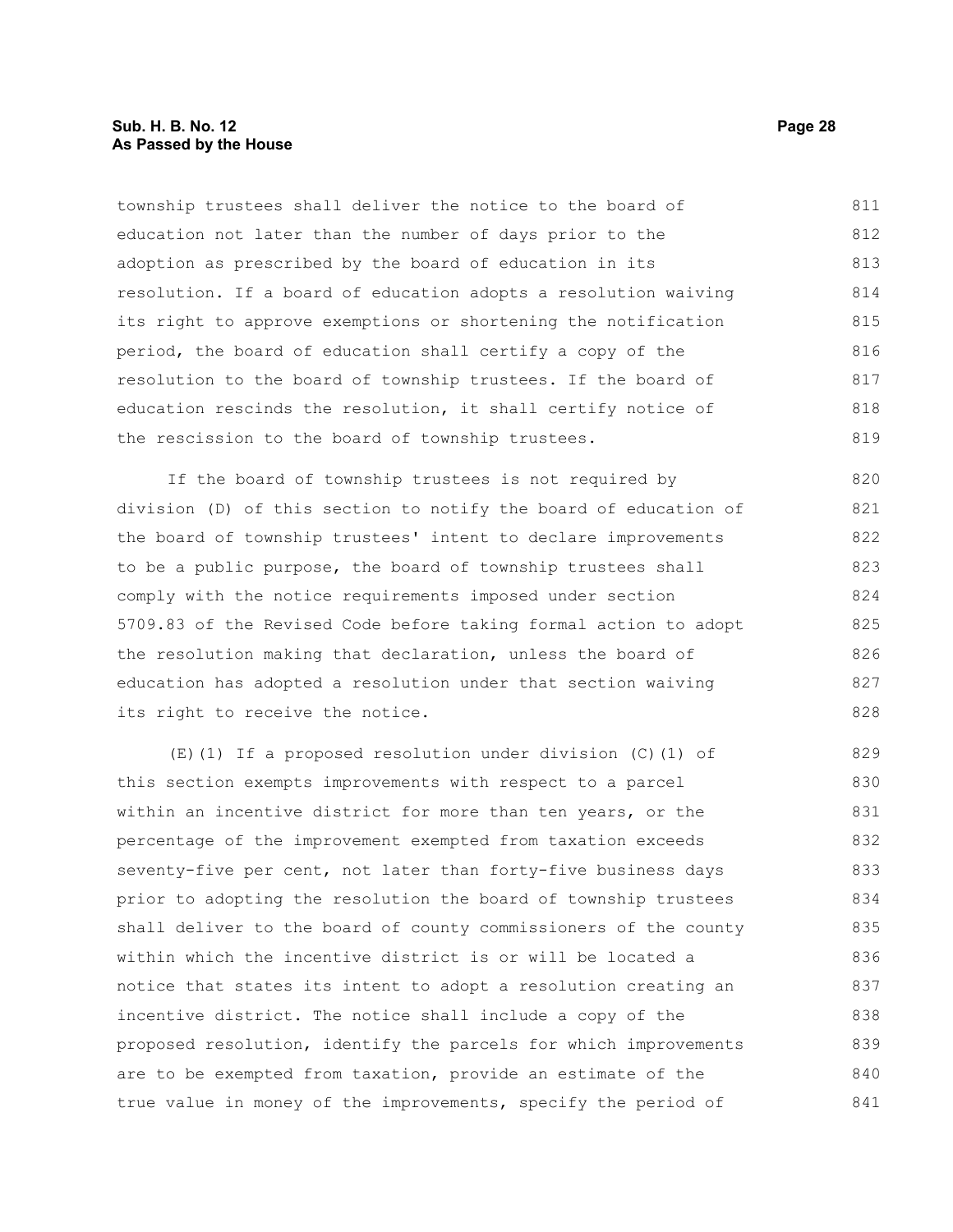#### **Sub. H. B. No. 12 Page 29 As Passed by the House**

time for which the improvements would be exempted from taxation, specify the percentage of the improvements that would be exempted from taxation, and indicate the date on which the board of township trustees intends to adopt the resolution. 842 843 844 845

(2) The board of county commissioners, by resolution adopted by a majority of the board, may object to the exemption for the number of years in excess of ten, may object to the exemption for the percentage of the improvement to be exempted in excess of seventy-five per cent, or both. If the board of county commissioners objects, the board may negotiate a mutually acceptable compensation agreement with the board of township trustees. In no case shall the compensation provided to the board of county commissioners exceed the property taxes foregone due to the exemption. If the board of county commissioners objects, and the board of county commissioners and board of township trustees fail to negotiate a mutually acceptable compensation agreement, the resolution adopted under division (C)(1) of this section shall provide to the board of county commissioners compensation in the eleventh and subsequent years of the exemption period equal in value to not more than fifty per cent of the taxes that would be payable to the county or, if the board of county commissioner's objection includes an objection to an exemption percentage in excess of seventy-five per cent, compensation equal in value to not more than fifty per cent of the taxes that would be payable to the county, on the portion of the improvement in excess of seventy-five per cent, were that portion to be subject to taxation. The board of county commissioners shall certify its resolution to the board of township trustees not later than thirty days after receipt of the notice. 846 847 848 849 850 851 852 853 854 855 856 857 858 859 860 861 862 863 864 865 866 867 868 869 870 871

(3) If the board of county commissioners does not object 872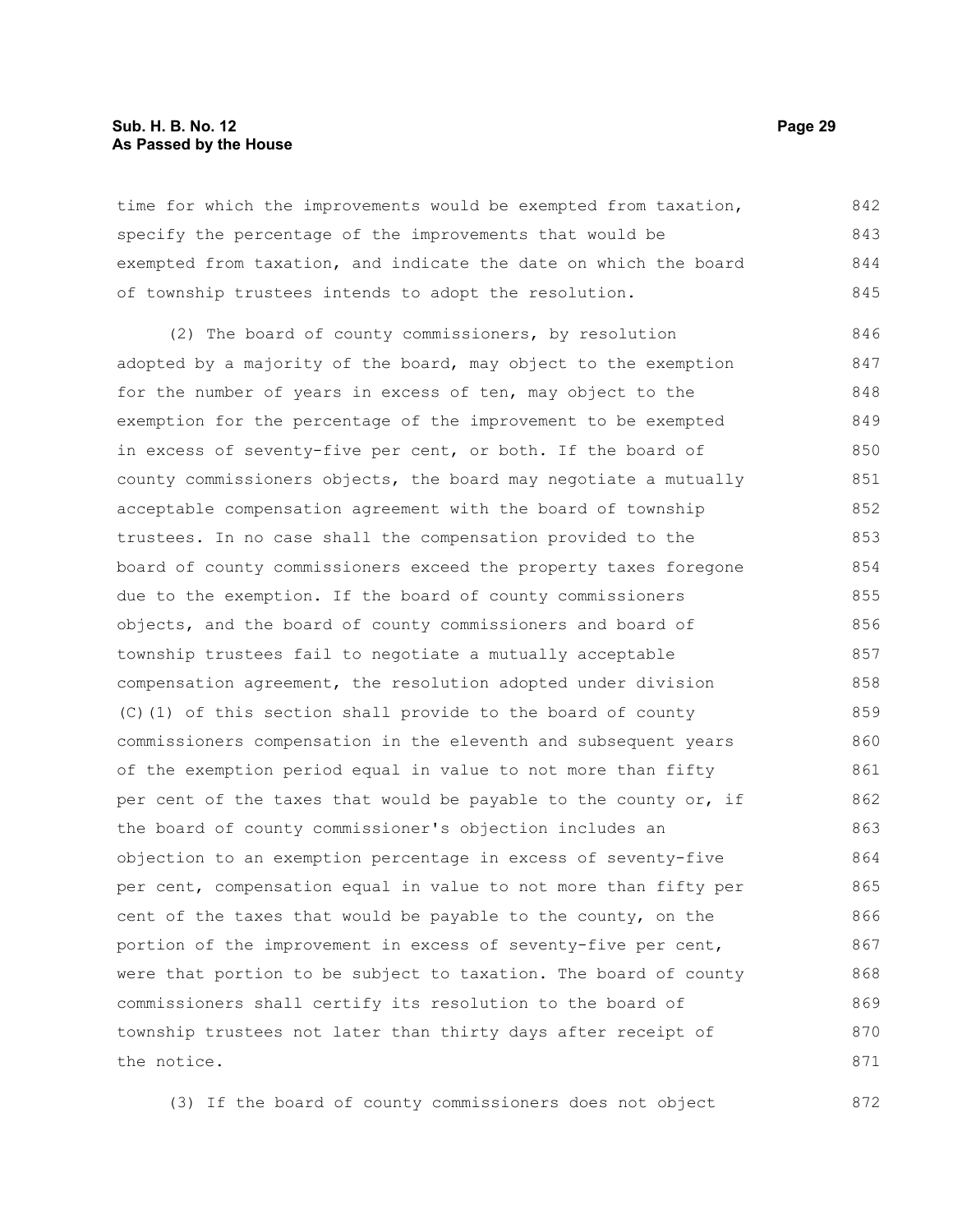#### **Sub. H. B. No. 12 Page 30 As Passed by the House**

or fails to certify its resolution objecting to an exemption within thirty days after receipt of the notice, the board of township trustees may adopt its resolution, and no compensation shall be provided to the board of county commissioners. If the board of county commissioners timely certifies its resolution objecting to the trustees' resolution, the board of township trustees may adopt its resolution at any time after a mutually acceptable compensation agreement is agreed to by the board of county commissioners and the board of township trustees, or, if no compensation agreement is negotiated, at any time after the board of township trustees agrees in the proposed resolution to provide compensation to the board of county commissioners of fifty per cent of the taxes that would be payable to the county in the eleventh and subsequent years of the exemption period or on the portion of the improvement in excess of seventy-five per cent, were that portion to be subject to taxation. 873 874 875 876 877 878 879 880 881 882 883 884 885 886 887 888

(F) Service payments in lieu of taxes that are attributable to any amount by which the effective tax rate of either a renewal levy with an increase or a replacement levy exceeds the effective tax rate of the levy renewed or replaced, or that are attributable to an additional levy, for a levy authorized by the voters for any of the following purposes on or after January 1, 2006, and which are provided pursuant to a resolution creating an incentive district under division (C)(1) of this section that is adopted on or after January 1, 2006, shall be distributed to the appropriate taxing authority as required under division (C) of section 5709.74 of the Revised Code in an amount equal to the amount of taxes from that additional levy or from the increase in the effective tax rate of such renewal or replacement levy that would have been payable to that taxing authority from the following levies were it not 889 890 891 892 893 894 895 896 897 898 899 900 901 902 903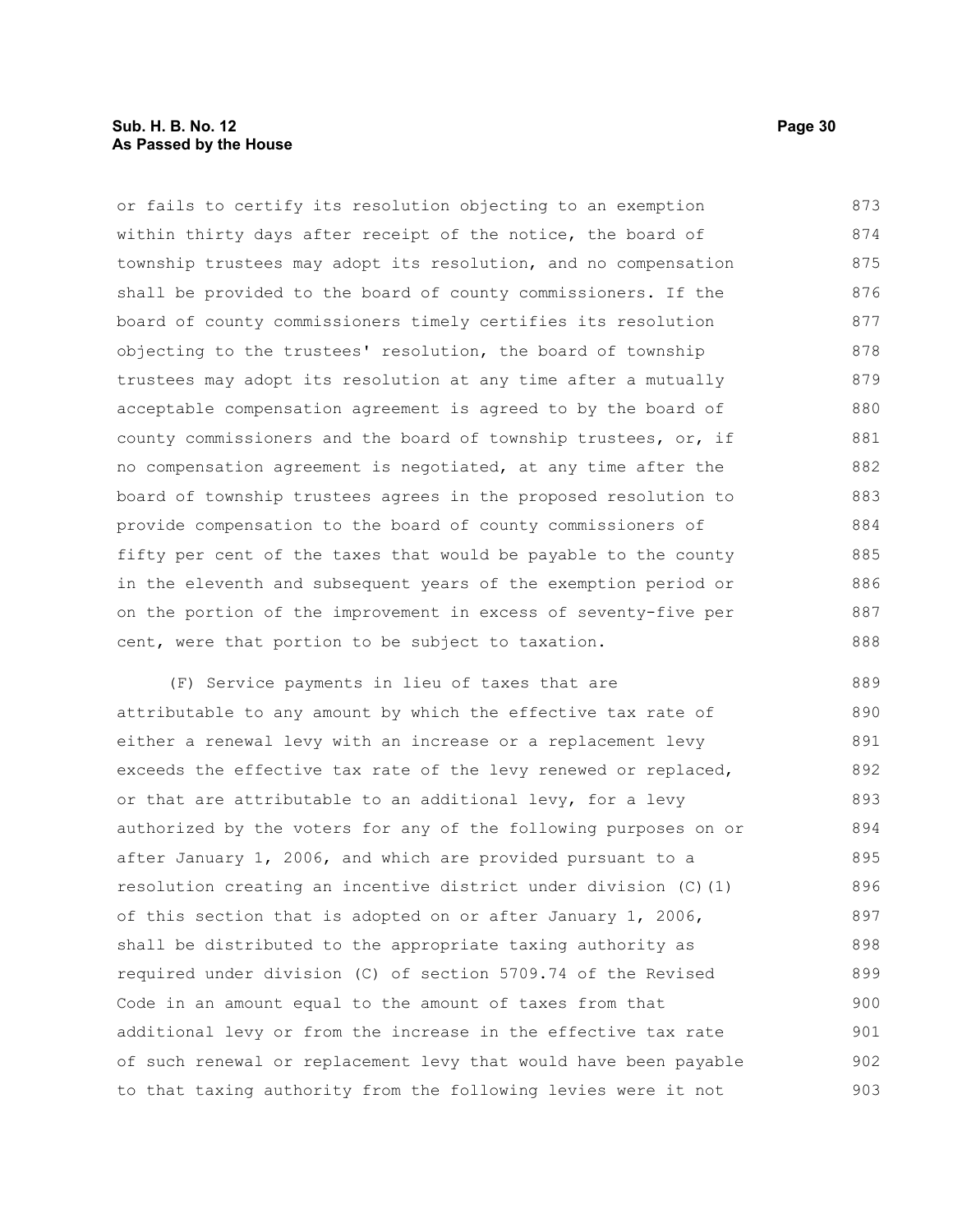| for the exemption authorized under division (C) of this section: | 904 |
|------------------------------------------------------------------|-----|
| (1) A tax levied under division (L) of section 5705.19 or        | 905 |
| section 5705.191 of the Revised Code for community mental        | 906 |
| retardation and developmental disabilities programs and services | 907 |
| pursuant to Chapter 5126. of the Revised Code;                   | 908 |
| (2) A tax levied under division (Y) of section 5705.19 of        | 909 |
| the Revised Code for providing or maintaining senior citizens    | 910 |
| services or facilities;                                          | 911 |
| (3) A tax levied under section 5705.22 of the Revised Code       | 912 |
| for county hospitals;                                            | 913 |
| (4) A tax levied by a joint-county district or by a county       | 914 |
| under section 5705.19, 5705.191, or 5705.221 of the Revised Code | 915 |
| for alcohol, drug addiction, and mental health services or       | 916 |
| families;                                                        | 917 |
| (5) A tax levied under section 5705.23 of the Revised Code       | 918 |
| for library purposes;                                            | 919 |
| (6) A tax levied under section 5705.24 of the Revised Code       | 920 |
| for the support of children services and the placement and care  | 921 |
| of children;                                                     | 922 |
| (7) A tax levied under division (Z) of section 5705.19 of        | 923 |
| the Revised Code for the provision and maintenance of zoological | 924 |
| park services and facilities under section 307.76 of the Revised | 925 |
| Code;                                                            | 926 |
| (8) A tax levied under section 511.27 or division (H) of         | 927 |
| section 5705.19 of the Revised Code for the support of township  | 928 |
| park districts;                                                  | 929 |
| (9) A tax levied under division (A), (F), or (H) of              | 930 |
| section 5705.19 of the Revised Code for parks and recreational   | 931 |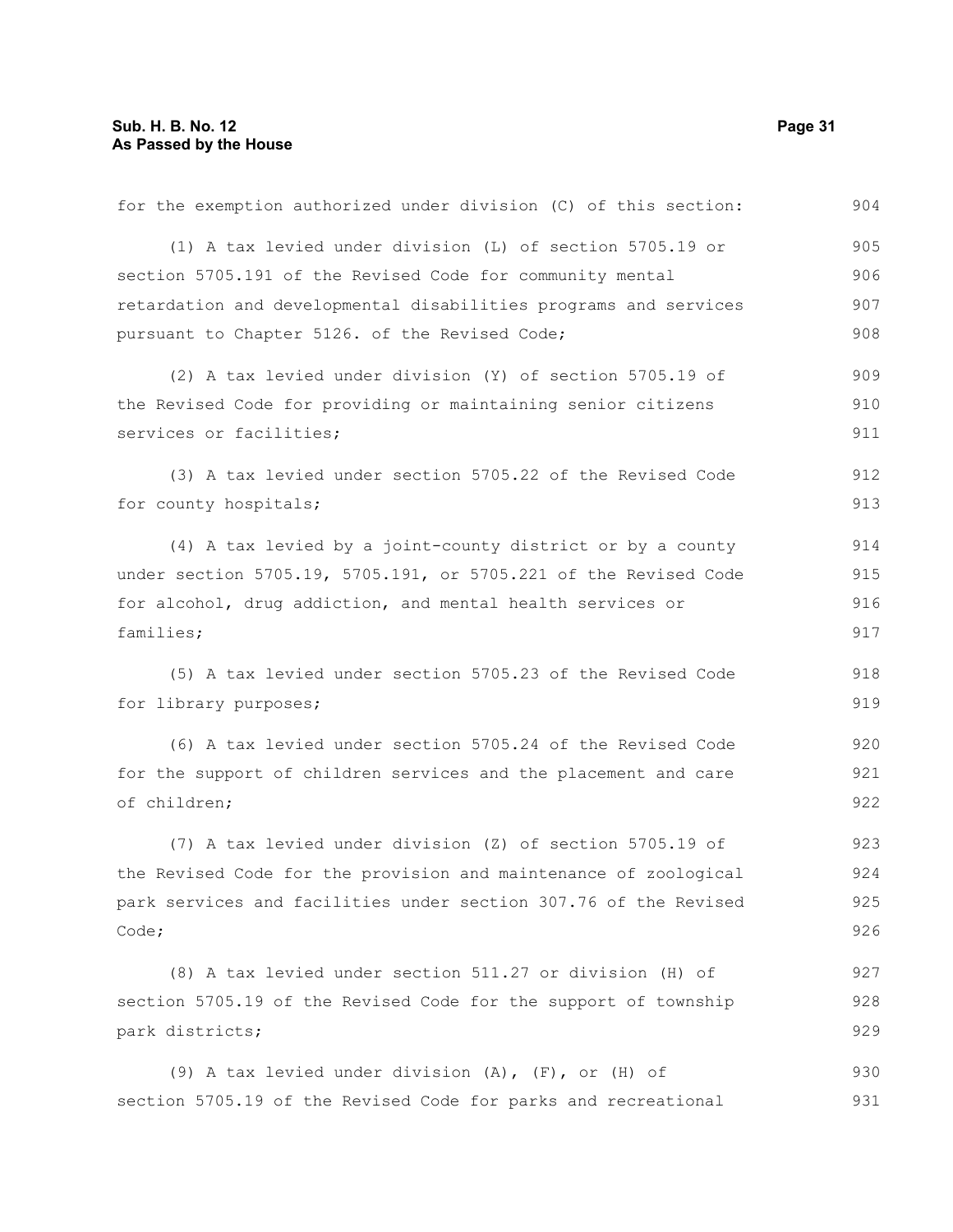|                                                       |  |  |  |  |  | purposes of a joint recreation district organized pursuant to |  | 932 |
|-------------------------------------------------------|--|--|--|--|--|---------------------------------------------------------------|--|-----|
| division (B) of section $755.14$ of the Revised Code; |  |  |  |  |  |                                                               |  | 933 |

(10) A tax levied under section 1545.20 or 1545.21 of the Revised Code for park district purposes;

(11) A tax levied under section 5705.191 of the Revised Code for the purpose of making appropriations for public assistance; human or social services; public relief; public welfare; public health and hospitalization; and support of general hospitals; 936 937 938 939 940

(12) A tax levied under section 3709.29 of the Revised Code for a general health district program. 941 942

(G) An exemption from taxation granted under this section commences with the tax year specified in the resolution so long as the year specified in the resolution commences after the effective date of the resolution. If the resolution specifies a year commencing before the effective date of the resolution or specifies no year whatsoever, the exemption commences with the tax year in which an exempted improvement first appears on the tax list and duplicate of real and public utility property and that commences after the effective date of the resolution. In lieu of stating a specific year, the resolution may provide that the exemption commences in the tax year in which the value of an improvement exceeds a specified amount or in which the construction of one or more improvements is completed, provided that such tax year commences after the effective date of the resolution. With respect to the exemption of improvements to parcels under division (B) of this section, the resolution may allow for the exemption to commence in different tax years on a parcel-by-parcel basis, with a separate exemption term specified for each parcel. 943 944 945 946 947 948 949 950 951 952 953 954 955 956 957 958 959 960 961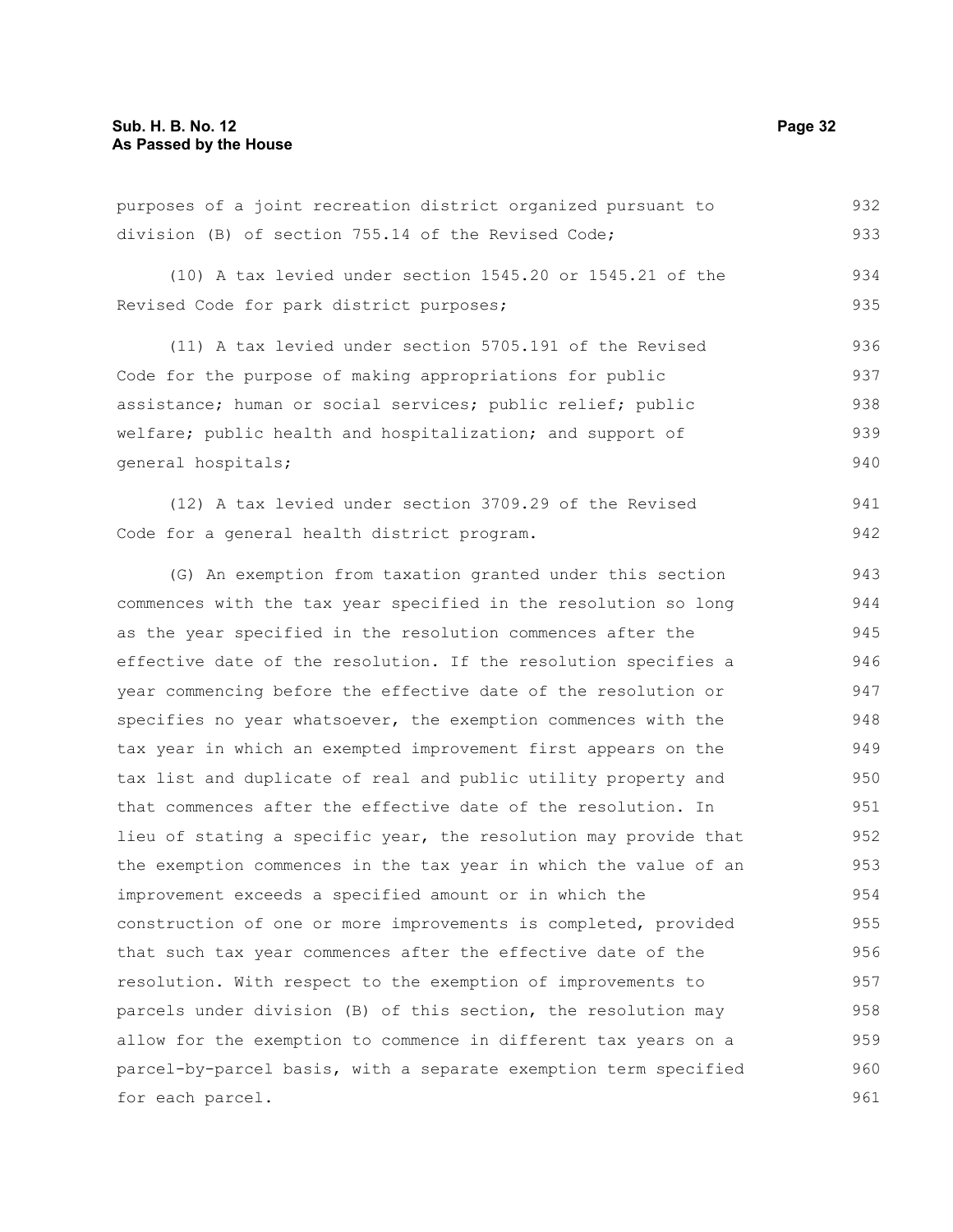#### **Sub. H. B. No. 12 Page 33 As Passed by the House**

Except as otherwise provided in this division, the exemption ends on the date specified in the resolution as the date the improvement ceases to be a public purpose or the incentive district expires, or ends on the date on which the public infrastructure improvements and housing renovations are paid in full from the township public improvement tax increment equivalent fund established under section 5709.75 of the Revised Code, whichever occurs first. The exemption of an improvement with respect to a parcel or within an incentive district may end on a later date, as specified in the resolution, if the board of township trustees and the board of education of the city, local, or exempted village school district within which the parcel or district is located have entered into a compensation agreement under section 5709.82 of the Revised Code with respect to the improvement and the board of education has approved the term of the exemption under division (D) of this section, but in no case shall the improvement be exempted from taxation for more than thirty years. The board of township trustees may, by majority vote, adopt a resolution permitting the township to enter into such agreements as the board finds necessary or appropriate to provide for the construction or undertaking of public infrastructure improvements and housing renovations. Any exemption shall be claimed and allowed in the same or a similar manner as in the case of other real property exemptions. If an exemption status changes during a tax year, the procedure for the apportionment of the taxes for that year is the same as in the case of other changes in tax exemption status during the year. 962 963 964 965 966 967 968 969 970 971 972 973 974 975 976 977 978 979 980 981 982 983 984 985 986 987 988 989

(H) The board of township trustees may issue the notes of the township to finance all costs pertaining to the construction or undertaking of public infrastructure improvements and housing 990 991 992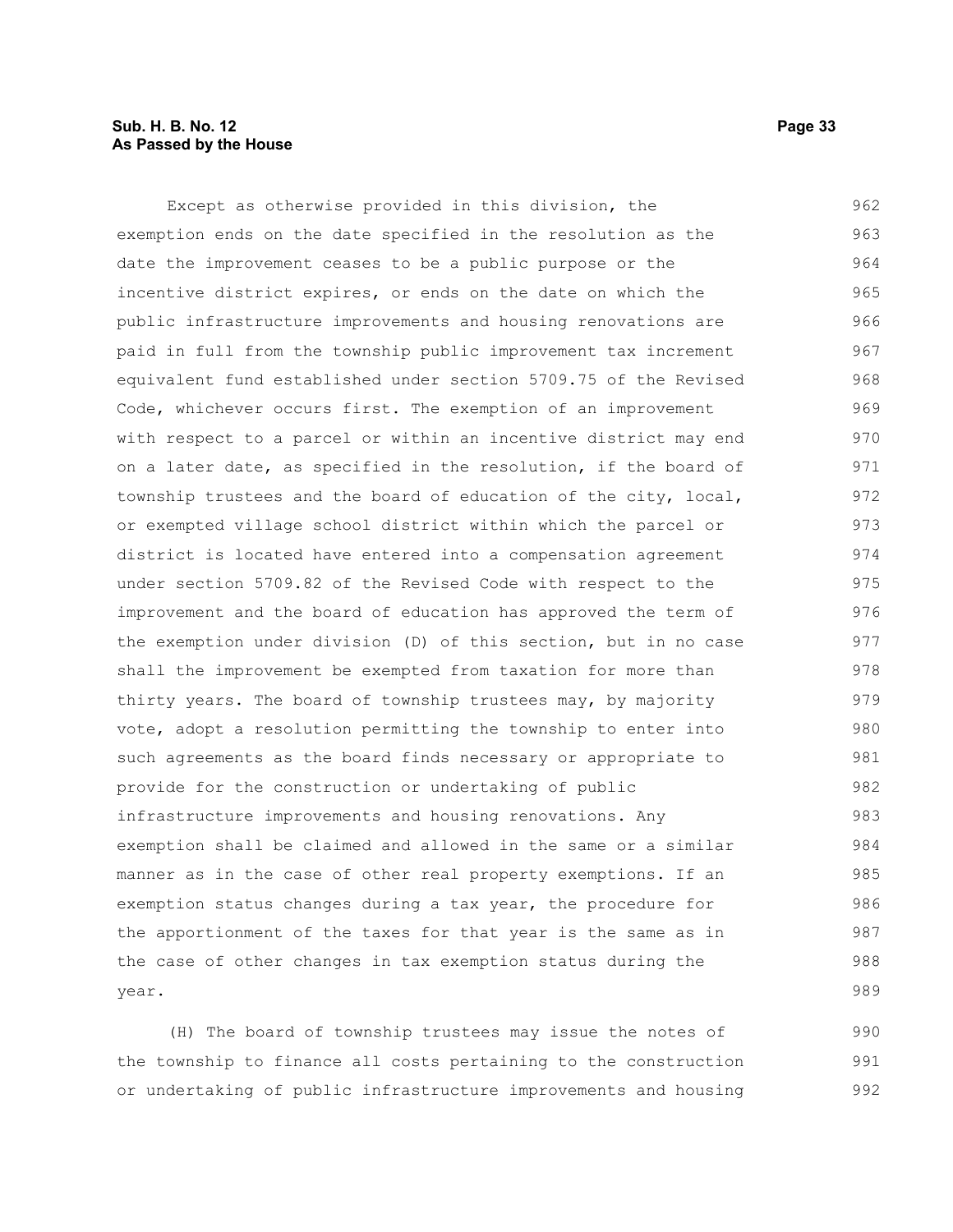#### **Sub. H. B. No. 12 Page 34 As Passed by the House**

renovations made pursuant to this section. The notes shall be signed by the board and attested by the signature of the township fiscal officer, shall bear interest not to exceed the rate provided in section 9.95 of the Revised Code, and are not subject to Chapter 133. of the Revised Code. The resolution authorizing the issuance of the notes shall pledge the funds of the township public improvement tax increment equivalent fund established pursuant to section 5709.75 of the Revised Code to pay the interest on and principal of the notes. The notes, which may contain a clause permitting prepayment at the option of the board, shall be offered for sale on the open market or given to the vendor or contractor if no sale is made. 993 994 995 996 997 998 999 1000 1001 1002 1003 1004

(I) The township, not later than fifteen days after the adoption of a resolution under this section, shall submit to the director of development services a copy of the resolution. On or before the thirty-first day of March of each year, the township shall submit a status report to the director of development services. The report shall indicate, in the manner prescribed by the director, the progress of the project during each year that the exemption remains in effect, including a summary of the receipts from service payments in lieu of taxes; expenditures of money from the fund created under section 5709.75 of the Revised Code; a description of the public infrastructure improvements and housing renovations financed with the expenditures; and a quantitative summary of changes in private investment resulting from each project. 1005 1006 1007 1008 1009 1010 1011 1012 1013 1014 1015 1016 1017 1018

(J) Nothing in this section shall be construed to prohibit a board of township trustees from declaring to be a public purpose improvements with respect to more than one parcel. 1019 1020 1021

If a parcel is located in a new community district in 1022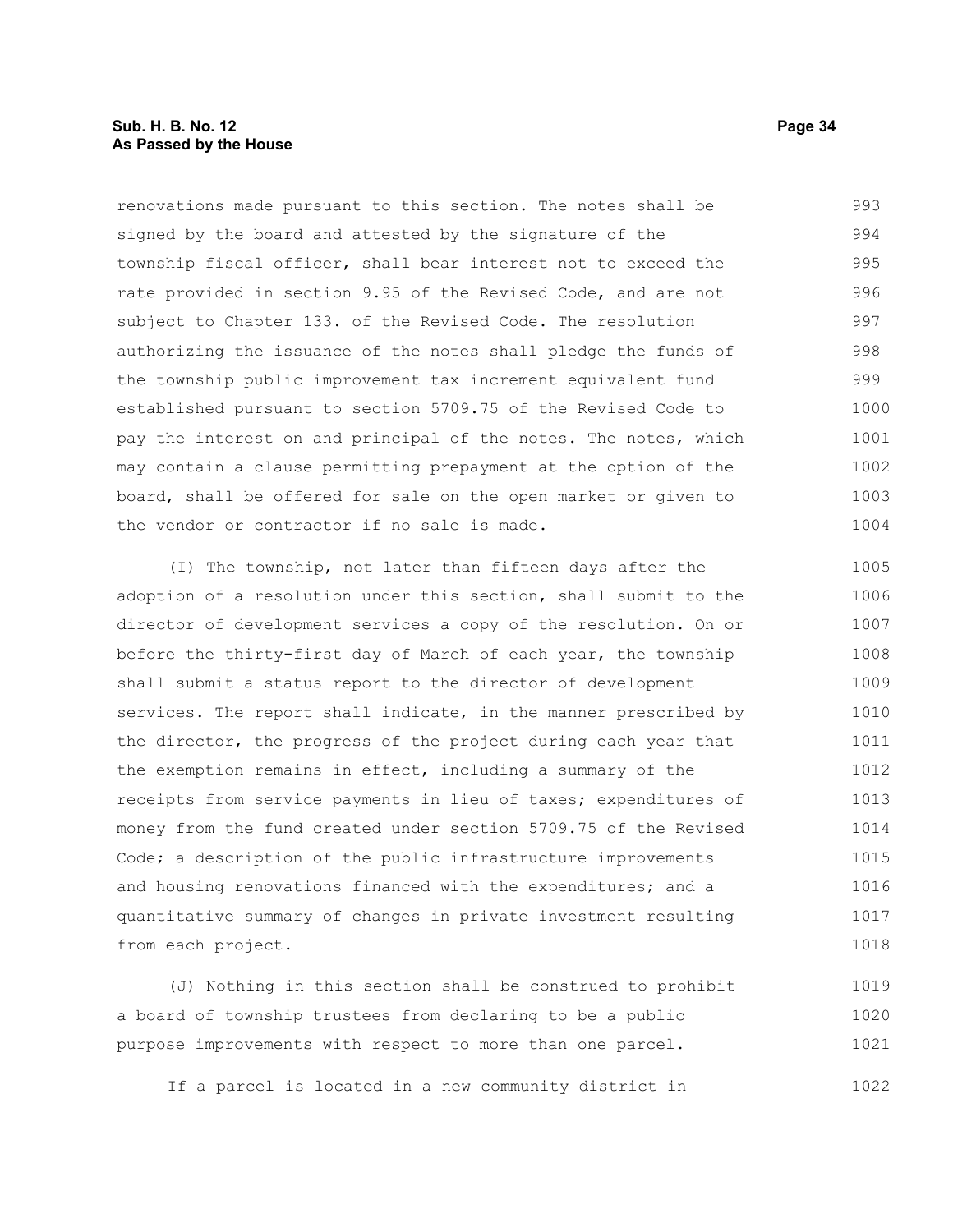#### **Sub. H. B. No. 12 Page 35 As Passed by the House**

which the new community authority imposes a community development charge on the basis of rentals received from leases of real property as described in division (L)(2) of section 349.01 of the Revised Code, the parcel may not be exempted from taxation under this section. 1023 1024 1025 1026 1027

(K) A board of township trustees that adopted a resolution under this section prior to July 21, 1994, may amend that resolution to include any additional public infrastructure improvement. A board of township trustees that seeks by the amendment to utilize money from its township public improvement tax increment equivalent fund for land acquisition in aid of industry, commerce, distribution, or research, demolition on private property, or stormwater and flood remediation projects may do so provided that the board currently is a party to a hold-harmless agreement with the board of education of the city, local, or exempted village school district within the territory of which are located the parcels that are subject to an exemption. For the purposes of this division, a "hold-harmless agreement" means an agreement under which the board of township trustees agrees to compensate the school district for one hundred per cent of the tax revenue that the school district would have received from further improvements to parcels designated in the resolution were it not for the exemption granted by the resolution. 1028 1029 1030 1031 1032 1033 1034 1035 1036 1037 1038 1039 1040 1041 1042 1043 1044 1045 1046

(L) Notwithstanding the limitation prescribed by division (D) of this section on the number of years that improvements to a parcel or parcels may be exempted from taxation, a board of trustees of a township with a population of fifteen thousand or more may amend a resolution originally adopted under this section before December 31, 1994, to extend the exemption of improvements to the parcel or parcels included in such 1047 1048 1049 1050 1051 1052 1053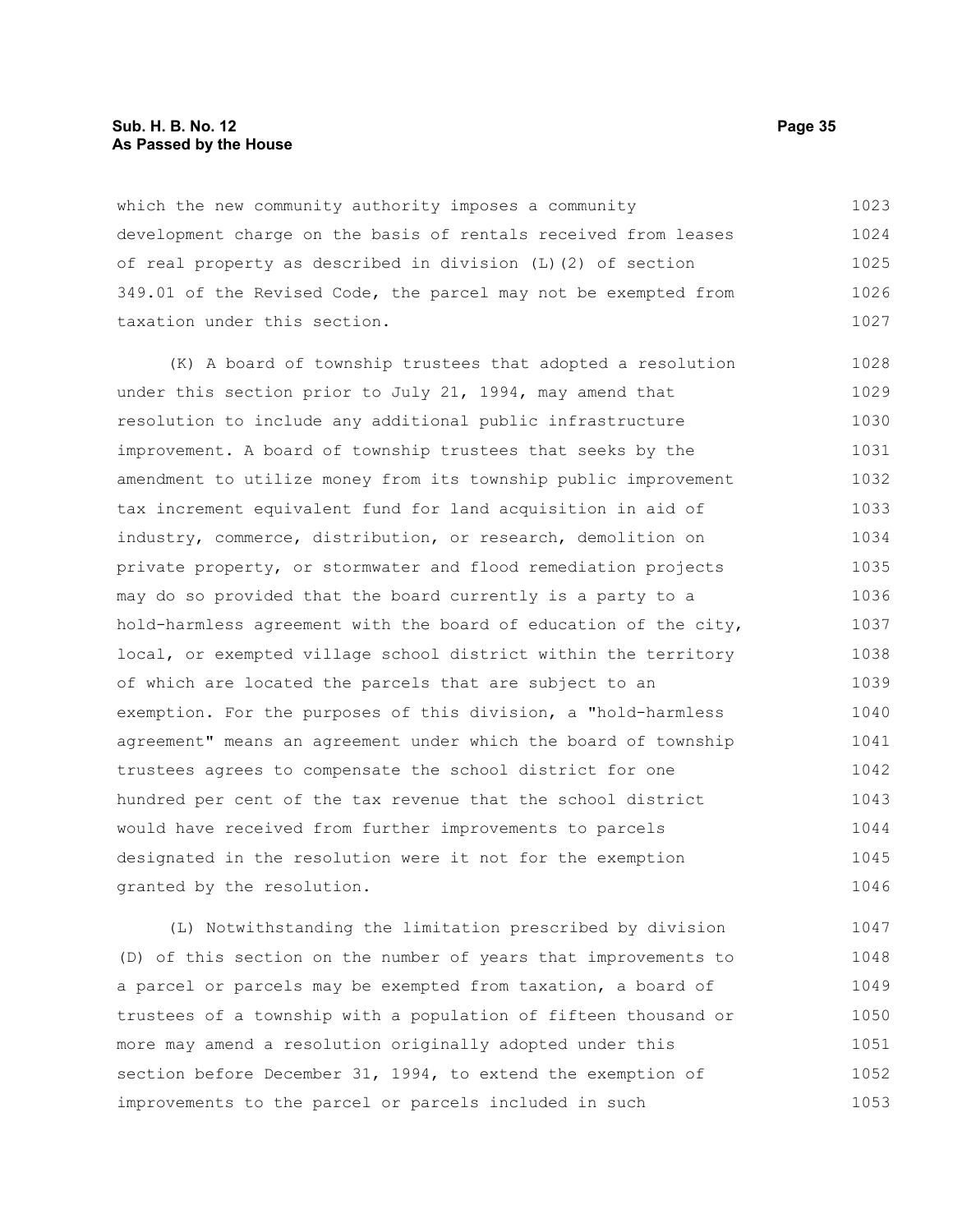#### **Sub. H. B. No. 12 Page 36 As Passed by the House**

resolution for an additional period not to exceed fifteen years. The amendment shall not increase the percentage of improvements to the parcel or parcels exempted from taxation. The board of township trustees shall comply with the notice requirements imposed under section 5709.83 of the Revised Code before taking formal action to adopt an amendment authorized under this division unless the board of education has adopted a resolution under that section waiving its right to receive the notice. The board of township trustees shall deliver an identical notice to the board of county commissioners of each county in which the exempted parcels are located. 1054 1055 1056 1057 1058 1059 1060 1061 1062 1063 1064

**Sec. 5709.77.** As used in sections 5709.77 to 5709.81 of the Revised Code:

(A) "Business day" means a day of the week excluding Saturday, Sunday, and a legal holiday as defined in section 1.14 of the Revised Code. 1067 1068 1069

(B) "Fund" means to provide for the payment of the debt service on and the expenses relating to an outstanding obligation of the county. 1070 1071 1072

(C) "Housing renovation" means a project carried out for residential purposes. 1073 1074

(D) "Improvement" means the increase in the assessed value of real property that would first appear on the tax list and duplicate of real and public utility property after the effective date of a resolution adopted under section 5709.78 of the Revised Code were it not for the exemption granted by that resolution. For purposes of division (A) of section 5709.78 of the Revised Code, "improvement" does not include any property used or to be used for residential purposes. For this purpose, 1075 1076 1077 1078 1079 1080 1081 1082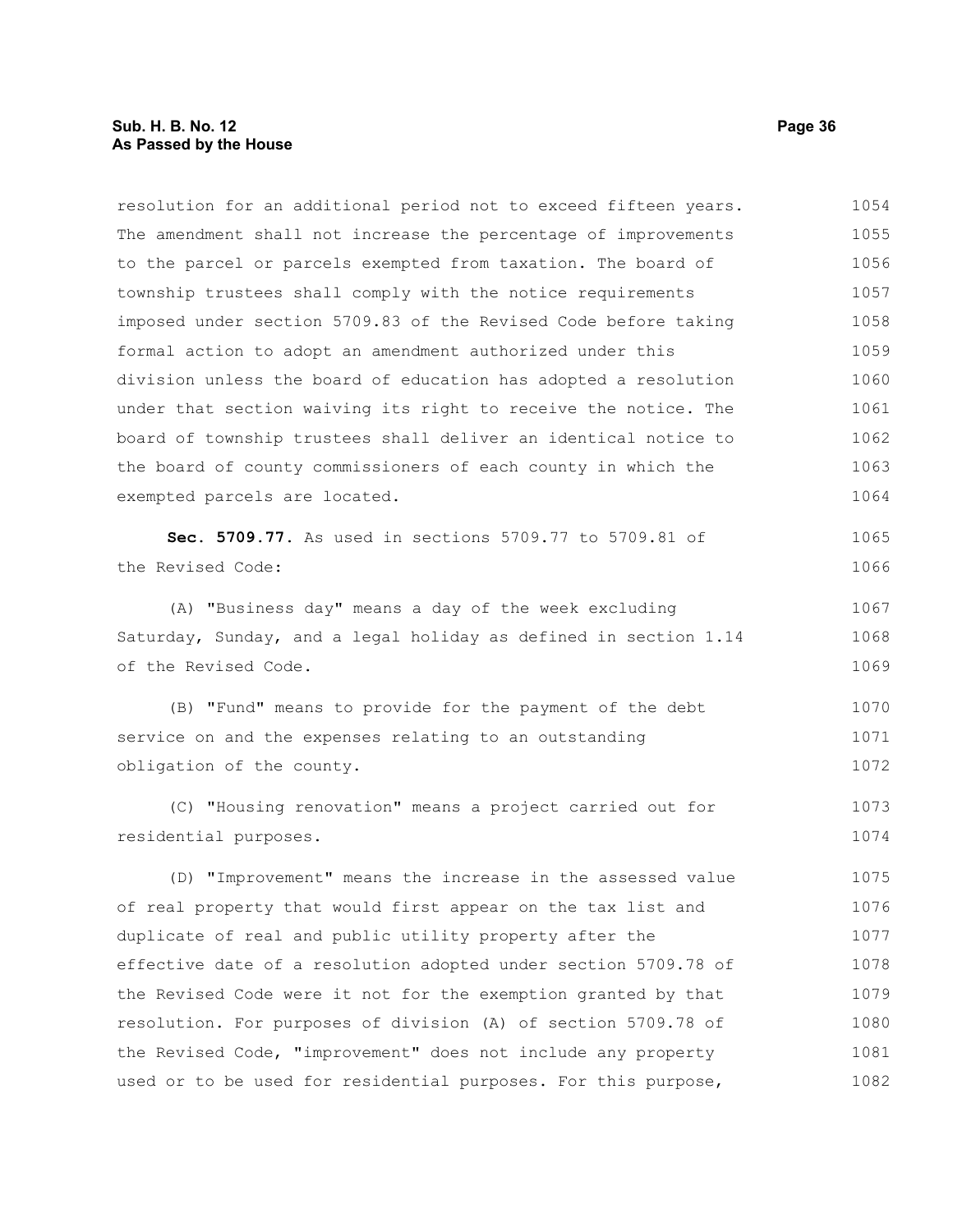"property that is used or to be used for residential purposes" means property that, as improved, is used or to be used for purposes that would cause the tax commissioner to classify the property as residential property in accordance with rules adopted by the commissioner under section 5713.041 of the Revised Code. 1083 1084 1085 1086 1087 1088

(E) "Incentive district" has the same meaning as in section 5709.40 of the Revised Code, except that a blighted area is in the unincorporated territory of a county. 1089 1090 1091

(F) "Refund" means to fund and retire an outstanding obligation of the county.

(G) "Overlay" has the same meaning as in section 5709.40 of the Revised Code, except that the overlay is delineated by the board of county commissioners.

 (H) "Project" and "public infrastructure improvement" have the same meanings as in section 5709.40 of the Revised Code.

**Sec. 5709.78.** (A) A board of county commissioners may, by resolution, declare improvements to certain parcels of real property located in the unincorporated territory of the county to be a public purpose. Except with the approval under division (C) of this section of the board of education of each city, local, or exempted village school district within which the improvements are located, not more than seventy-five per cent of an improvement thus declared to be a public purpose may be exempted from real property taxation, for a period of not more than ten years. The resolution shall specify the percentage of the improvement to be exempted and the life of the exemption. 1099 1100 1101 1102 1103 1104 1105 1106 1107 1108 1109

A resolution adopted under this division shall designate the specific public infrastructure improvements made, to be 1110 1111

1092 1093

1094 1095 1096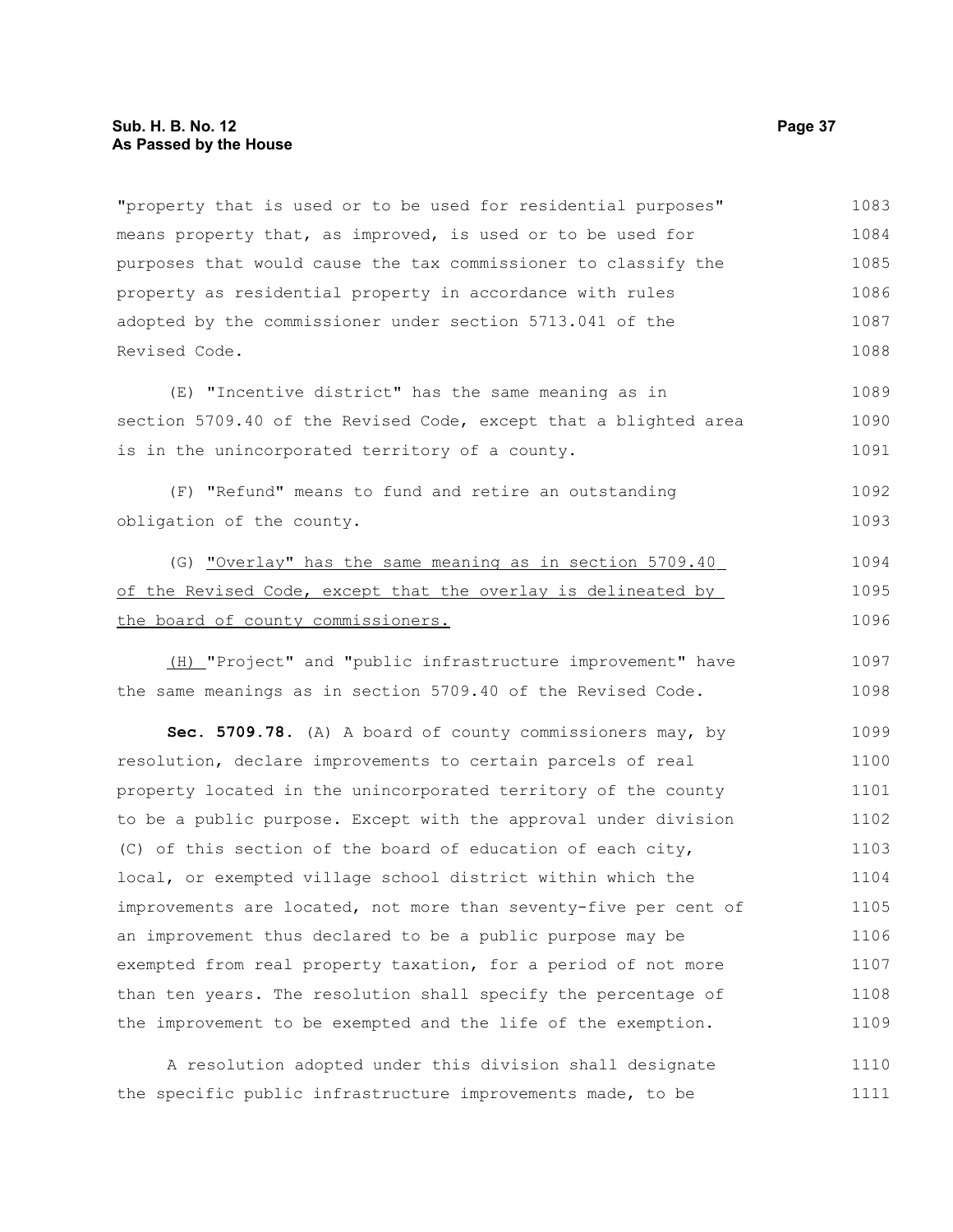#### **Sub. H. B. No. 12 Page 38 As Passed by the House**

made, or in the process of being made by the county that directly benefit, or that once made will directly benefit, the parcels for which improvements are declared to be a public purpose. The service payments provided for in section 5709.79 of the Revised Code shall be used to finance the public infrastructure improvements designated in the resolution, or as provided in section 5709.80 of the Revised Code. 1112 1113 1114 1115 1116 1117 1118

(B)(1) A board of county commissioners may adopt a resolution creating an incentive district and declaring improvements to parcels within the district to be a public purpose and, except as provided in division  $\frac{1}{(E)}$  (8)(2) of this section, exempt from taxation as provided in this section, but no board of county commissioners of a county that has a population that exceeds twenty-five thousand, as shown by the most recent federal decennial census, shall adopt a resolution that creates an incentive district if the sum of the taxable value of real property in the proposed district for the preceding tax year and the taxable value of all real property in the county that would have been taxable in the preceding year were it not for the fact that the property was in an existing incentive district and therefore exempt from taxation exceeds twenty-five per cent of the taxable value of real property in the county for the preceding tax year. The district shall be located within the unincorporated territory of the county and shall not include any territory that is included within a district created under division (C) of section 5709.73 of the Revised Code. The resolution shall delineate the boundary of the proposed district and specifically identify each parcel within the district. A proposed district may not include any parcel that is or has been exempted from taxation under division (A) of this section or that is or has been within another district 1119 1120 1121 1122 1123 1124 1125 1126 1127 1128 1129 1130 1131 1132 1133 1134 1135 1136 1137 1138 1139 1140 1141 1142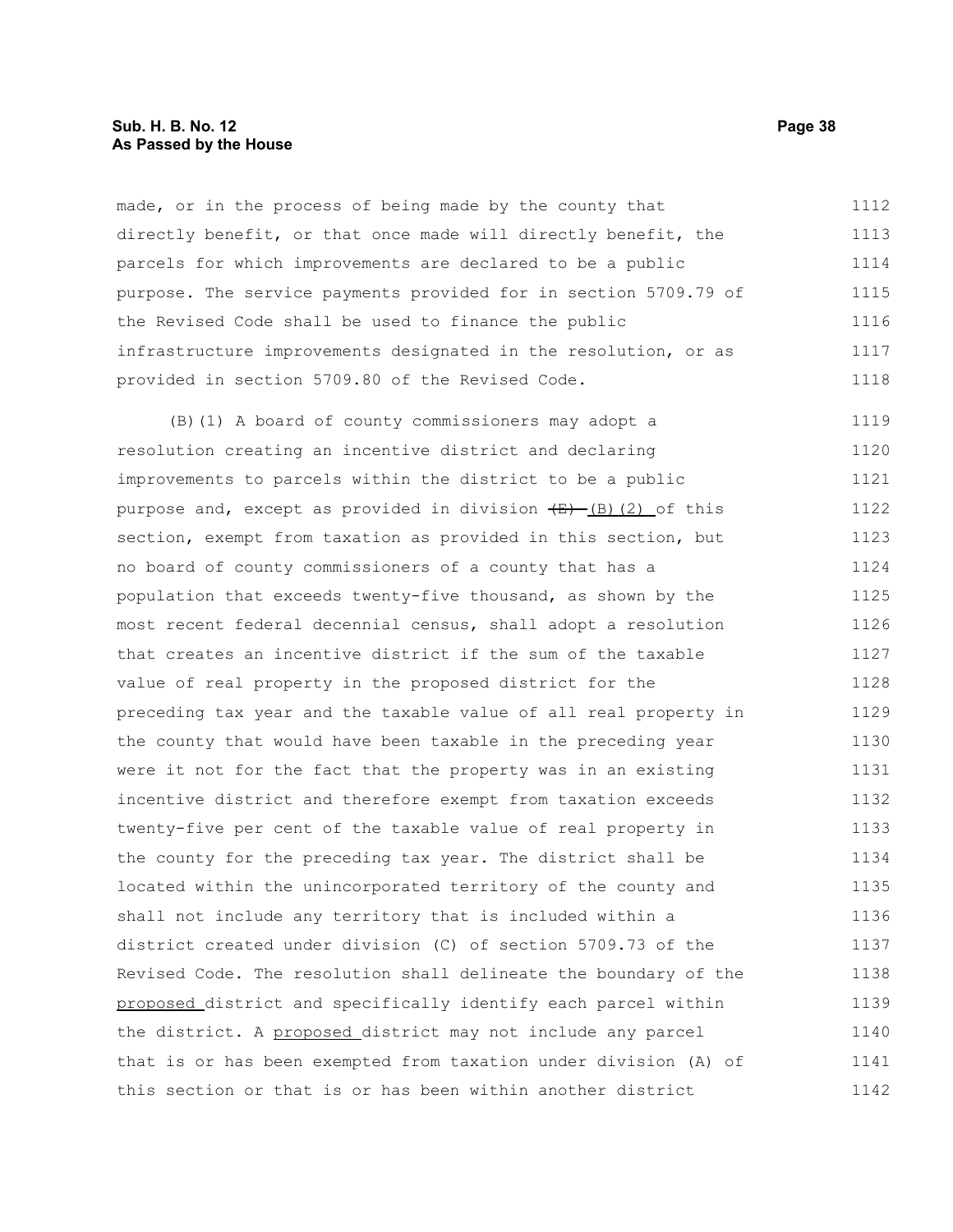created under this division. A resolution may create more than one such district, and more than one resolution may be adopted under division (B)(1) of this section. 1143 1144 1145

(2) (a) Not later than thirty days prior to adopting a resolution under division (B)(1) of this section, if the county intends to apply for exemptions from taxation under section 5709.911 of the Revised Code on behalf of owners of real property located within the proposed incentive district, the board of county commissioners shall conduct a public hearing on the proposed resolution. Not later than thirty days prior to the public hearing, the board shall give notice of the public hearing and the proposed resolution by first class mail to every real property owner whose property is located within the boundaries of the proposed incentive district that is the subject of the proposed resolution. The board also shall provide the notice by first class mail to the clerk of each township in which the proposed incentive district will be located. The notice shall include a map of the proposed incentive district on which the board of county commissioners shall have delineated an overlay. The notice shall inform property owners of the owner's right to exclude the owner's property from the incentive district if the owner's entire parcel of property will not be located within the overlay, by submitting a written response in accordance with division (B)(2)(b) of this section. The notice also shall include information detailing the required contents of the response, the address to which the response may be mailed, and the deadline for submitting the response. 1146 1147 1148 1149 1150 1151 1152 1153 1154 1155 1156 1157 1158 1159 1160 1161 1162 1163 1164 1165 1166 1167 1168 1169

(b) Any owner of real property located within the boundaries of an incentive district proposed under division (B) (1) of this section whose entire parcel of property is not located within the overlay may exclude the property from the 1170 1171 1172 1173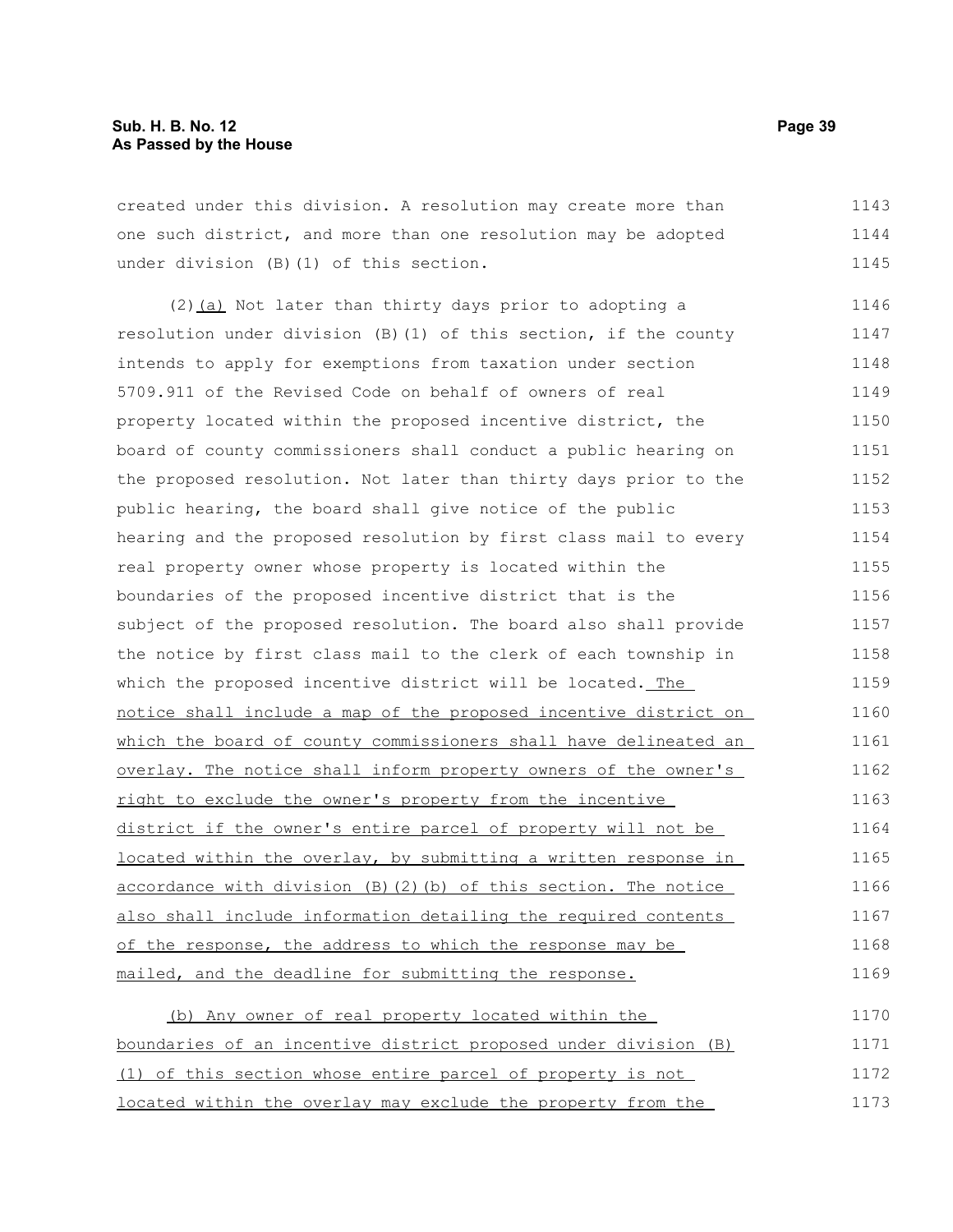| proposed incentive district by submitting a written response to    | 1174 |
|--------------------------------------------------------------------|------|
| the board not later than forty-five days after the postmark date   | 1175 |
| on the notice required under division (B) (2) (a) of this section. | 1176 |
| The response shall be sent by first class mail or delivered in     | 1177 |
| person at a public hearing held by the board under division (B)    | 1178 |
| (2) (a) of this section. The response shall conform to any         | 1179 |
| content requirements that may be established by the board and      | 1180 |
| included in the notice provided under division (B) (2) (a) of this | 1181 |
| section. In the response, property owners may identify a parcel    | 1182 |
| by street address, by the manner in which it is identified in      | 1183 |
| the resolution, or by other means allowing the identity of the     | 1184 |
| parcel to be ascertained.                                          | 1185 |
| (c) Before adopting a resolution under division (B) (1) of         | 1186 |
| this section, the board shall amend the resolution to exclude      | 1187 |
| any parcel located wholly or partly outside the overlay for        | 1188 |
| which a written response has been submitted under division (B)     | 1189 |
| (2) (b) of this section. A county shall not apply for exemptions   | 1190 |
| from taxation under section 5709.911 of the Revised Code for any   | 1191 |
| such parcel, and service payments may not be required from the     | 1192 |
| owner of the parcel. Improvements to a parcel excluded from an     | 1193 |
| incentive district under this division may be exempted from        | 1194 |
| taxation under division (A) of this section pursuant to a          | 1195 |
| resolution adopted under that division or under any other          | 1196 |
| section of the Revised Code under which the parcel qualifies.      | 1197 |
| (3) (a) A resolution adopted under division (B) (1) of this        | 1198 |
| section shall specify the life of the incentive district and the   | 1199 |

section shall specify the life of the incentive district and the percentage of the improvements to be exempted, shall designate the public infrastructure improvements made, to be made, or in the process of being made, that benefit or serve, or, once made, will benefit or serve parcels in the district. The resolution also shall identify one or more specific projects being, or to 1200 1201 1202 1203 1204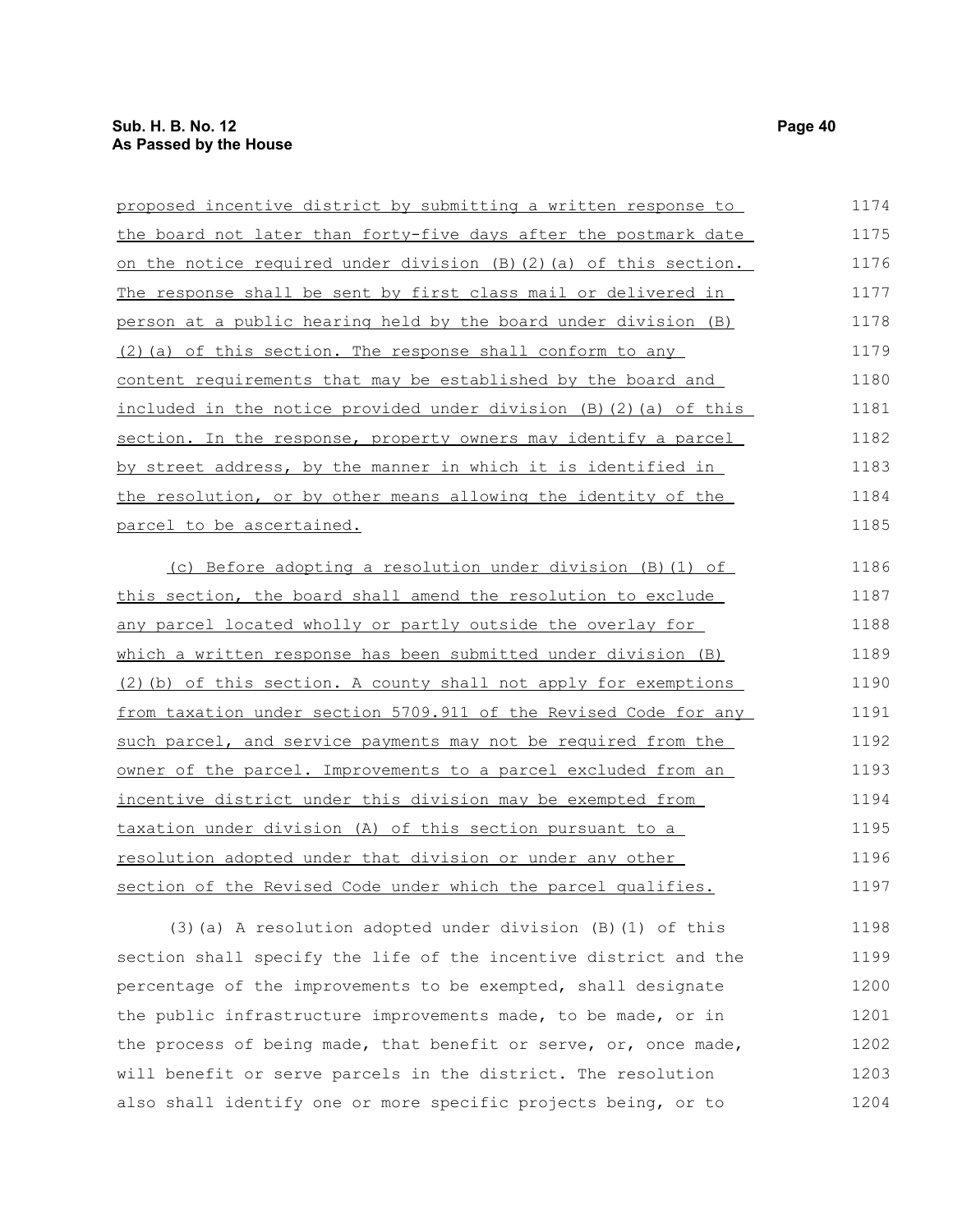#### **Sub. H. B. No. 12 Page 41 As Passed by the House**

be, undertaken in the district that place additional demand on the public infrastructure improvements designated in the resolution. The project identified may, but need not be, the project under division (B)(3)(b) of this section that places real property in use for commercial or industrial purposes. 1205 1206 1207 1208 1209

A resolution adopted under division (B)(1) of this section on or after March 30, 2006, shall not designate police or fire equipment as public infrastructure improvements, and no service payment provided for in section 5709.79 of the Revised Code and received by the county under the resolution shall be used for police or fire equipment. 1210 1211 1212 1213 1214 1215

(b) A resolution adopted under division (B)(1) of this section may authorize the use of service payments provided for in section 5709.79 of the Revised Code for the purpose of housing renovations within the incentive district, provided that the resolution also designates public infrastructure improvements that benefit or serve the district, and that a project within the district places real property in use for commercial or industrial purposes. Service payments may be used to finance or support loans, deferred loans, and grants to persons for the purpose of housing renovations within the district. The resolution shall designate the parcels within the district that are eligible for housing renovations. The resolution shall state separately the amount or the percentages of the expected aggregate service payments that are designated for each public infrastructure improvement and for the purpose of housing renovations. 1216 1217 1218 1219 1220 1221 1222 1223 1224 1225 1226 1227 1228 1229 1230 1231

(4) Except with the approval of the board of education of each city, local, or exempted village school district within the territory of which the incentive district is or will be located, 1232 1233 1234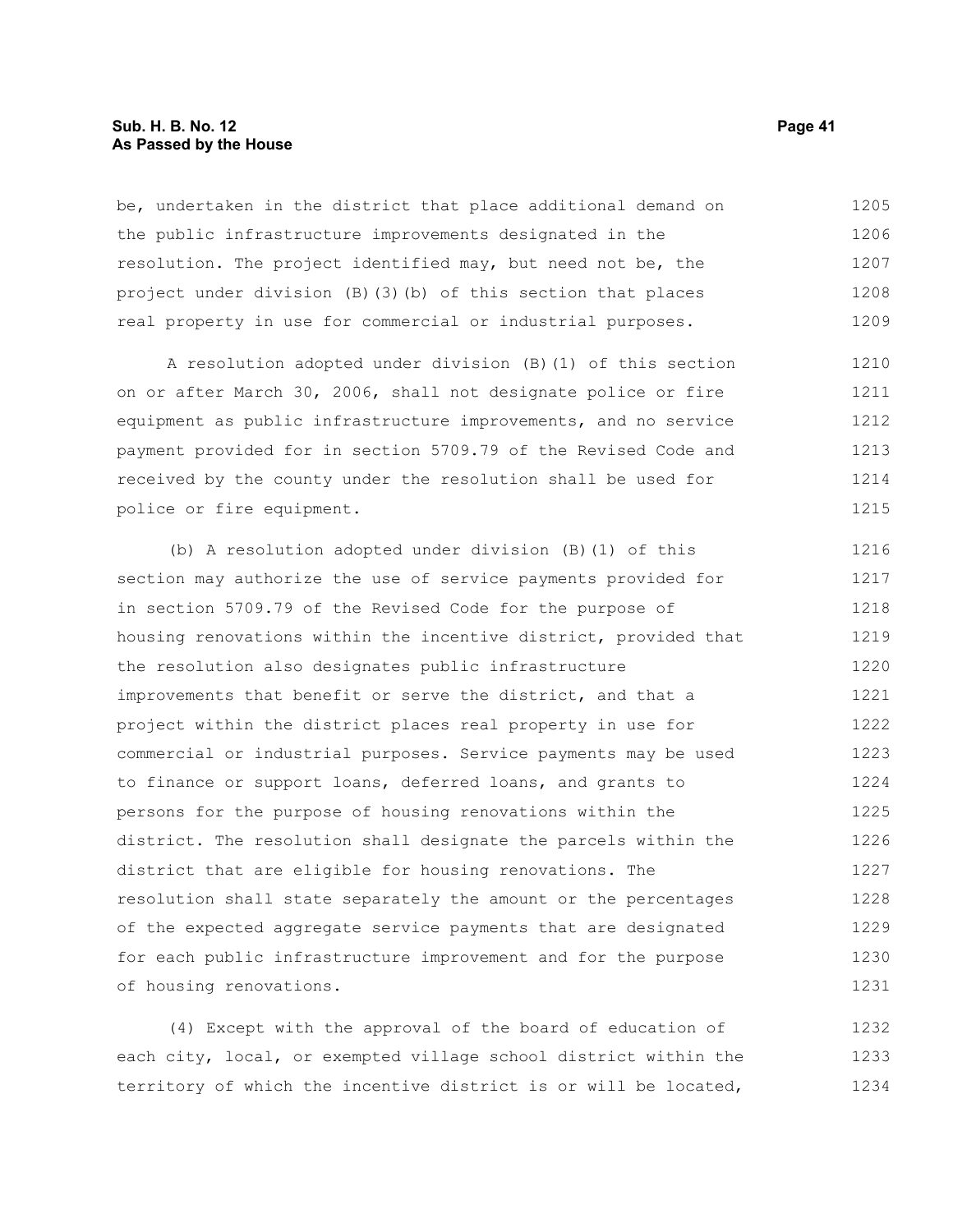and subject to division (D) of this section, the life of an incentive district shall not exceed ten years, and the percentage of improvements to be exempted shall not exceed seventy-five per cent. With approval of the board of education, the life of a district may be not more than thirty years, and the percentage of improvements to be exempted may be not more than one hundred per cent. The approval of a board of education shall be obtained in the manner provided in division (C) of this section. 1235 1236 1237 1238 1239 1240 1241 1242 1243

(C)(1) Improvements with respect to a parcel may be exempted from taxation under division (A) of this section, and improvements to parcels within an incentive district may be exempted from taxation under division (B) of this section, for up to ten years or, with the approval of the board of education of each city, local, or exempted village school district within which the parcel or district is located, for up to thirty years. The percentage of the improvements exempted from taxation may, with such approval, exceed seventy-five per cent, but shall not exceed one hundred per cent. Not later than forty-five business days prior to adopting a resolution under this section declaring improvements to be a public purpose that is subject to the approval of a board of education under this division, the board of county commissioners shall deliver to the board of education a notice stating its intent to adopt a resolution making that declaration. The notice regarding improvements with respect to a parcel under division (A) of this section shall identify the parcels for which improvements are to be exempted from taxation, provide an estimate of the true value in money of the improvements, specify the period for which the improvements would be exempted from taxation and the percentage of the improvements that would be exempted, and indicate the date on 1244 1245 1246 1247 1248 1249 1250 1251 1252 1253 1254 1255 1256 1257 1258 1259 1260 1261 1262 1263 1264 1265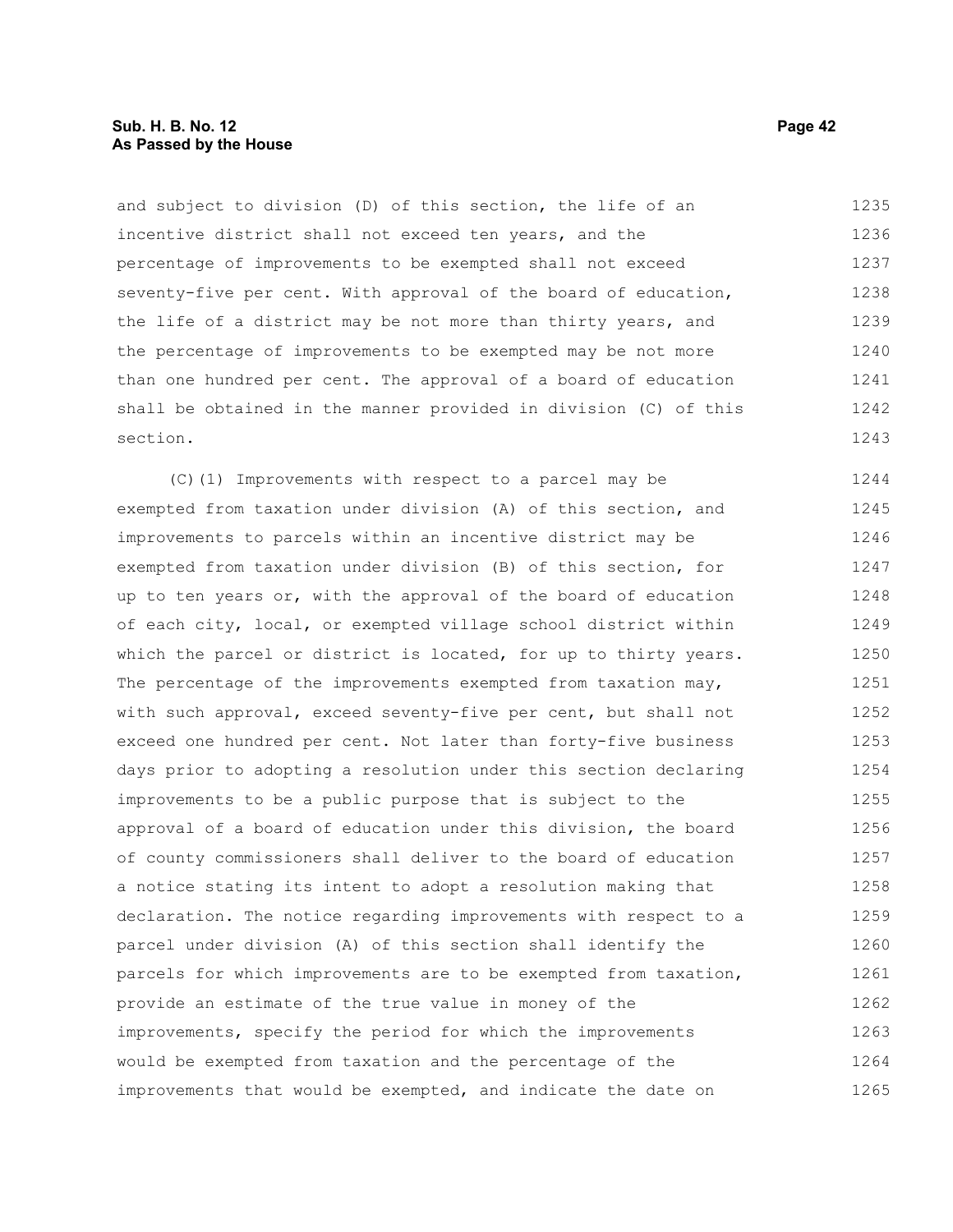#### **Sub. H. B. No. 12 Page 43 As Passed by the House**

which the board of county commissioners intends to adopt the resolution. The notice regarding improvements to parcels within an incentive district under division (B) of this section shall delineate the boundaries of the district, specifically identify each parcel within the district, identify each anticipated improvement in the district, provide an estimate of the true value in money of each such improvement, specify the life of the district and the percentage of improvements that would be exempted, and indicate the date on which the board of county commissioners intends to adopt the resolution. The board of education, by resolution adopted by a majority of the board, may approve the exemption for the period or for the exemption percentage specified in the notice; may disapprove the exemption for the number of years in excess of ten, may disapprove the exemption for the percentage of the improvements to be exempted in excess of seventy-five per cent, or both; or may approve the exemption on the condition that the board of county commissioners and the board of education negotiate an agreement providing for compensation to the school district equal in value to a percentage of the amount of taxes exempted in the eleventh and subsequent years of the exemption period or, in the case of exemption percentages in excess of seventy-five per cent, compensation equal in value to a percentage of the taxes that would be payable on the portion of the improvements in excess of seventy-five per cent were that portion to be subject to taxation, or other mutually agreeable compensation. 1266 1267 1268 1269 1270 1271 1272 1273 1274 1275 1276 1277 1278 1279 1280 1281 1282 1283 1284 1285 1286 1287 1288 1289 1290 1291

(2) The board of education shall certify its resolution to the board of county commissioners not later than fourteen days prior to the date the board of county commissioners intends to adopt its resolution as indicated in the notice. If the board of education and the board of county commissioners negotiate a 1292 1293 1294 1295 1296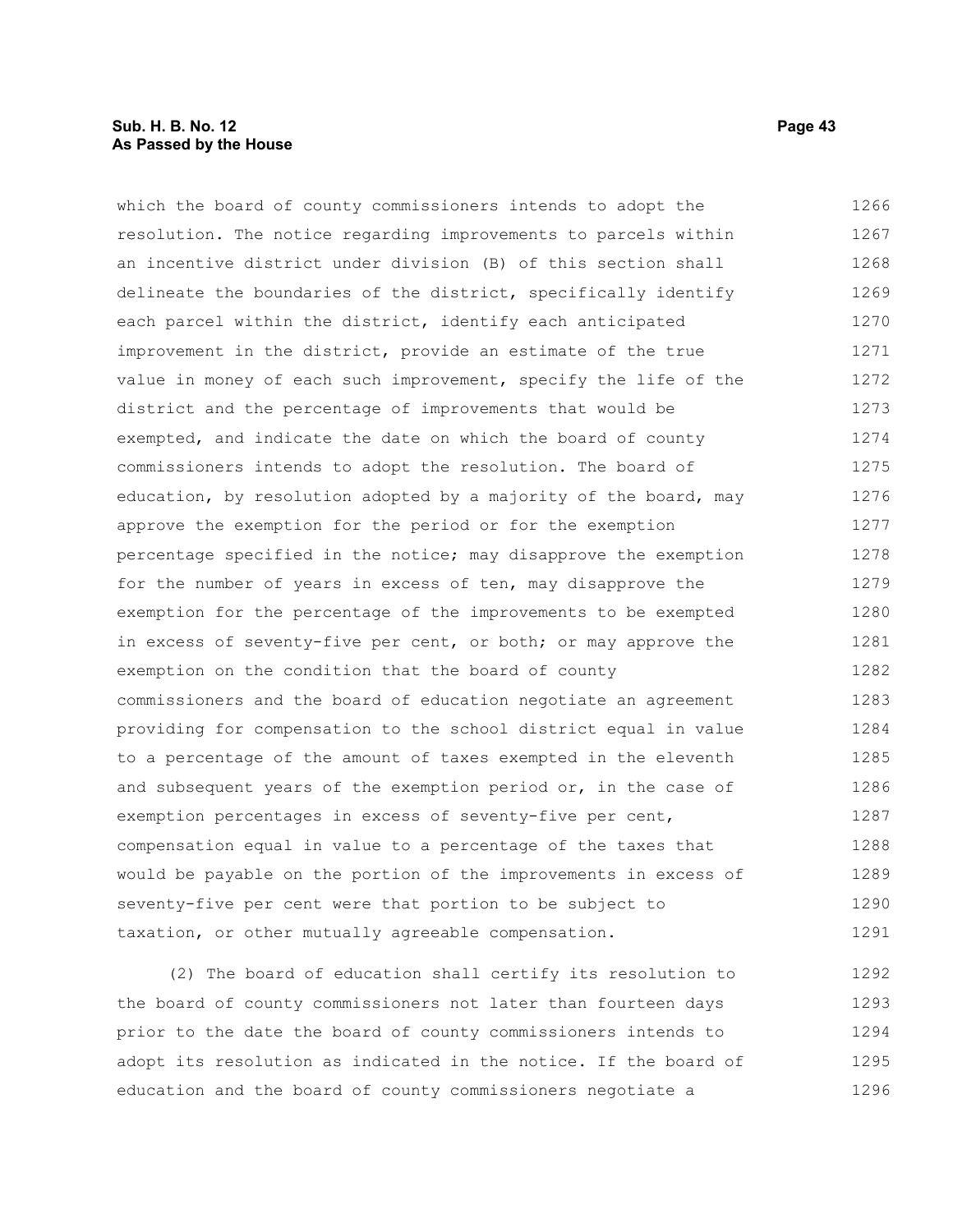#### **Sub. H. B. No. 12 Page 44 As Passed by the House**

mutually acceptable compensation agreement, the resolution of the board of county commissioners may declare the improvements a public purpose for the number of years specified in that resolution or, in the case of exemption percentages in excess of seventy-five per cent, for the exemption percentage specified in the resolution. In either case, if the board of education and the board of county commissioners fail to negotiate a mutually acceptable compensation agreement, the resolution may declare the improvements a public purpose for not more than ten years, and shall not exempt more than seventy-five per cent of the improvements from taxation. If the board of education fails to certify a resolution to the board of county commissioners within the time prescribed by this section, the board of county commissioners thereupon may adopt the resolution and may declare the improvements a public purpose for up to thirty years or, in the case of exemption percentages proposed in excess of seventyfive per cent, for the exemption percentage specified in the resolution. The board of county commissioners may adopt the resolution at any time after the board of education certifies its resolution approving the exemption to the board of county commissioners, or, if the board of education approves the exemption on the condition that a mutually acceptable compensation agreement be negotiated, at any time after the compensation agreement is agreed to by the board of education and the board of county commissioners. If a mutually acceptable compensation agreement is negotiated between the board of county commissioners and the board of education, including agreements for payments in lieu of taxes under section 5709.79 of the Revised Code, the board of county commissioners shall compensate the joint vocational school district within which the parcel or district is located at the same rate and under the same terms received by the city, local, or exempted village school 1297 1298 1299 1300 1301 1302 1303 1304 1305 1306 1307 1308 1309 1310 1311 1312 1313 1314 1315 1316 1317 1318 1319 1320 1321 1322 1323 1324 1325 1326 1327 1328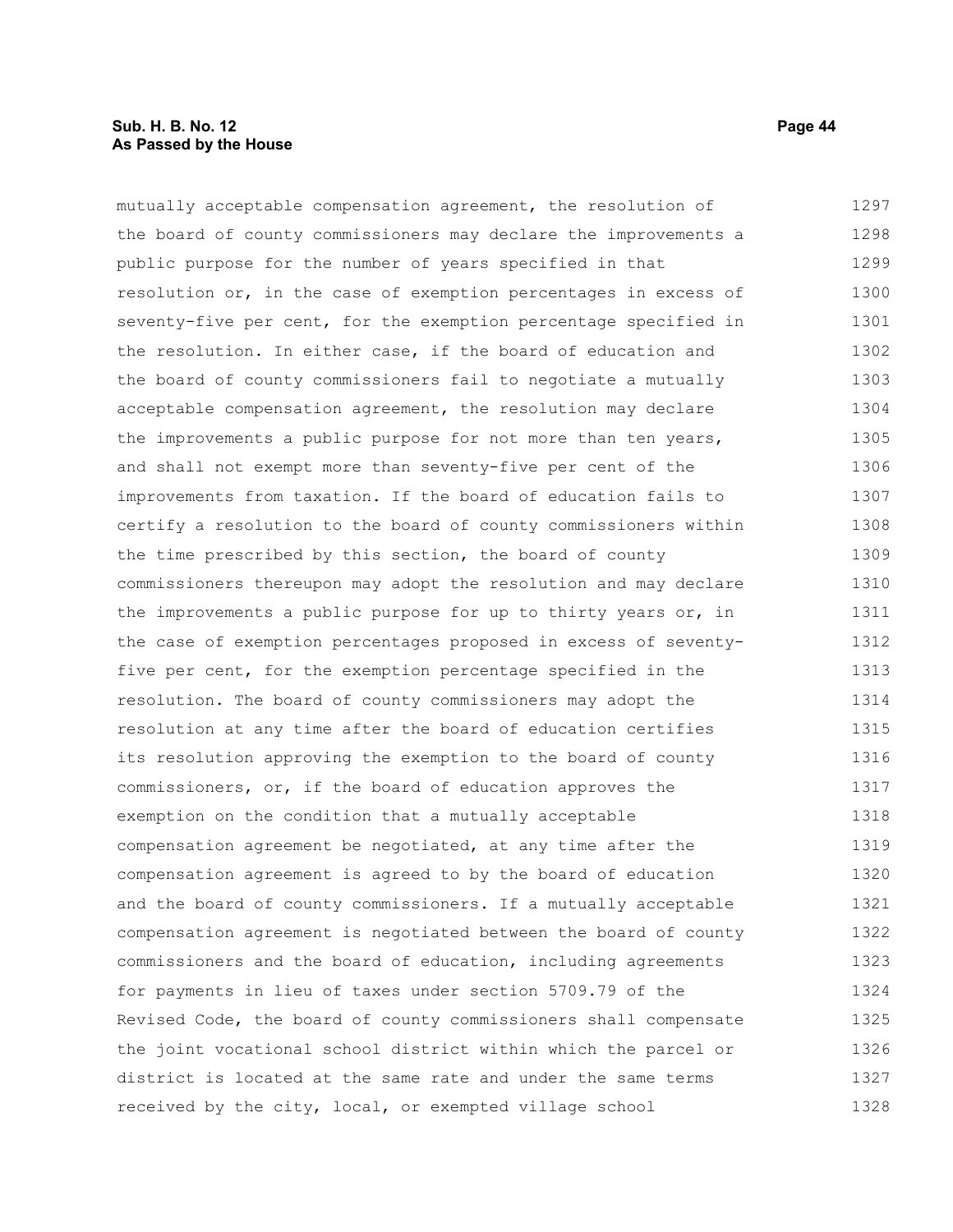#### district.

(3) If a board of education has adopted a resolution waiving its right to approve exemptions from taxation under this section and the resolution remains in effect, approval of such exemptions by the board of education is not required under division (C) of this section. If a board of education has adopted a resolution allowing a board of county commissioners to deliver the notice required under division (C) of this section fewer than forty-five business days prior to approval of the resolution by the board of county commissioners, the board of county commissioners shall deliver the notice to the board of education not later than the number of days prior to such approval as prescribed by the board of education in its resolution. If a board of education adopts a resolution waiving its right to approve exemptions or shortening the notification period, the board of education shall certify a copy of the resolution to the board of county commissioners. If the board of education rescinds such a resolution, it shall certify notice of the rescission to the board of county commissioners. 1330 1331 1332 1333 1334 1335 1336 1337 1338 1339 1340 1341 1342 1343 1344 1345 1346 1347

(D)(1) If a proposed resolution under division (B)(1) of this section exempts improvements with respect to a parcel within an incentive district for more than ten years, or the percentage of the improvement exempted from taxation exceeds seventy-five per cent, not later than forty-five business days prior to adopting the resolution the board of county commissioners shall deliver to the board of township trustees of any township within which the incentive district is or will be located a notice that states its intent to adopt a resolution creating an incentive district. The notice shall include a copy of the proposed resolution, identify the parcels for which improvements are to be exempted from taxation, provide an 1348 1349 1350 1351 1352 1353 1354 1355 1356 1357 1358 1359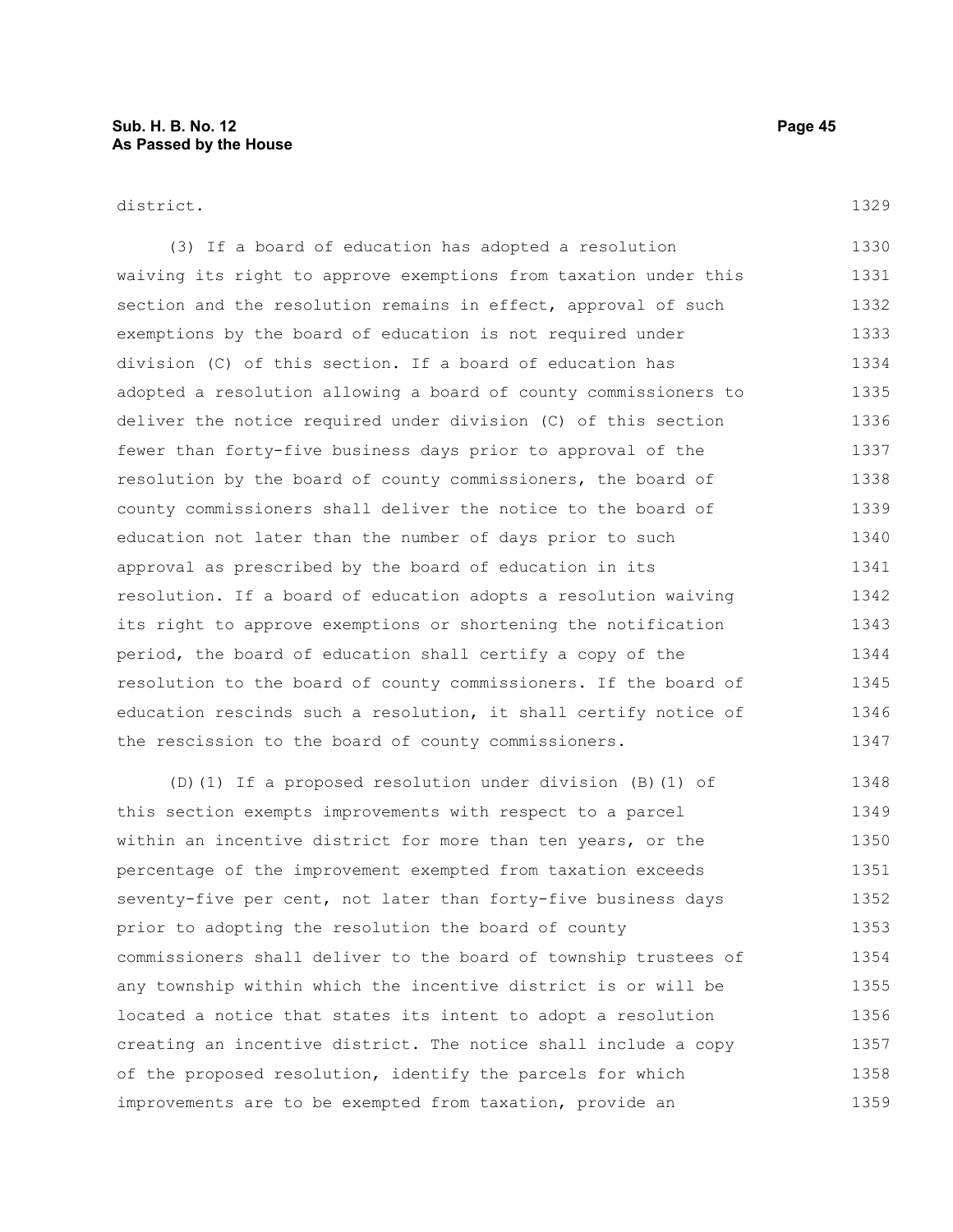#### **Sub. H. B. No. 12 Page 46 As Passed by the House**

estimate of the true value in money of the improvements, specify the period of time for which the improvements would be exempted from taxation, specify the percentage of the improvements that would be exempted from taxation, and indicate the date on which the board intends to adopt the resolution. 1360 1361 1362 1363 1364

(2) The board of township trustees, by resolution adopted by a majority of the board, may object to the exemption for the number of years in excess of ten, may object to the exemption for the percentage of the improvement to be exempted in excess of seventy-five per cent, or both. If the board of township trustees objects, the board of township trustees may negotiate a mutually acceptable compensation agreement with the board of county commissioners. In no case shall the compensation provided to the board of township trustees exceed the property taxes forgone due to the exemption. If the board of township trustees objects, and the board of township trustees and the board of county commissioners fail to negotiate a mutually acceptable compensation agreement, the resolution adopted under division (B)(1) of this section shall provide to the board of township trustees compensation in the eleventh and subsequent years of the exemption period equal in value to not more than fifty per cent of the taxes that would be payable to the township or, if the board of township trustee's objection includes an objection to an exemption percentage in excess of seventy-five per cent, compensation equal in value to not more than fifty per cent of the taxes that would be payable to the township on the portion of the improvement in excess of seventy-five per cent, were that portion to be subject to taxation. The board of township trustees shall certify its resolution to the board of county commissioners not later than thirty days after receipt of the notice. 1365 1366 1367 1368 1369 1370 1371 1372 1373 1374 1375 1376 1377 1378 1379 1380 1381 1382 1383 1384 1385 1386 1387 1388 1389 1390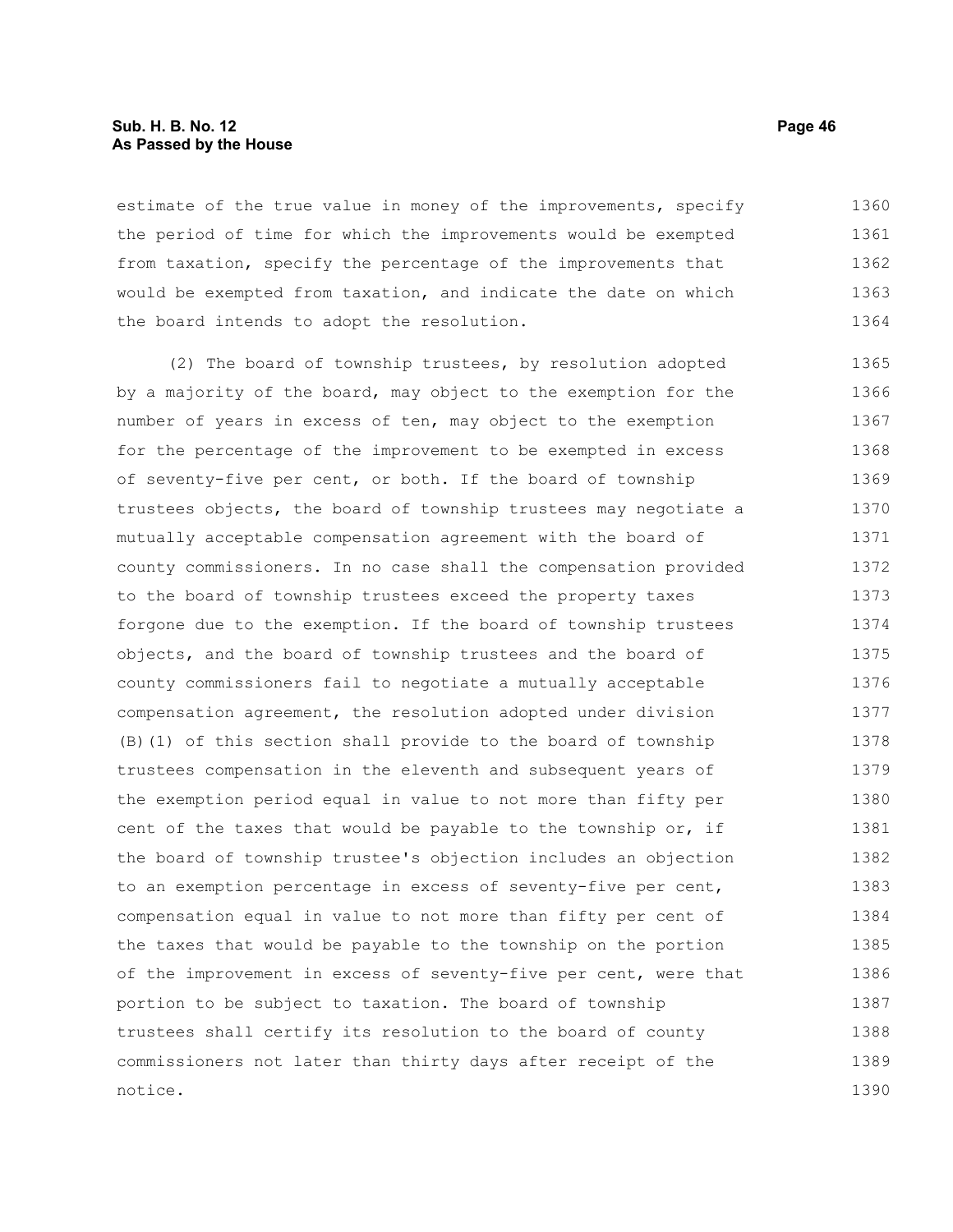#### **Sub. H. B. No. 12 Page 47 As Passed by the House**

(3) If the board of township trustees does not object or fails to certify a resolution objecting to an exemption within thirty days after receipt of the notice, the board of county commissioners may adopt its resolution, and no compensation shall be provided to the board of township trustees. If the board of township trustees certifies its resolution objecting to the commissioners' resolution, the board of county commissioners may adopt its resolution at any time after a mutually acceptable compensation agreement is agreed to by the board of county commissioners and the board of township trustees. If the board of township trustees certifies a resolution objecting to the commissioners' resolution, the board of county commissioners may adopt its resolution at any time after a mutually acceptable compensation agreement is agreed to by the board of county commissioners and the board of township trustees, or, if no compensation agreement is negotiated, at any time after the board of county commissioners in the proposed resolution to provide compensation to the board of township trustees of fifty per cent of the taxes that would be payable to the township in the eleventh and subsequent years of the exemption period or on the portion of the improvement in excess of seventy-five per cent, were that portion to be subject to taxation. 1391 1392 1393 1394 1395 1396 1397 1398 1399 1400 1401 1402 1403 1404 1405 1406 1407 1408 1409 1410 1411 1412

(E) Service payments in lieu of taxes that are attributable to any amount by which the effective tax rate of either a renewal levy with an increase or a replacement levy exceeds the effective tax rate of the levy renewed or replaced, or that are attributable to an additional levy, for a levy authorized by the voters for any of the following purposes on or after January 1, 2006, and which are provided pursuant to a resolution creating an incentive district under division (B)(1) of this section that is adopted on or after January 1, 2006, 1413 1414 1415 1416 1417 1418 1419 1420 1421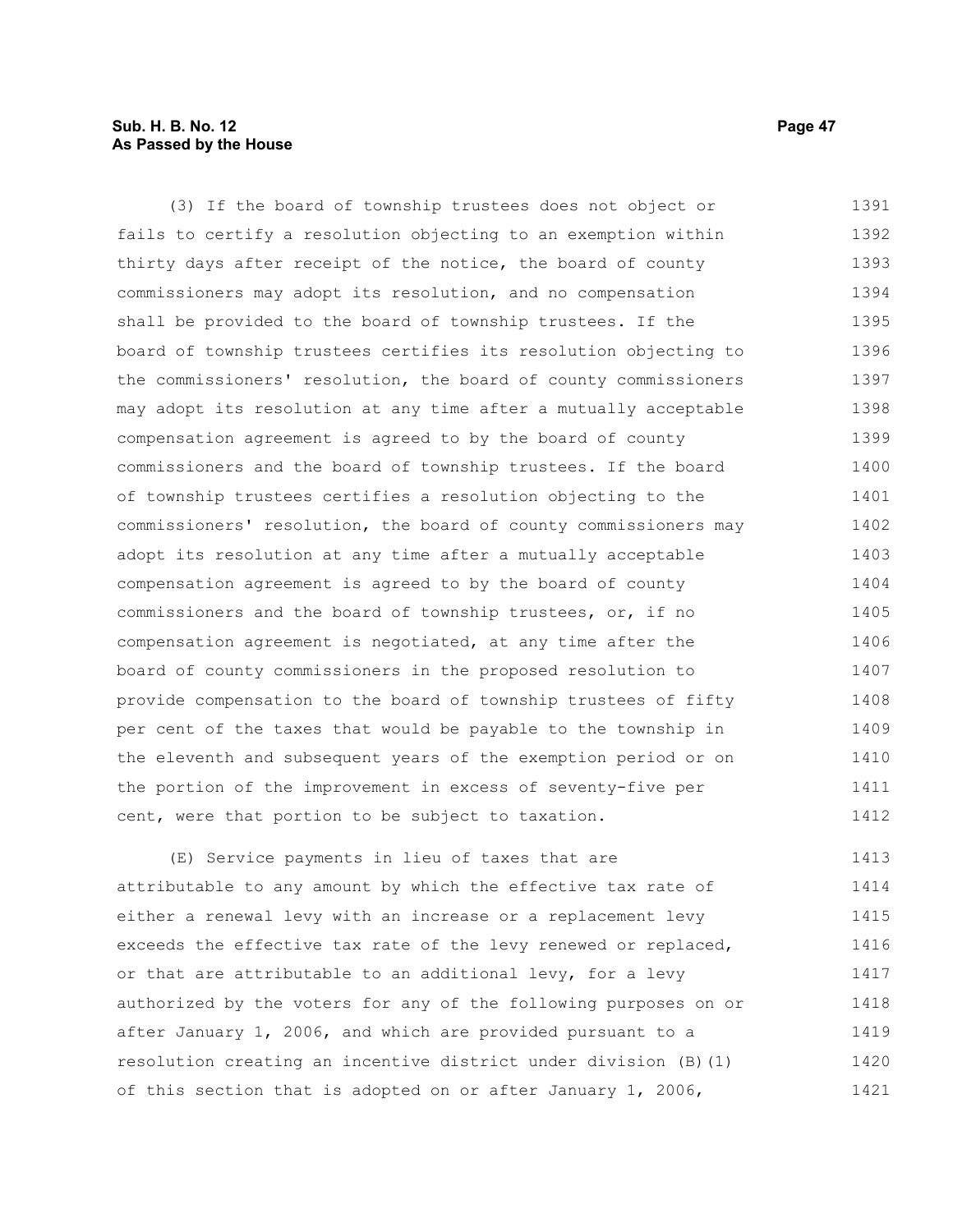#### **Sub. H. B. No. 12 Page 48 As Passed by the House**

shall be distributed to the appropriate taxing authority as required under division (D) of section 5709.79 of the Revised Code in an amount equal to the amount of taxes from that additional levy or from the increase in the effective tax rate of such renewal or replacement levy that would have been payable to that taxing authority from the following levies were it not for the exemption authorized under division (B) of this section: 1422 1423 1424 1425 1426 1427 1428

(1) A tax levied under division (L) of section 5705.19 or section 5705.191 of the Revised Code for community mental retardation and developmental disabilities programs and services pursuant to Chapter 5126. of the Revised Code; 1429 1430 1431 1432

(2) A tax levied under division (Y) of section 5705.19 of the Revised Code for providing or maintaining senior citizens services or facilities; 1433 1434 1435

(3) A tax levied under section 5705.22 of the Revised Code for county hospitals; 1436 1437

(4) A tax levied by a joint-county district or by a county under section 5705.19, 5705.191, or 5705.221 of the Revised Code for alcohol, drug addiction, and mental health services or facilities; 1438 1439 1440 1441

(5) A tax levied under section 5705.23 of the Revised Code for library purposes; 1442 1443

(6) A tax levied under section 5705.24 of the Revised Code for the support of children services and the placement and care of children; 1444 1445 1446

(7) A tax levied under division (Z) of section 5705.19 of the Revised Code for the provision and maintenance of zoological park services and facilities under section 307.76 of the Revised Code; 1447 1448 1449 1450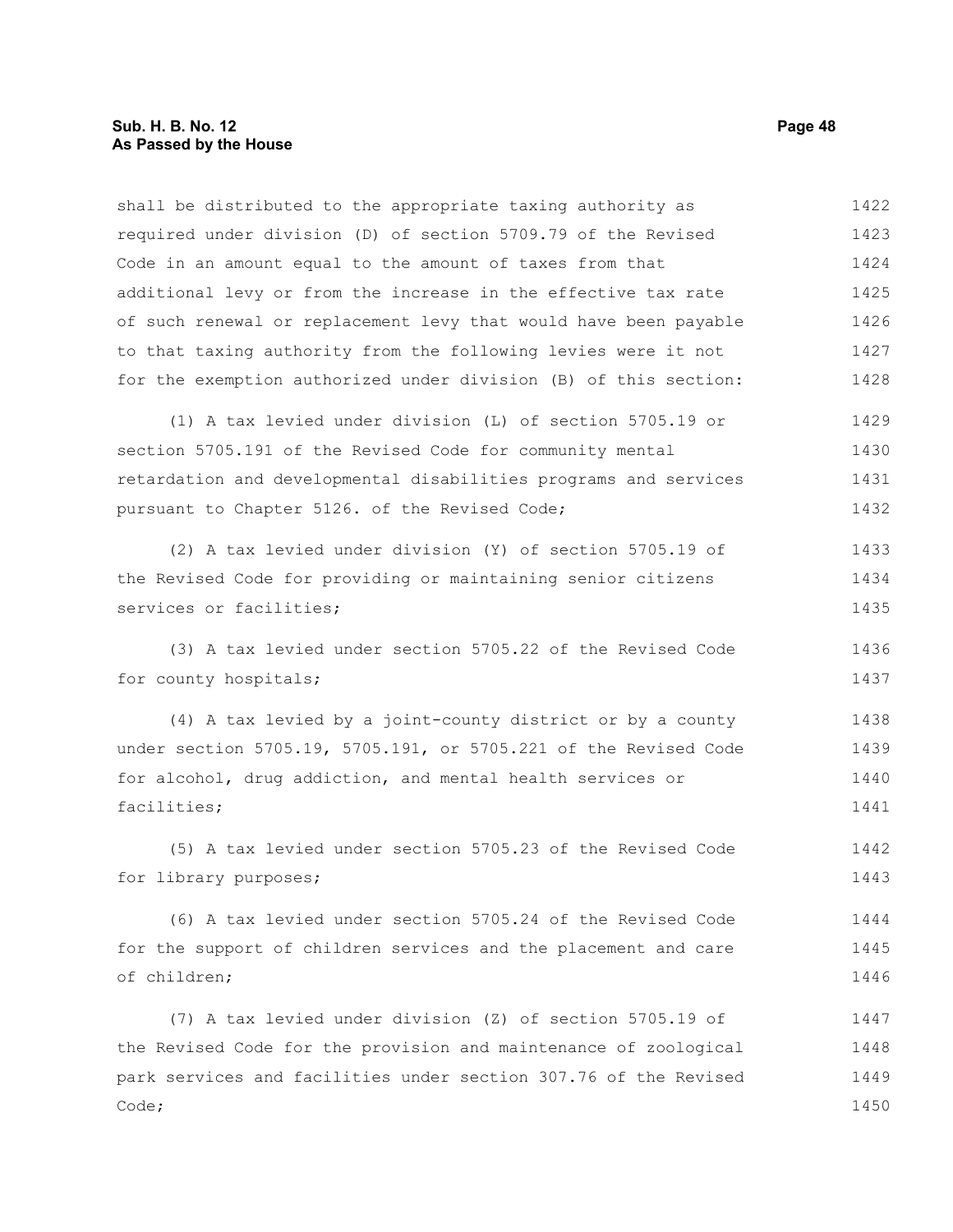(8) A tax levied under section 511.27 or division (H) of section 5705.19 of the Revised Code for the support of township park districts; 1451 1452 1453

(9) A tax levied under division (A), (F), or (H) of section 5705.19 of the Revised Code for parks and recreational purposes of a joint recreation district organized pursuant to division (B) of section 755.14 of the Revised Code; 1454 1455 1456 1457

(10) A tax levied under section 1545.20 or 1545.21 of the Revised Code for park district purposes; 1458 1459

(11) A tax levied under section 5705.191 of the Revised Code for the purpose of making appropriations for public assistance; human or social services; public relief; public welfare; public health and hospitalization; and support of general hospitals; 1460 1461 1462 1463 1464

(12) A tax levied under section 3709.29 of the Revised Code for a general health district program. 1465 1466

(F) An exemption from taxation granted under this section commences with the tax year specified in the resolution so long as the year specified in the resolution commences after the effective date of the resolution. If the resolution specifies a year commencing before the effective date of the resolution or specifies no year whatsoever, the exemption commences with the tax year in which an exempted improvement first appears on the tax list and duplicate of real and public utility property and that commences after the effective date of the resolution. In lieu of stating a specific year, the resolution may provide that the exemption commences in the tax year in which the value of an improvement exceeds a specified amount or in which the construction of one or more improvements is completed, provided 1467 1468 1469 1470 1471 1472 1473 1474 1475 1476 1477 1478 1479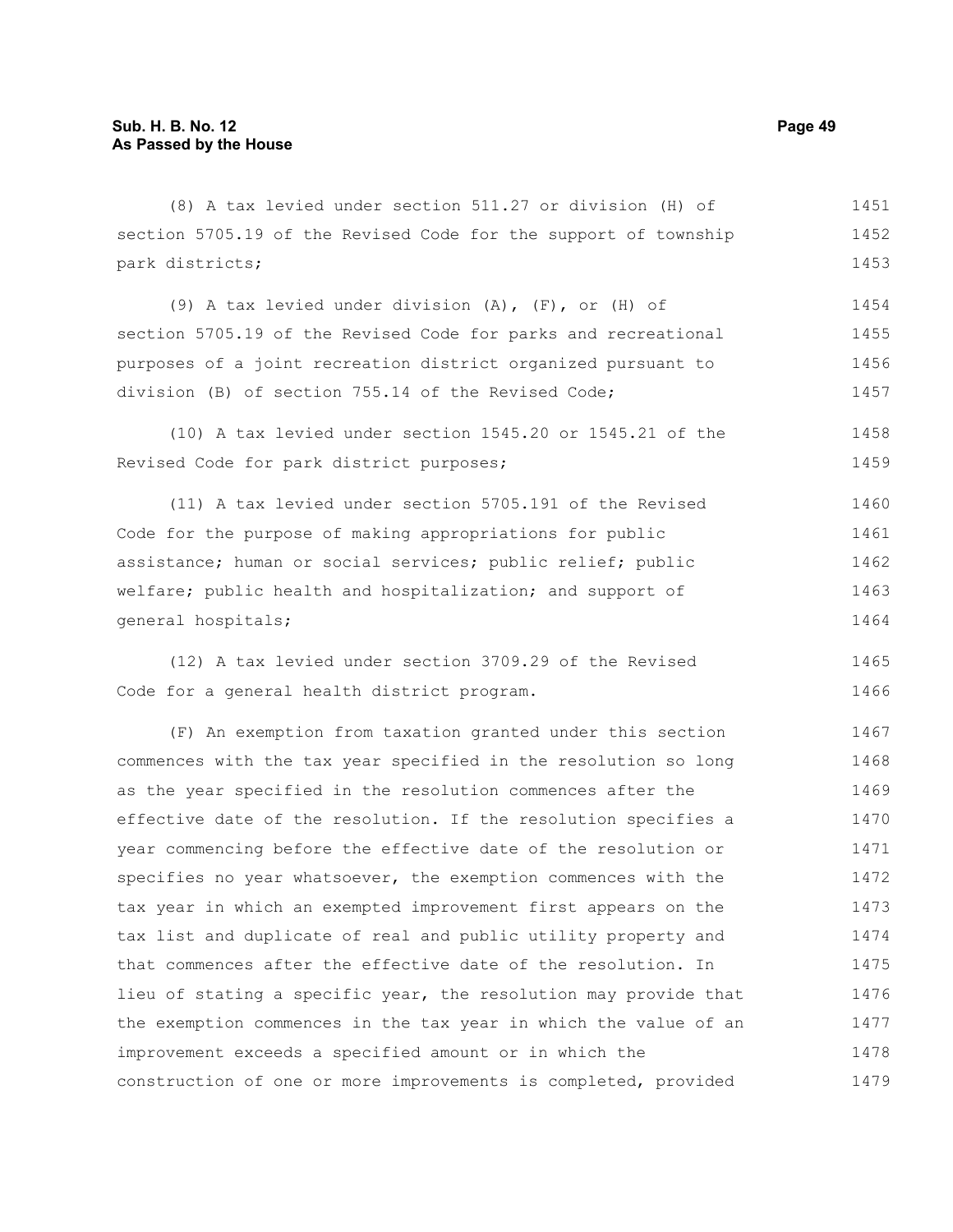#### **Sub. H. B. No. 12 Page 50 As Passed by the House**

that such tax year commences after the effective date of the resolution. With respect to the exemption of improvements to parcels under division (A) of this section, the resolution may allow for the exemption to commence in different tax years on a parcel-by-parcel basis, with a separate exemption term specified for each parcel. 1480 1481 1482 1483 1484 1485

Except as otherwise provided in this division, the exemption ends on the date specified in the resolution as the date the improvement ceases to be a public purpose or the incentive district expires, or ends on the date on which the county can no longer require annual service payments in lieu of taxes under section 5709.79 of the Revised Code, whichever occurs first. The exemption of an improvement with respect to a parcel or within an incentive district may end on a later date, as specified in the resolution, if the board of commissioners and the board of education of the city, local, or exempted village school district within which the parcel or district is located have entered into a compensation agreement under section 5709.82 of the Revised Code with respect to the improvement, and the board of education has approved the term of the exemption under division (C)(1) of this section, but in no case shall the improvement be exempted from taxation for more than thirty years. Exemptions shall be claimed and allowed in the same or a similar manner as in the case of other real property exemptions. If an exemption status changes during a tax year, the procedure for the apportionment of the taxes for that year is the same as in the case of other changes in tax exemption status during the year. 1486 1487 1488 1489 1490 1491 1492 1493 1494 1495 1496 1497 1498 1499 1500 1501 1502 1503 1504 1505 1506 1507

(G) If the board of county commissioners is not required by this section to notify the board of education of the board of county commissioners' intent to declare improvements to be a 1508 1509 1510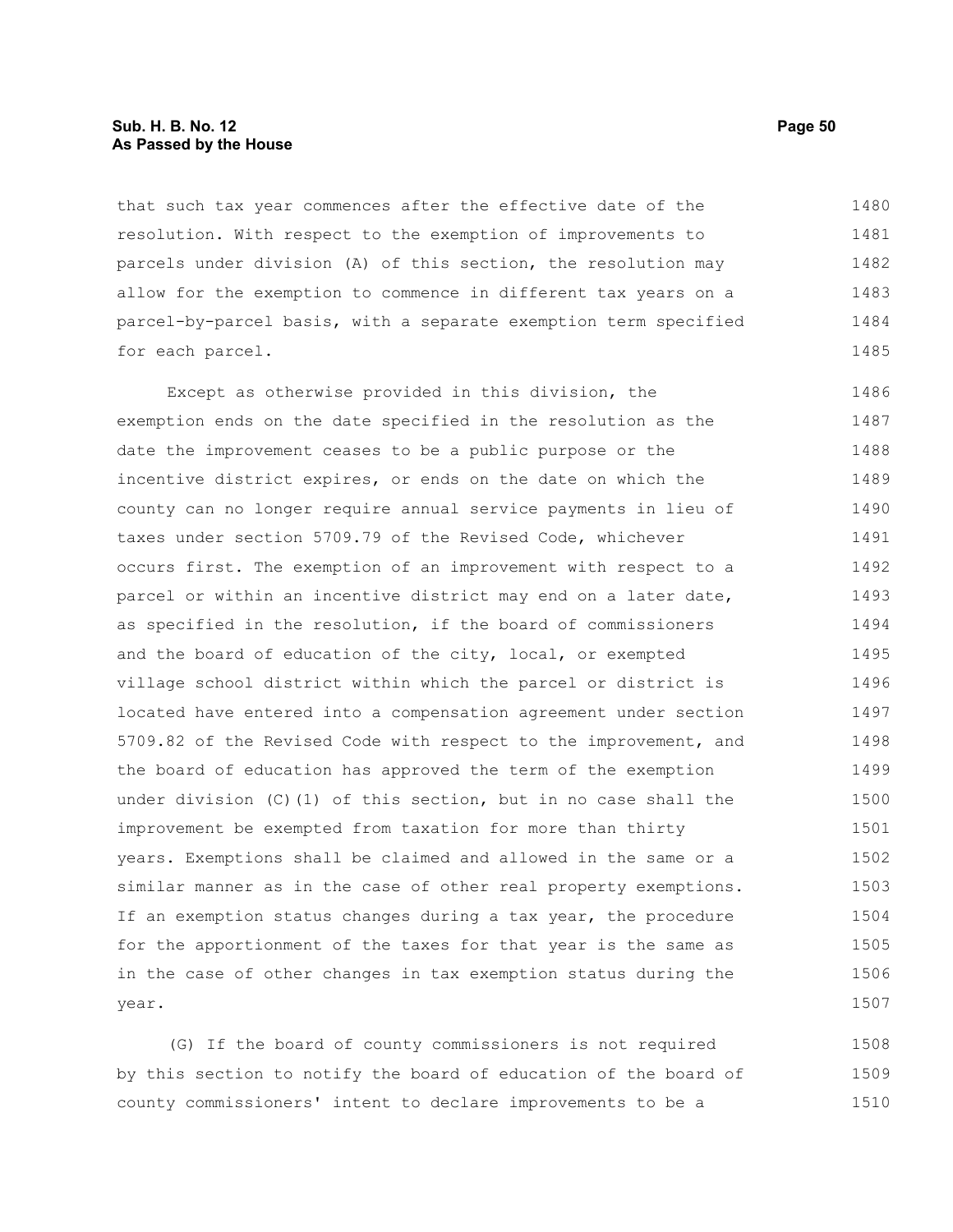#### **Sub. H. B. No. 12 Page 51 As Passed by the House**

public purpose, the board of county commissioners shall comply with the notice requirements imposed under section 5709.83 of the Revised Code before taking formal action to adopt the resolution making that declaration, unless the board of education has adopted a resolution under that section waiving its right to receive such a notice. 1511 1512 1513 1514 1515 1516

(H) The county, not later than fifteen days after the adoption of a resolution under this section, shall submit to the director of development services a copy of the resolution. On or before the thirty-first day of March of each year, the county shall submit a status report to the director of development services. The report shall indicate, in the manner prescribed by the director, the progress of the project during each year that an exemption remains in effect, including a summary of the receipts from service payments in lieu of taxes; expenditures of money from the fund created under section 5709.80 of the Revised Code; a description of the public infrastructure improvements and housing renovations financed with such expenditures; and a quantitative summary of changes in employment and private investment resulting from each project. 1517 1518 1519 1520 1521 1522 1523 1524 1525 1526 1527 1528 1529 1530

(I) Nothing in this section shall be construed to prohibit a board of county commissioners from declaring to be a public purpose improvements with respect to more than one parcel. 1531 1532 1533

(J) If a parcel is located in a new community district in which the new community authority imposes a community development charge on the basis of rentals received from leases of real property as described in division (L)(2) of section 349.01 of the Revised Code, the parcel may not be exempted from taxation under this section. 1534 1535 1536 1537 1538 1539

**Sec. 5709.911.** (A)(1) A municipal corporation, township, 1540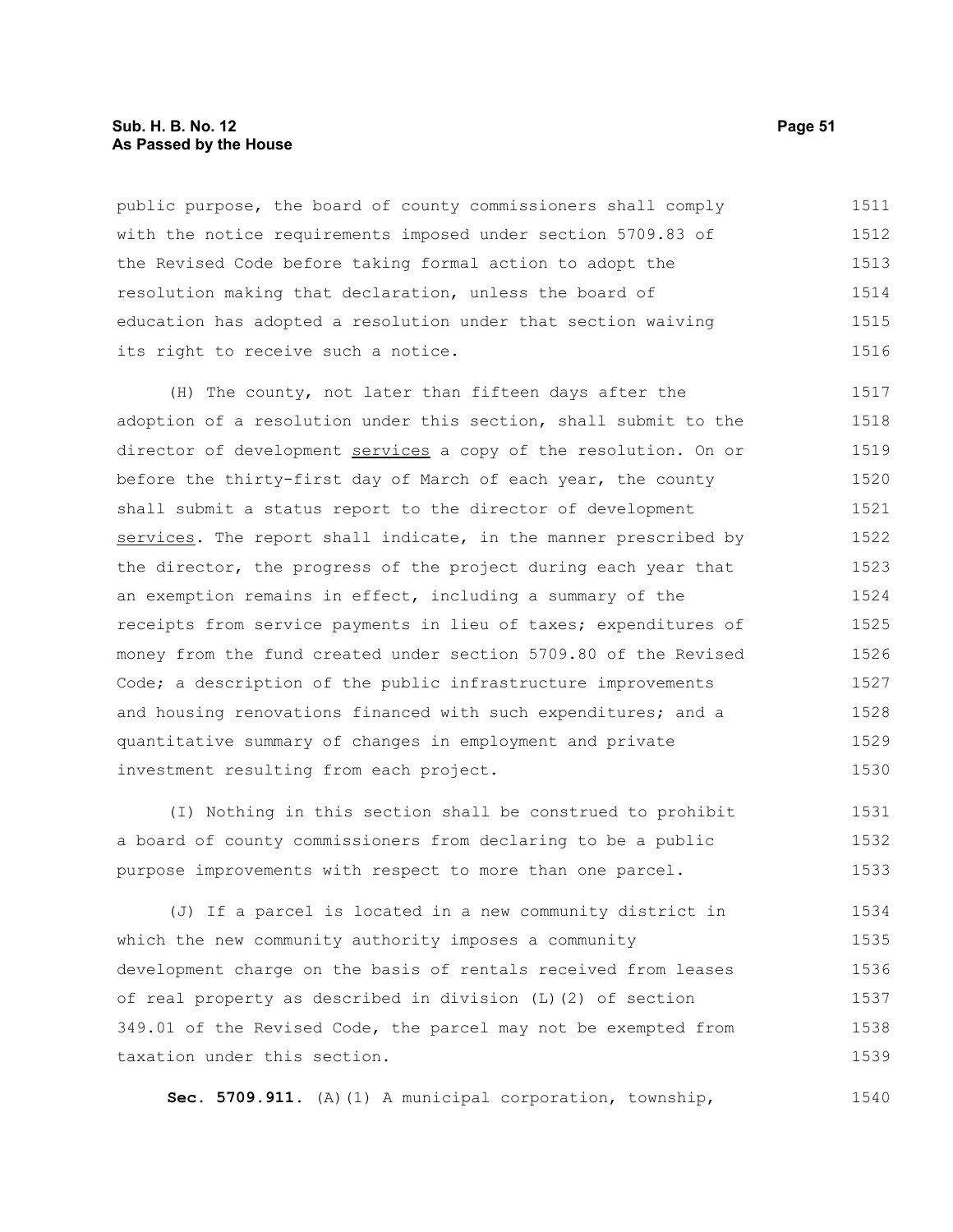or county that has enacted an ordinance or resolution under section 5709.40, 5709.41, 5709.45, 5709.73, or 5709.78 of the Revised Code or that has entered into an agreement referred to in section 725.02 or 1728.07 of the Revised Code may file an application for exemption under those sections in the same manner as other real property tax exemptions, notwithstanding the indication in division (A) of section 5715.27 of the Revised Code that the owner of the property may file the application. An application for exemption may not be filed by a municipal corporation, township, or county for an exemption of a parcel under section 5709.40, 5709.73, or 5709.78 of the Revised Code if the property owner excludes the property from such exemption as provided in that section. 1541 1542 1543 1544 1545 1546 1547 1548 1549 1550 1551 1552 1553

(2) Except as provided in division (B) of this section, if the application for exemption under section 725.02, 1728.10, 5709.40, 5709.41, 5709.45, 5709.73, or 5709.78 of the Revised Code is filed by a municipal corporation, township, or county and more than one real property tax exemption applies by law to the property or a portion of the property, both of the following apply: 1554 1555 1556 1557 1558 1559 1560

(a) An exemption granted under section 725.02, 1728.10, 5709.40, 5709.41, 5709.45, 5709.73, or 5709.78 of the Revised Code shall be subordinate to an exemption with respect to the property or portion of the property granted under any other provision of the Revised Code. 1561 1562 1563 1564 1565

(b) Neither service payments in lieu of taxes under section 725.04, 5709.42, 5709.46, 5709.74, or 5709.79 of the Revised Code, nor service charges in lieu of taxes under section 1728.11 or 1728.111 of the Revised Code, shall be required with respect to the property or portion of the property that is 1566 1567 1568 1569 1570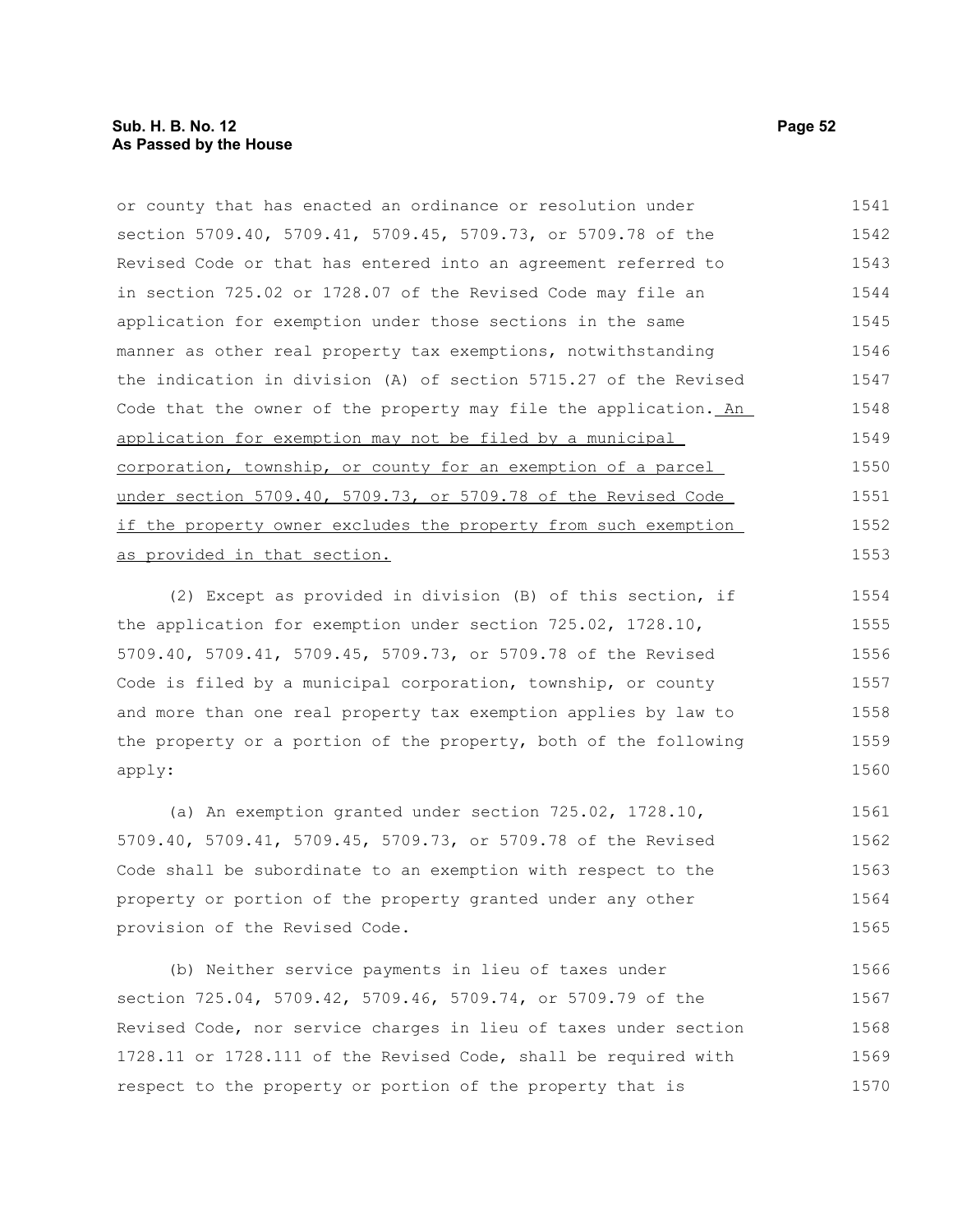#### **Sub. H. B. No. 12 Page 53 As Passed by the House**

exempt from real property taxes under that other provision of the Revised Code during the effective period of the exemption. 1571 1572

(B)(1) If the application for exemption under section 725.02, 1728.10, 5709.40, 5709.41, 5709.45, 5709.73, or 5709.78 of the Revised Code is filed by the owner of the property or by a municipal corporation, township, or county with the owner's written consent attached to the application, and if more than one real property tax exemption applies by law to the property or a portion of the property, no other exemption shall be granted for the portion of the property already exempt under section 725.02, 1728.10, 5709.40, 5709.41, 5709.45, 5709.73, or 5709.78 of the Revised Code unless the municipal corporation, township, or county that enacted the authorizing ordinance or resolution for the earlier exemption provides its duly authorized written consent to the subsequent exemption by means of a duly enacted ordinance or resolution. 1573 1574 1575 1576 1577 1578 1579 1580 1581 1582 1583 1584 1585 1586

(2) If the application for exemption under section 725.02, 1728.10, 5709.40, 5709.41, 5709.45, 5709.73, or 5709.78 of the Revised Code is filed by a municipal corporation, township, or county and approved by the tax commissioner, if the owner of the property subsequently provides written consent to the exemption and the consent is filed with the tax commissioner, and if more than one real property tax exemption applies by law to the property or a portion of the property, no other exemption shall be granted for the portion of the property already exempt under section 725.02, 1728.10, 5709.40, 5709.41, 5709.45, 5709.73, or 5709.78 of the Revised Code unless the municipal corporation, township, or county that enacted the authorizing ordinance or resolution for the earlier exemption provides its duly authorized written consent to the subsequent exemption by means of a duly enacted ordinance or resolution. 1587 1588 1589 1590 1591 1592 1593 1594 1595 1596 1597 1598 1599 1600 1601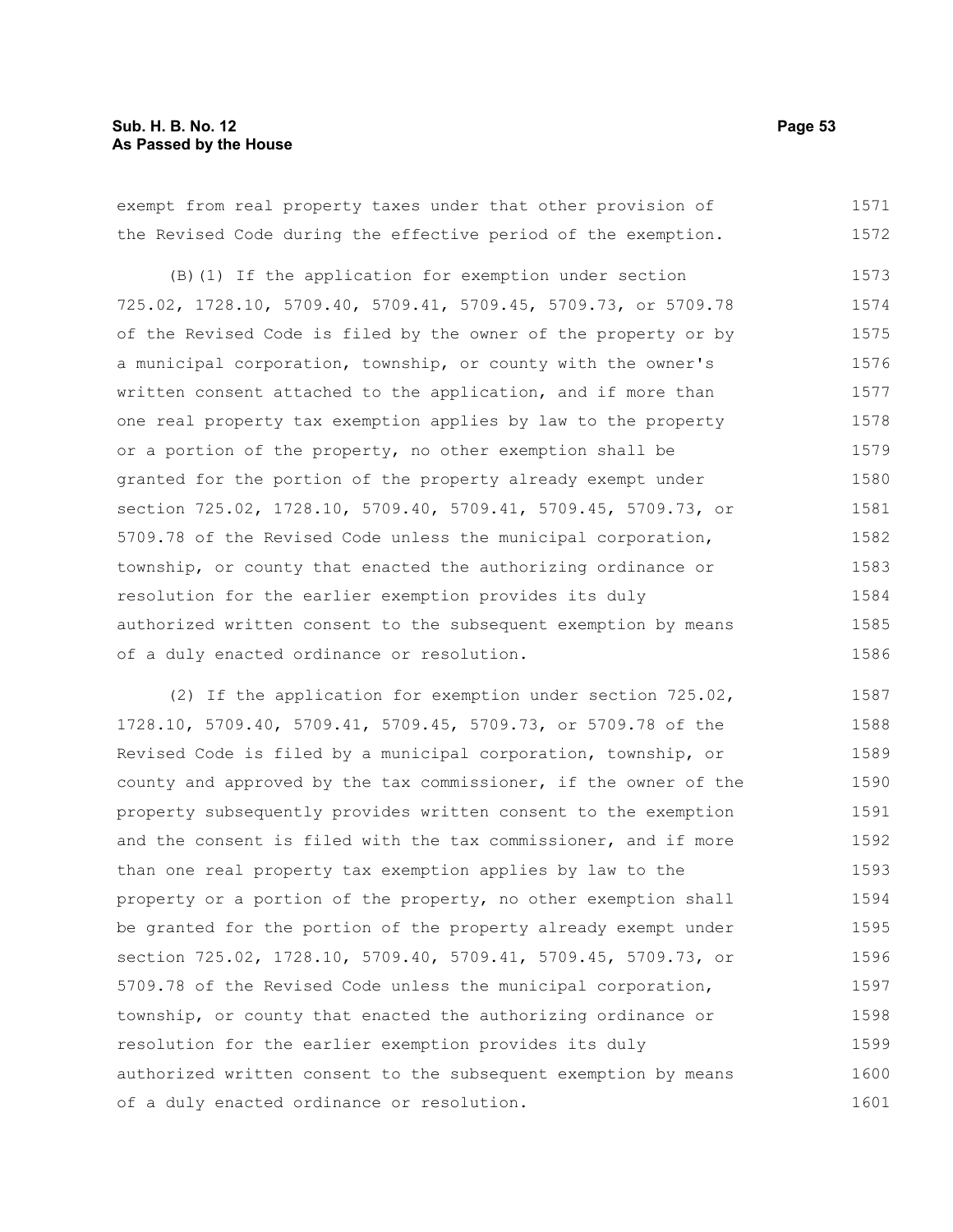#### **Sub. H. B. No. 12 Page 54 As Passed by the House**

(C)(1) After the tax commissioner has approved or partially approved an application for exemption filed by or with the consent of a property owner under the circumstances described in division (B)(1) of this section, the municipal corporation, township, county, or property owner shall file a notice with the county recorder for the county in which the property is located that clearly identifies the property and the owner of the property and states that the property, regardless of future use or ownership, remains liable for any service payments or service charges required by the exemption until the terms of the exemption have been satisfied, unless the municipal corporation, township, or county consents to the subsequent exemption and relinquishes its right to collect the service payments or service charges as provided in division (B)(1) of this section. The county recorder's office shall charge a fee of fourteen dollars to record the notice, the proceeds of which shall be retained by the county. 1602 1603 1604 1605 1606 1607 1608 1609 1610 1611 1612 1613 1614 1615 1616 1617 1618

(2) If a property owner subsequently provides written consent to an exemption under the circumstances described in division (B)(2) of this section, the municipal corporation, township, county, or property owner shall file notice with the county recorder for the county in which the property is located that clearly identifies the property and the owner of the property and states that the property, regardless of future use or ownership, remains liable for any service payments or service charges required by the exemption until the terms of the exemption have been satisfied, unless the municipal corporation, township, or county consents to the subsequent exemption and relinquishes its right to collect the service payments or service charges as provided in division (B)(2) of this section. The county recorder's office shall charge a fee of fourteen 1619 1620 1621 1622 1623 1624 1625 1626 1627 1628 1629 1630 1631 1632